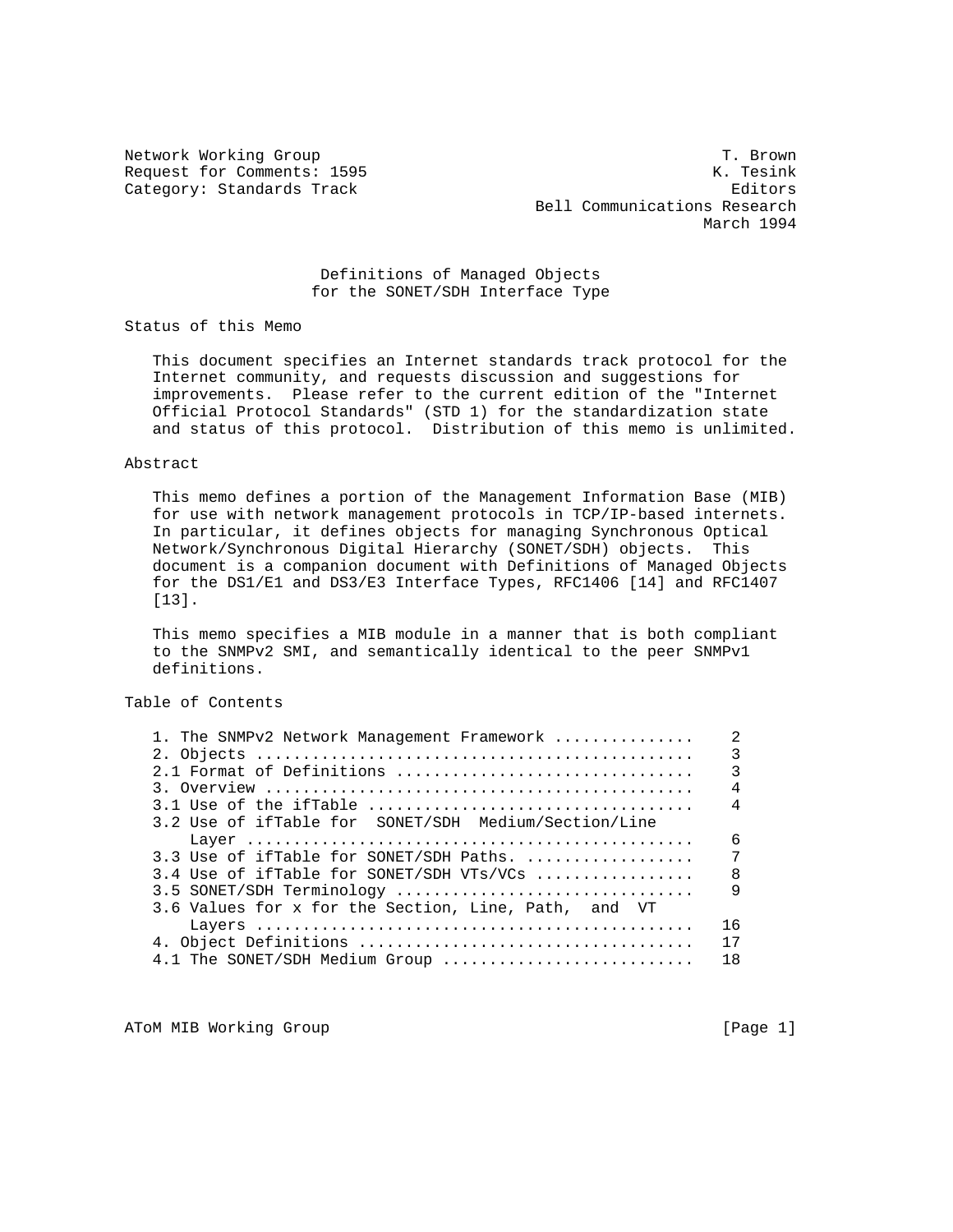| 4.2 The SONET/SDH Section Group                 | 21 |
|-------------------------------------------------|----|
| 4.2.1 The SONET/SDH Section Current Group       | 21 |
| 4.2.2 The SONET/SDH Section Interval Group      | 23 |
| 4.3 The SONET/SDH Line Group                    | 25 |
| 4.3.1 The SONET/SDH Line Current Group          | 25 |
| 4.3.2 The SONET/SDH Line Interval Group         | 27 |
| 4.4 The SONET/SDH Far End Line Group            | 30 |
| 4.4.1 The SONET/SDH Far End Line Current Group  | 30 |
| 4.4.2 The SONET/SDH Far End Line Interval Group | 32 |
| 4.5 The SONET/SDH Path Group                    | 34 |
| 4.5.1 The SONET/SDH Path Current Group          | 34 |
| 4.5.2 The SONET/SDH Path Interval Group         | 37 |
| 4.6 The SONET/SDH Far End Path Group            | 39 |
| 4.6.1 The SONET/SDH Far End Path Current Group  | 39 |
| 4.6.2 The SONET/SDH Far End Path Interval Group | 41 |
| 4.7 The SONET/SDH Virtual Tributary Group       | 43 |
| 4.7.1 The SONET/SDH VT Current Group            | 43 |
| 4.7.2 The SONET/SDH VT Interval Group           | 46 |
| 4.8 The SONET/SDH Far End VT Group              | 48 |
| 4.8.1 The SONET/SDH Far End VT Current Group    | 48 |
| 4.8.2 The SONET/SDH Far End VT Interval Group   | 50 |
| 4.9 Conformance Information                     | 52 |
| 4.10 Compliance Statements                      | 52 |
|                                                 | 56 |
|                                                 | 57 |
| 7. Security Considerations                      | 59 |
|                                                 | 59 |

#### 1. The SNMPv2 Network Management Framework

 The SNMPv2 Network Management Framework consists of four major components. They are:

 RFC 1442 [1] which defines the SMI, the mechanisms used for describing and naming objects for the purpose of management.

 STD 17, RFC 1213 [6] defines MIB-II, the core set of managed objects for the Internet suite of protocols. Reference [12] defines the evolution of the Interfaces Group of MIB II in terms of extensions and precise applications of the objects.

 RFC 1445 [4] which defines the administrative and other architectural aspects of the framework.

 RFC 1448 [5] which defines the protocol used for network access to managed objects.

ATOM MIB Working Group and the set of the set of the set of the set of the set of the set of the set of the set of the set of the set of the set of the set of the set of the set of the set of the set of the set of the set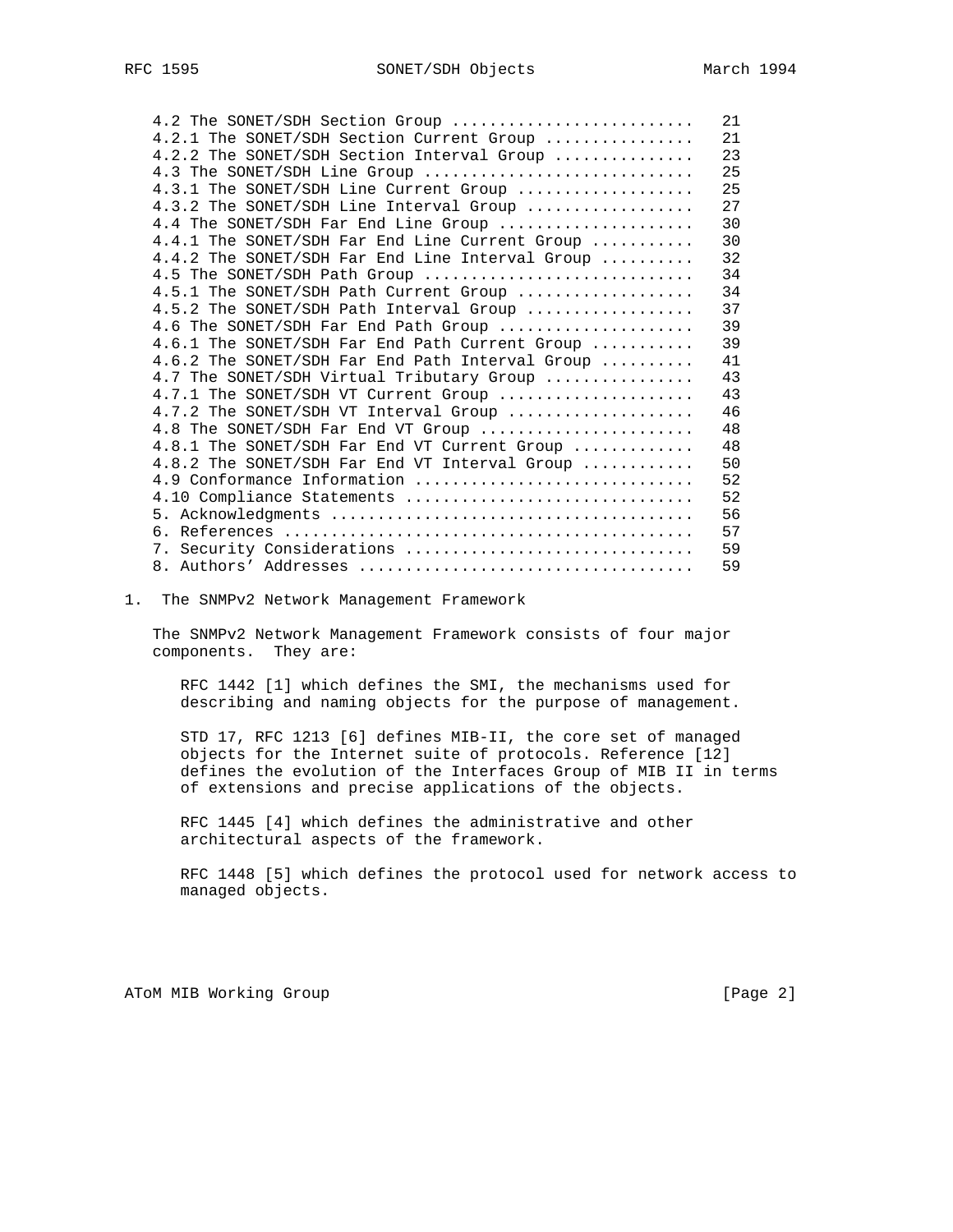RFC 1595 SONET/SDH Objects March 1994

 The Framework permits new objects to be defined for the purpose of experimentation and evaluation.

This specification makes also use of:

 RFC 1443 [2] which defines textual conventions for the specification of managed objects.

 RFC 1444 [3] which defines conformance statements for the specification of managed objects.

2. Objects

 Managed objects are accessed via a virtual information store, termed the Management Information Base or MIB. Objects in the MIB are defined using the subset of Abstract Syntax Notation One (ASN.1) [7] defined in the SMI. In particular, each object has a name, a syntax, and an encoding. The name is an object identifier, an administratively assigned name, which specifies an object type. The object type together with an object instance serves to uniquely identify a specific instantiation of the object. For human convenience, we often use a textual string, termed the OBJECT DESCRIPTOR, to also refer to the object type.

 The syntax of an object type defines the abstract data structure corresponding to that object type. The ASN.1 language is used for this purpose. However, the SMI RFC 1442 purposely restricts the ASN.1 constructs which may be used. These restrictions are explicitly made for simplicity.

 The encoding of an object type is simply how that object type is represented using the object type's syntax. Implicitly tied to the notion of an object type's syntax and encoding is how the object type is represented when being transmitted on the network. The SMI specifies the use of the basic encoding rules of ASN.1 [8], subject to the additional requirements imposed by the SNMP.

### 2.1. Format of Definitions

 Section 4 contains contains the specification of all object types contained in this MIB module. The object types are defined using the conventions defined in the SMI, as amended by the extensions specified in the SNMPv2 SMI.

ATOM MIB Working Group **Example 20** and the set of the set of the set of the set of the set of the set of the set of the set of the set of the set of the set of the set of the set of the set of the set of the set of the se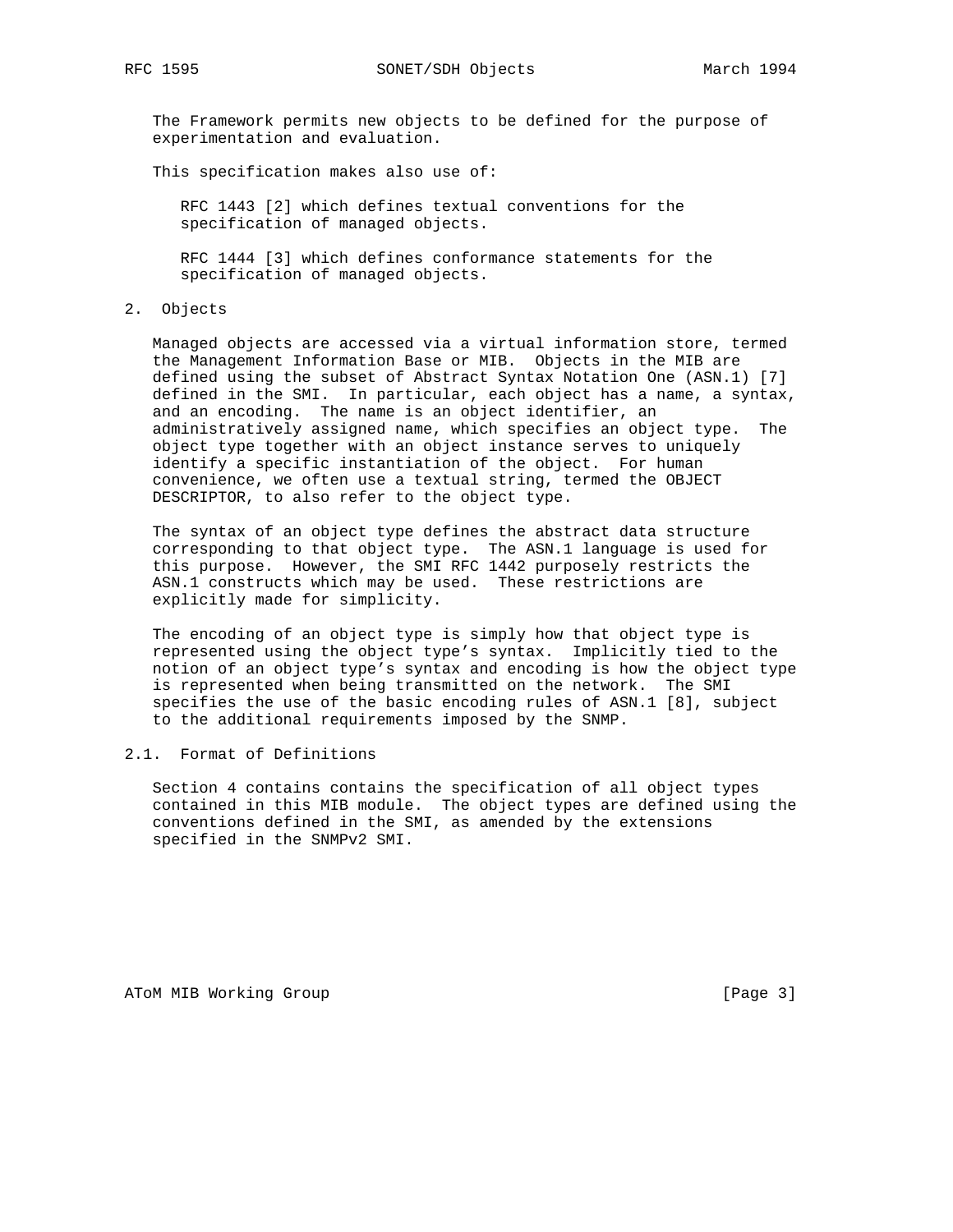# 3. Overview

 These objects are used when the particular media being used to realize an interface is a SONET/SDH interface. At present, this applies to these values of the ifType variable in the Internet standard MIB:

sonet (39), sonetPath (50), sonetVT (51)

 The definitions contained herein are based on the SONET/SDH specifications in ANSI T1.105 and T1.106-1988 [9, 9a, 10] and CCITT G.707, 708, 709, and G.783 [15-18].

### 3.1. Use of the ifTable

 This section specifies how the MIB II interfaces group, as defined in [12], is used for SONET/SDH interfaces. The SONET/SDH layers support several multiplexing possibilities.

 For example in SONET, an Synchronous Transport Signal 3 (STS-3) has 3 SONET Paths, and a STS-3c has 1 SONET Path. Another example could be a STS-12 having 4 SONET STS-3c Paths. Similarly, a SONET Synchronous Payload Envelope (SPE) can carry many Virtual Tributaries (VTs), for example, one SONET SPE can carry 28 VT1.5s. It is important to note that an SPE and a VT in SONET is collectively referred to as a Virtual Container (VC) in SDH. Also, an STS is called Synchronous Transport Module (STM) in SDH.

 Not all SONET/SDH equipment terminate all SONET/SDH layers. For example, an SONET/SDH STE regenerator terminates SONET/SDH Sections only, and is transparent for all layers above that. SONET/SDH Add- Drop multiplexers and Digital Cross Connect Systems terminate SONET/SDH Lines. SONET/SDH Terminal Multiplexers may also terminate SONET/SDH Paths and VTs/VCs.

 MIB II [6], as extended by [12], accommodates these cases by appropriate use of the MIB II system group, and the interfaces group. The system group can name and describe the type of managed resource. The interfaces group defines which SONET/SDH layers apply, how these layers are configured and multiplexed. This is achieved by proper representation of SONET/SDH Layers by ifEntries as defined in [12], as follows:

ATOM MIB Working Group and the set of the set of the set of the set of the set of the set of the set of the set of the set of the set of the set of the set of the set of the set of the set of the set of the set of the set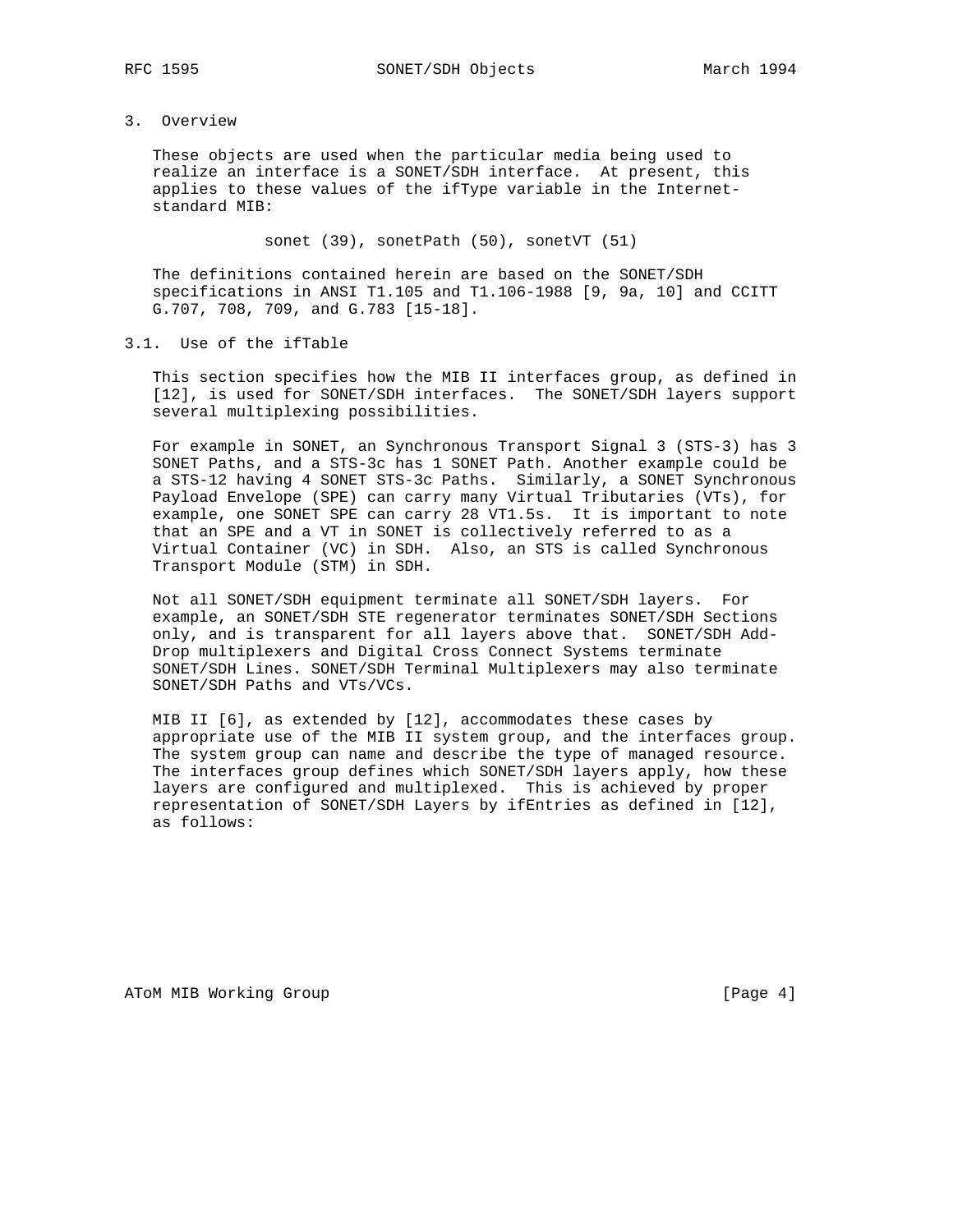

Use of ifTable for a SONET/SDH port

 The exact configuration and multiplexing of the layers is maintained in the ifStackTable [12].

ATOM MIB Working Group and the set of the contract of the set of the set of the set of the set of the set of the set of the set of the set of the set of the set of the set of the set of the set of the set of the set of the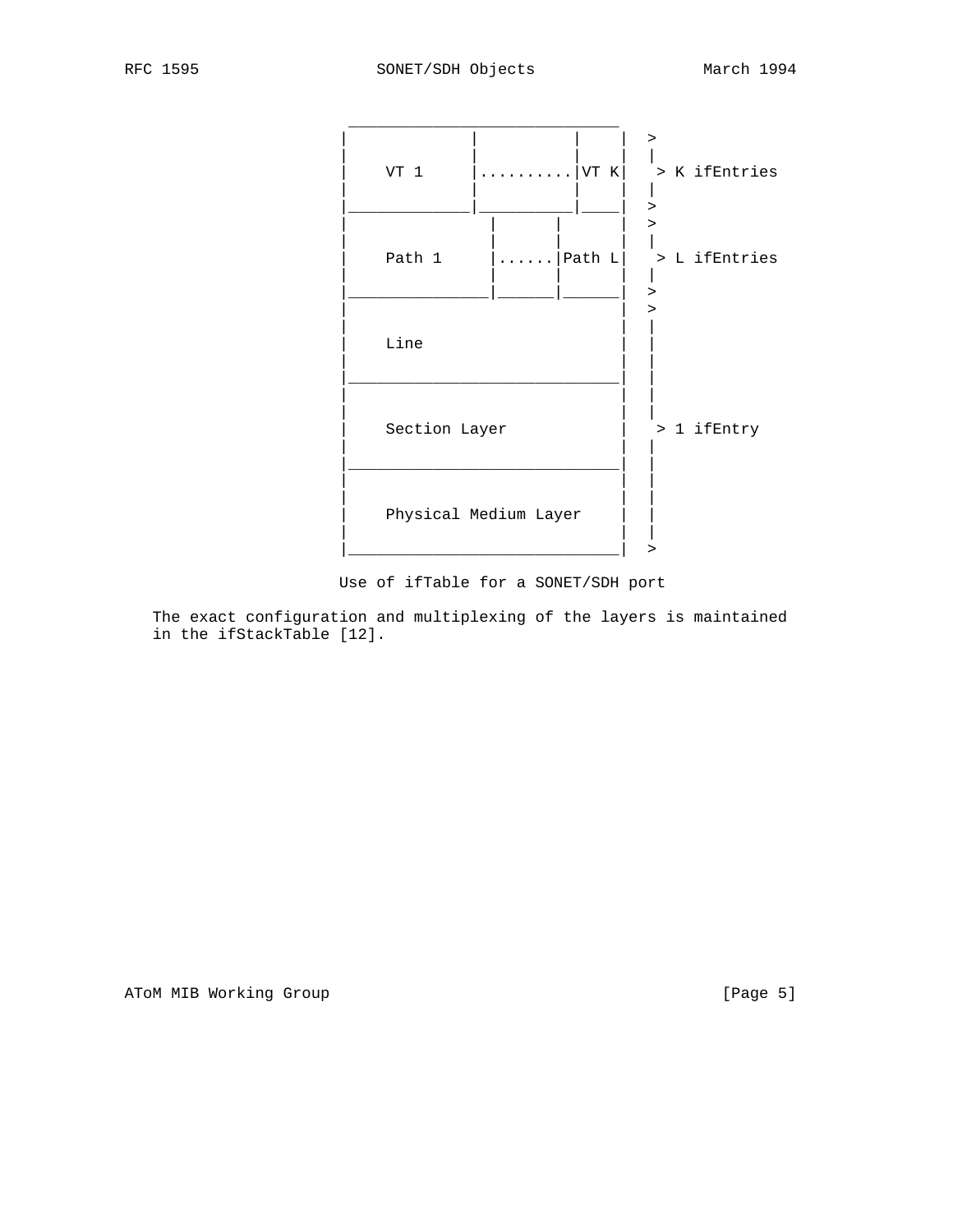3.2. Use of ifTable for SONET/SDH Medium/Section/Line Layer

Only the ifGeneralGroup needs to be supported.

ifTable Object Use for combined SONET/SDH Medium/Section/Line Layer ====================================================================== ifIndex Interface index.

- ifDescr SONET/SDH Medium/Section/Line
- ifType sonet(39)

 ifSpeed Speed of line rate for SONET/SDH, (e.g., 155520000 bps).

- ifPhysAddress The value of the Circuit Identifier. If no Circuit Identifier has been assigned this object should have an octet string with zero length.
- ifAdminStatus Supports read-only access. The desired administrative status of the interface.
- ifOperStatus The value testing(3) is not used. This object assumes the value down(2), if the objects sonetSectionCurrentStatus and sonetLineCurrentStatus have any other value than sonetSectionNoDefect(1) and sonetLineNoDefect(1), respectively.
- ifLastChange sysUpTime at the last change in ifOperStatus.
- ifName Textual name of the interface or an OCTET STRING of zero length.
- ifLinkUpDownTrapEnable Set to enabled(1). Supports read-only access.
- ifHighSpeed Speed of line in Mega-bits per second (e.g., 155 Mbps)

ifConnectorPresent Set to true(1).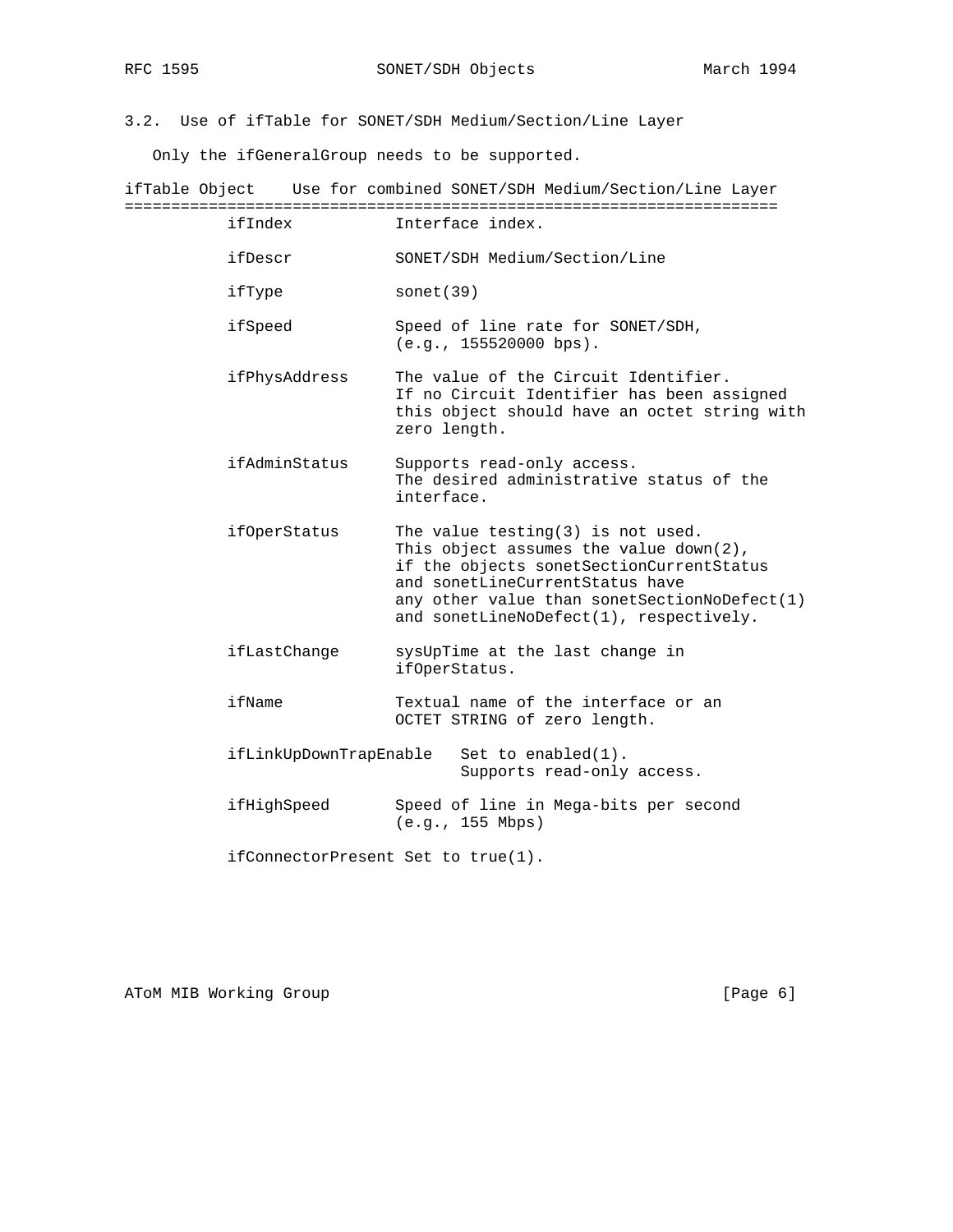# 3.3. Use of ifTable for SONET/SDH Paths

Only the ifGeneralGroup needs to be supported.

|                        | ifTable Object Use for SONET/SDH Paths                                                                                              |
|------------------------|-------------------------------------------------------------------------------------------------------------------------------------|
| ifIndex                | Interface index.                                                                                                                    |
| ifDescr                | SONET/SDH Path                                                                                                                      |
| ifType                 | sonetPath(50)                                                                                                                       |
| ifSpeed                | set to speed of SONET/SDH path<br>(e.g., an STS-1 path has a<br>rate of 50112000 bps.)                                              |
| ifPhysAddress          | Circuit Identifier or OCTET STRING of<br>zero length.                                                                               |
| ifAdminStatus          | Supports read-only access.<br>The desired administrative status of the<br>interface.                                                |
| <i>ifOperStatus</i>    | This object assumes the value $down(2)$ ,<br>if the object sonetPathCurrentStatus has<br>any other value than sonetPathNoDefect(1). |
| ifLastChange           | sysUpTime at the last change in ifOperStatus.                                                                                       |
| ifName                 | Textual name of the interface or an<br>OCTET STRING of zero length.                                                                 |
| ifLinkUpDownTrapEnable | Default value is disabled(2).<br>Just read-only access may be<br>supported.                                                         |
| ifHighSpeed            | Set to rate of SONET/SDH path<br>in Mega-bits per second.                                                                           |
|                        | ifConnectorPresent Set to false(2).                                                                                                 |

ATOM MIB Working Group **and Community** [Page 7]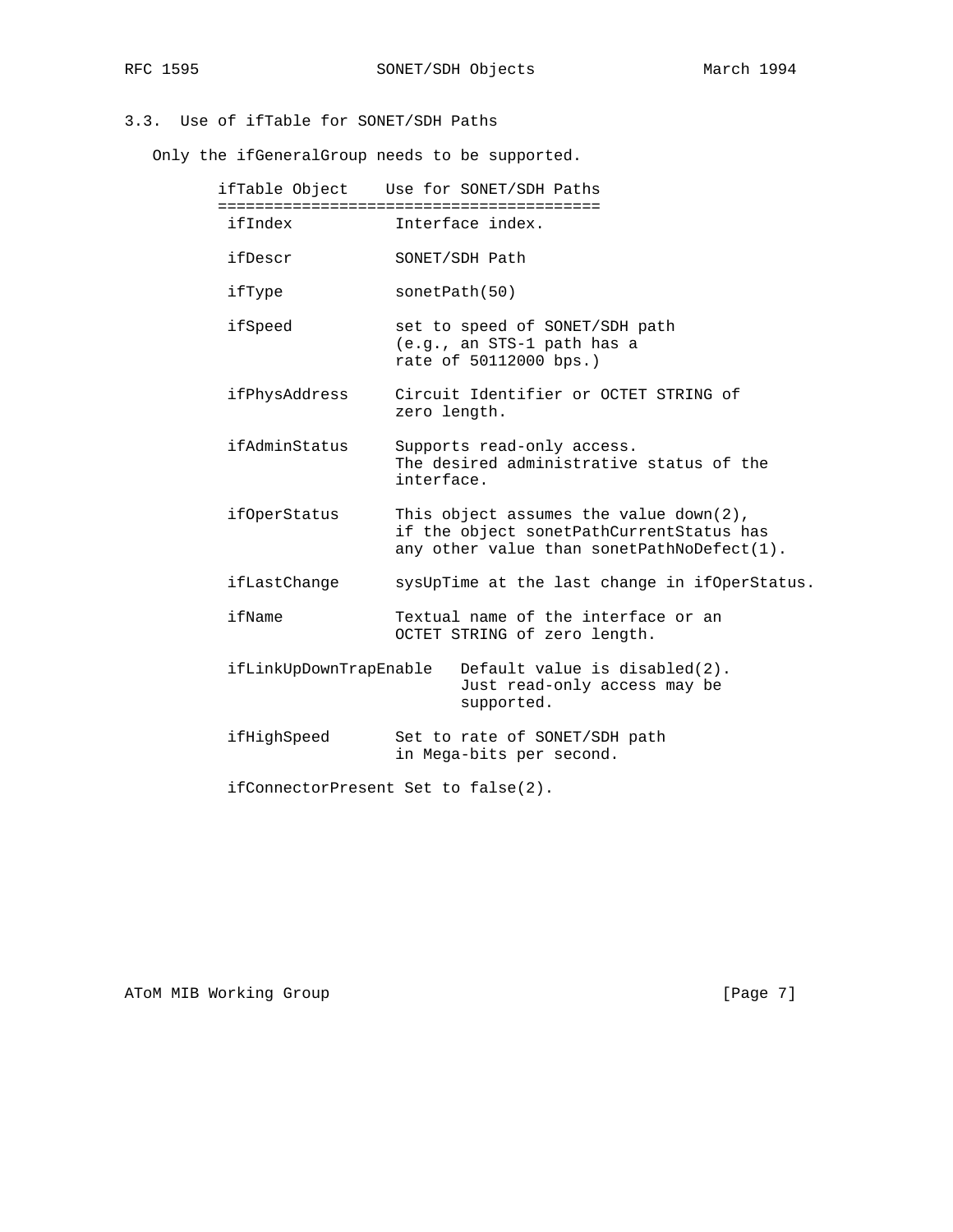# 3.4. Use of ifTable for SONET/SDH VTs/VCs

Only the ifGeneralGroup needs to be supported.

|                        | ifTable Object Use for SONET/SDH VTs/VCs                                                                                        |
|------------------------|---------------------------------------------------------------------------------------------------------------------------------|
| ifIndex                | Interface index.                                                                                                                |
| ifDescr                | SONET/SDH VT/VC                                                                                                                 |
| ifType                 | sortVT(51)                                                                                                                      |
| ifSpeed                | Set to speed of VT/VC<br>(e.g., a VT1.5 has a rate of<br>1728000 bps.)                                                          |
| ifPhysAddress          | Circuit Identifier or OCTET STRING of<br>zero length.                                                                           |
| ifAdminStatus          | Supports read-only access.<br>The desired administrative status of the<br>interface.                                            |
| ifOperStatus           | This object assumes the value $down(2)$ ,<br>if the object sonetVTCurrentStatus has<br>any other value than sonetVTNoDefect(1). |
| ifLastChange           | sysUpTime at the last change in<br>ifOperStatus.                                                                                |
| ifName                 | Textual name of the interface or an<br>OCTET STRING of zero length.                                                             |
| ifLinkUpDownTrapEnable | Default value is disabled(2).<br>Just read-only access may be<br>supported.                                                     |
| ifHighSpeed            | Set to rate of VT in Mega-bits per second.                                                                                      |
|                        | ifConnectorPresent Set to false(2).                                                                                             |

ATOM MIB Working Group and the set of the set of the set of the set of the set of the set of the set of the set of the set of the set of the set of the set of the set of the set of the set of the set of the set of the set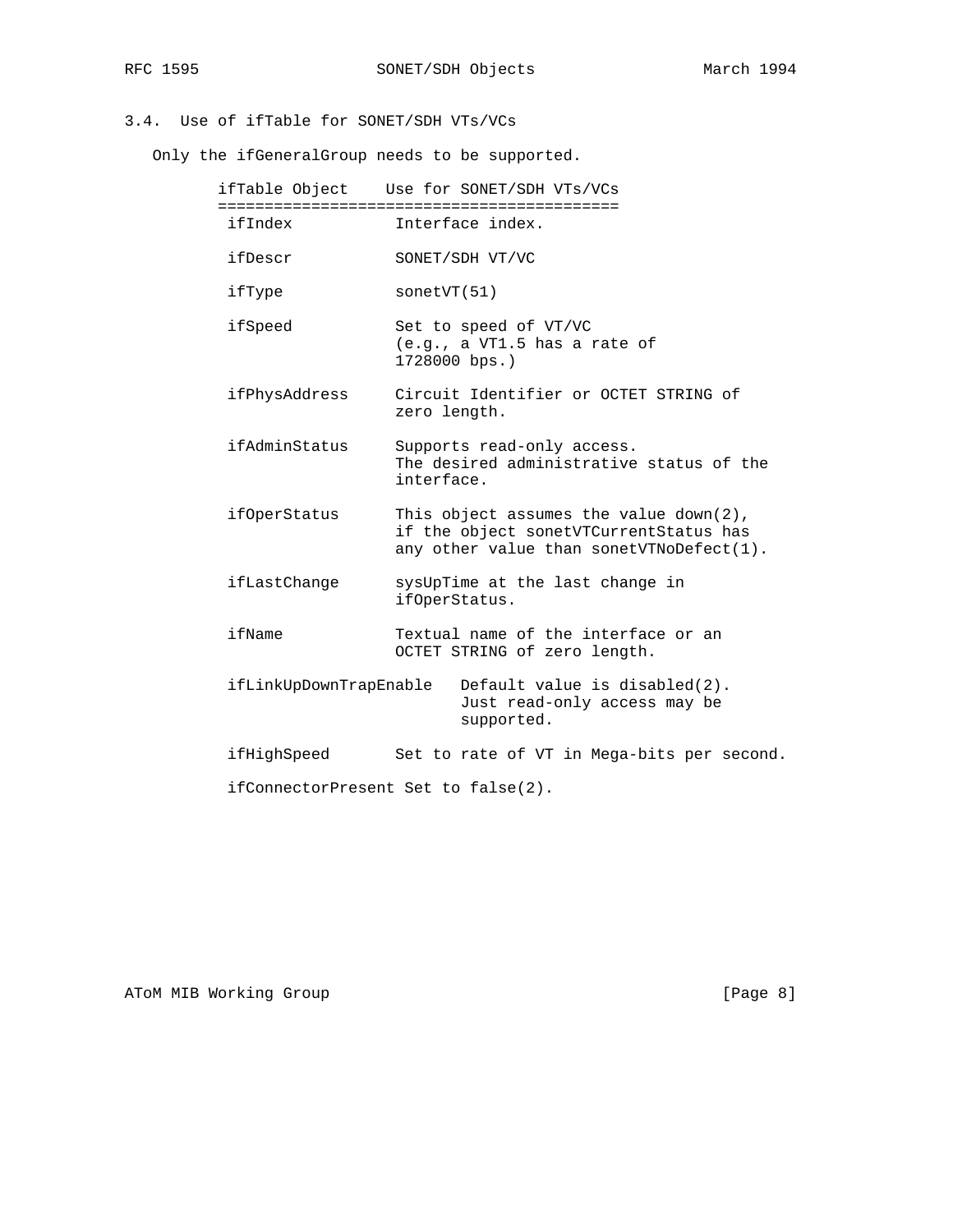# 3.5. SONET/SDH Terminology

 The terminology used in this document to describe error conditions on a SONET circuit as monitored by a SONET system are from the ANSI T1M1.3/93-005R2 [11]. The terminology used in this document to describe error conditions on a SDH circuit as monitored by a SDH system are from the CCITT G.783 [18]. Only the SONET Performance Monitoring terminology is defined in this document. The definitions for SDH Performance Monitoring terms are similar but not identical, and they can be found in [18]. If the definition in this document does not match the definition in the ANSI T1M1.3/93-005R2 draft document, the implementer should follow the definition described in this document.

 Section Loss Of Frame Failure (Out of Frame Event, Severely Errored Frame Defect)

 An Out of Frame (OOF) event (or Severely Errored Frame defect) is the occurrence of four contiguous errored frame alignment words. A frame alignment work occupies the A1 and A2 bytes of an STS frame, and is defined in T1.105. The SEF defect is terminated when two contiguous error-free frame words are detected. Any implementation of the frame recovery circuitry which achieves realignment following an OOF within the 250 microsecond (two frames) interval implied by this definition is acceptable.

 An Loss of Frame (LOF) defect is declared when an OOF/SEF defect persists for a period of 3 milliseconds. The LOF defect is terminated when the incoming signal remains continuously in-frame for a period of 1 ms to 3 ms.

 An LOF failure is declared when the LOF defect persists for a period of  $2.5$  +/- 0.5 seconds, except when an LOS defect or failure is present. The LOF failure is cleared when the LOS failure is declared, or when the LOF defect is absent for  $10 +/- 0.5$  seconds.

Loss of Signal

 The Loss of Signal (LOS) defect is declared when no transitions are detected on the incoming signal (before descrambling). The LOS defect is detected upon observing 2.3 to 100 microseconds of no transitions. The LOS defect is cleared after a 125 microsecond interval (one frame) during which no LOS defect is detected.

 The LOS failure is declared when the LOS defect persists for a period of  $2.5$  +/- 0.5 seconds, or if LOS defect is

ATOM MIB Working Group **Example 2018** [Page 9]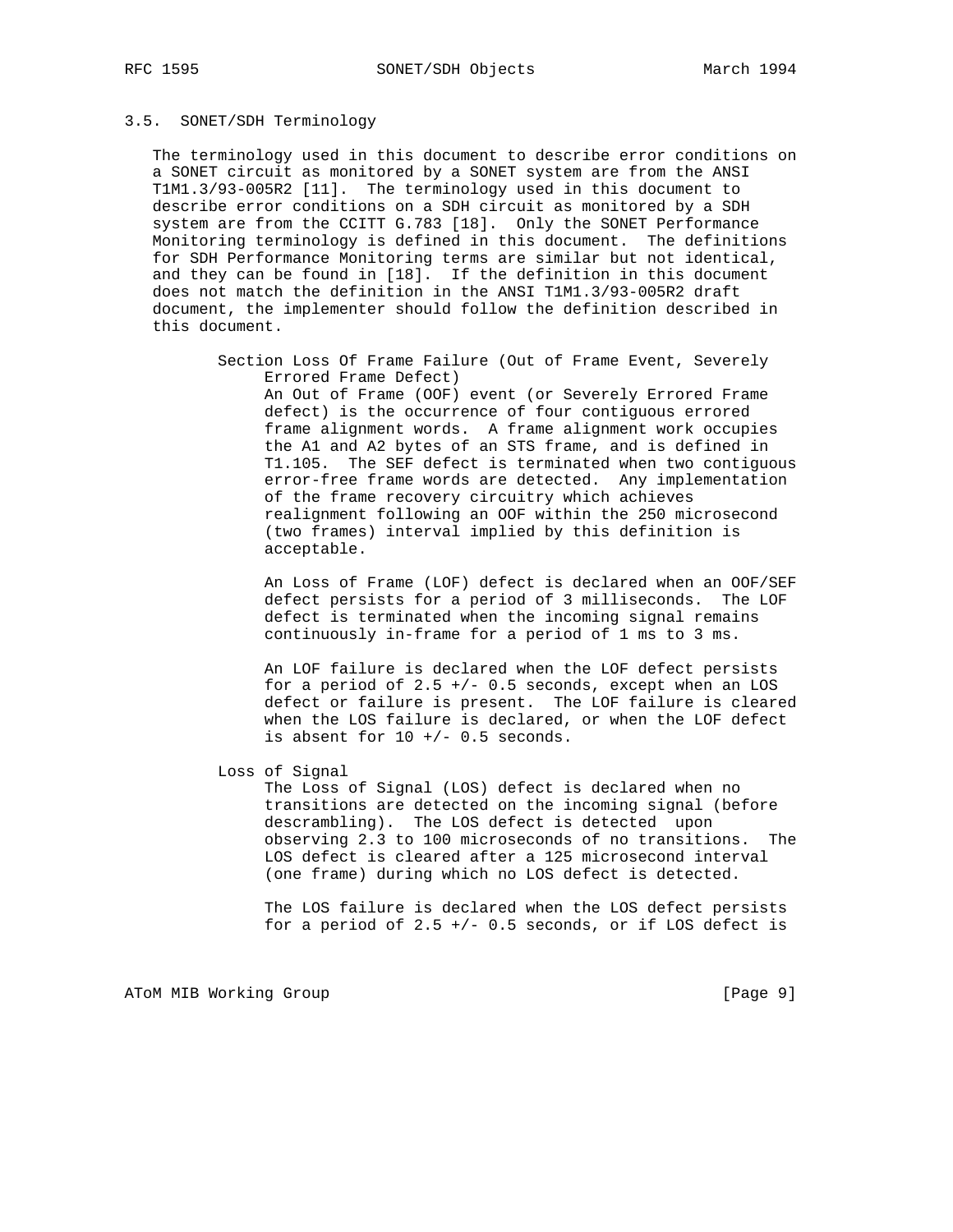present when the criteria for LOF failure declaration have been met. The LOS failure is cleared when the LOS defect is absent for a period of  $10 +/- 0.5$  seconds. Declaration of LOS failure clears any existing LOF failure. Clearing the LOS failure allows immediate declaration of the LOF failure if conditions warrant.

STS-Path Loss of Pointer

 An Loss of Pointer (LOP) defect is declared when either a valid pointer is not detected in eight consecutive frames, or when eight consecutive frames are detected with the New Data Flag (NDF) set to "1001" without a valid concatenation indicator (see ANSI T1.105). A LOP defect is terminated when either a valid pointer with a normal NDF set to "0110", or a valid concatenation indicator is detected for three contiguous frames. Incoming STS-Path AIS shall not result in the declaration of a LOP defect.

 A STS-Path LOP failure is declared when the STS-Path LOP defect persists for a period of  $2.5$  +/- 0.5 seconds. A STS-Path LOP failure is cleared when the STS-Path LOP defect is absent for  $10 +/- 0.5$  seconds.

VT Loss of Pointer

 A VT LOP defect is declared when either a valid pointer is not detected in eight consecutive VT superframes, or when eight consecutive VT superframes are detected with the NDF set to "1001" without a valid concatenation indicator. A VT LOP defect is terminated when either a valid pointer with a normal NDF set to "0110", or a valid concatenation indicator is detected for three contiguous VT superframes. Incoming VT-Path AIS shall not result in declaring a VT LOP defect.

 A VT LOP failure is declared when the VT LOP defect persists for 2.5 +/- 0.5 seconds. A VT LOP failure is cleared when the VT LOP defect is absent for  $10 +/- 0.5$ seconds.

#### Line Alarm Indication Signal

 A Line Alarm Indication Signal (L-AIS) is defined in ANSI T1.105. The following criteria are specific to the L-AIS defect:

 -- Line AIS defect is detected as a "111" pattern in bits 6, 7, and 8 of the K2 byte in five consecutive frames.

ATOM MIB Working Group **and Community** [Page 10]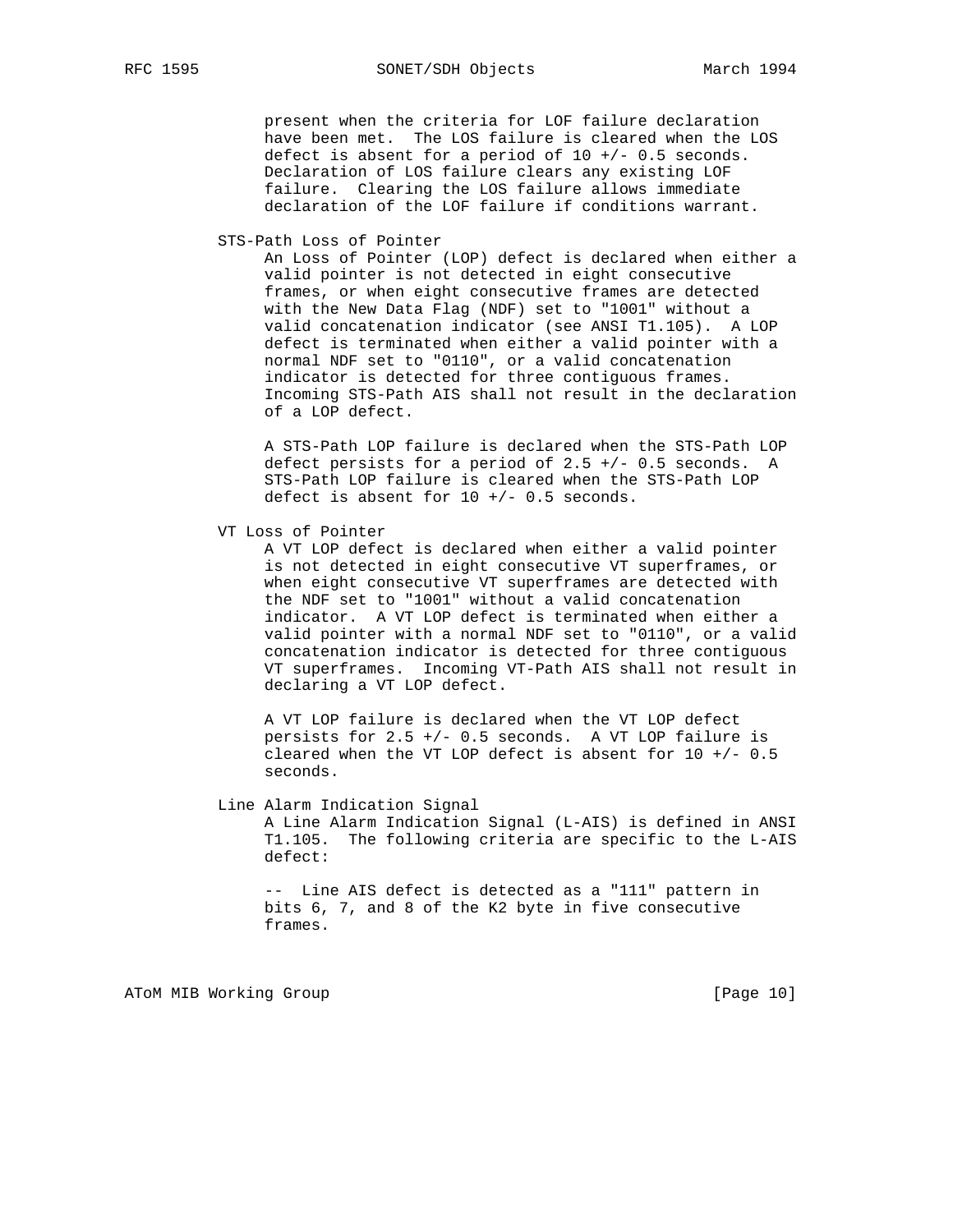-- Line AIS defect is terminated when bits 6, 7, and 8 of the K2 byte do not contain the code "111" for five consecutive frames.

 A Line AIS failure is declared when the Line AIS defect persists for a period of  $20.5$  +/- 0.5 seconds. A Line AIS failure is cleared when the Line AIS defect is absent for  $10 +/- 0.5$  seconds.

STS-Path Alarm Indication Signal

 The STS-Path Alarm Indication Signal (AIS) is defined in ANSI T1.105 as all ones in bytes H1, H2, and H3 as well as all ones in the entire STS SPE. The following criteria are specific to the STS-Path AIS defect:

 -- STS-Path AIS defect is detected as all ones in bytes H1 and H2 in three contiguous frames.

 -- The STS-Path AIS defect is terminated when a valid STS Pointer is detected with the NDF set to "1001" (inverted) for one frame, or "0110" (normal) for three contiguous frames.

 A STS-Path AIS failure is declared when the STS-Path AIS defect persists for 2.5 +/- 0.5 seconds. A STS-Path AIS failure is cleared when the STS-Path AIS defect is absent for  $10 +/- 0.5$  seconds.

#### VT-Path Alarm Indication Signal

 The VT-Path Alarm Indication Signal (AIS) is only applicable for VTs in the floating mode of operation. VT-Path AIS is used to alert the downstream VT Path Terminating Entity (PTE) of an upstream failure. Upon detection of a failure, Line AIS, or STS-Path AIS, an STS PTE will generate downstream VT-Path AIS if the STS Synchronous Payload Envelope (SPE) is carrying floating VTs. VT-Path AIS is specified in ANSI T1.105 as all ones in bytes V1, V2, V3, and V4, as well as all ones in the entire VT SPE. The following criteria are specific to VT-Path AIS defect:

 -- VT-Path AIS defect is detected by a VT PTE as all ones in bytes V1 and V2 in three contiguous VT superframes.

 -- VT-Path AIS defect is terminated when valid VT pointer with a valid VT size is detected with the NDF set to "1001" (inverted) for one VT superframe, or "0110"

ATOM MIB Working Group and the set of the set of the set of the set of the set of the set of the set of the set of the set of the set of the set of the set of the set of the set of the set of the set of the set of the set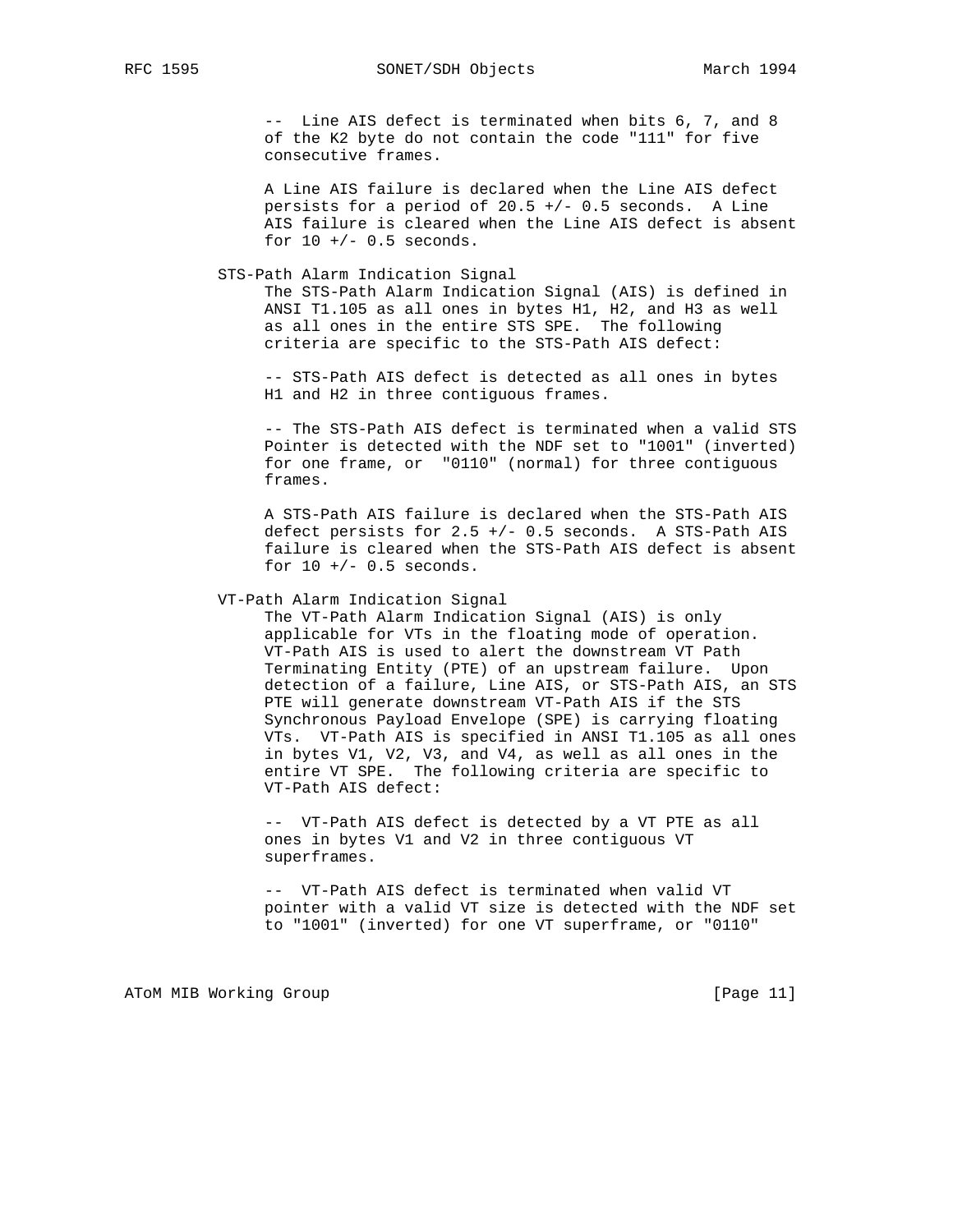(normal) for three contiguous VT superframes are detected.

 A VT-Path AIS failure is declared when the VT-Path AIS defect persists for 2.5 +/- 0.5 seconds. A VT-Path AIS failure is cleared when the VT-Path AIS defect is absent for  $10 +/- 0.5$  seconds.

Line Remote Defect Indication

 Line Remote Defect Indication (RDI) (aka Line FERF) signal is the occurrence of a "110" pattern in bit positions 6, 7, and 8 of the K2 byte in STS-1 #1 of the STS-N signal. Line RDI is defined in ANSI T1.105. The following criteria are specific to Line RDI defect:

 -- Line RDI defect is a "110" code in bits 6, 7, and 8 of the K2 byte of in STS-1 #1 in five consecutive frames.

 -- Line RDI defect is terminated when any code other than "110" is detected in bits 6, 7, and 8 of the K2 byte in five consecutive frames.

 A Line Remote Failure Indication (RFI) failure is declared when the incoming Line RDI defects lasts for 2.5 +/- 0.5 seconds. The Line RFI failure is cleared when no Line RDI defects are detected for 10 +/- 0.5 seconds.

#### STS-Path Remote Defect Indication

 STS-Path RDI (aka STS-Path FERF) signal shall be generated within 100 milliseconds by the STS PTE upon detection of an AIS or LOP defect. Transmission of the STS-Path RDI signal shall cease within 100 milliseconds when the STS PTE no longer detects STS-Path AIS or STS- Path LOP defect. The STS-Path RDI shall accurately report the presence or absence of STS-Path AIS or STS- Path LOP defects. STS-Path RDI defect is defined in ANSI T1.105. The following requirements are specific to the STS-Path RDI defect:

 -- STS-Path RDI is detected by all STS PTEs. STS-Path RDI is detected by the upstream STS PTE as a "1" in bit five of the Path Status byte (G1) for five contiguous frames.

 -- Removal of STS-Path Remote Defect Indication is detected by a "0" in bit 5 of the G1 byte in five contiguous frames.

ATOM MIB Working Group **by the contract of the Contract of Contract Contract of Contract Contract Contract Oriental**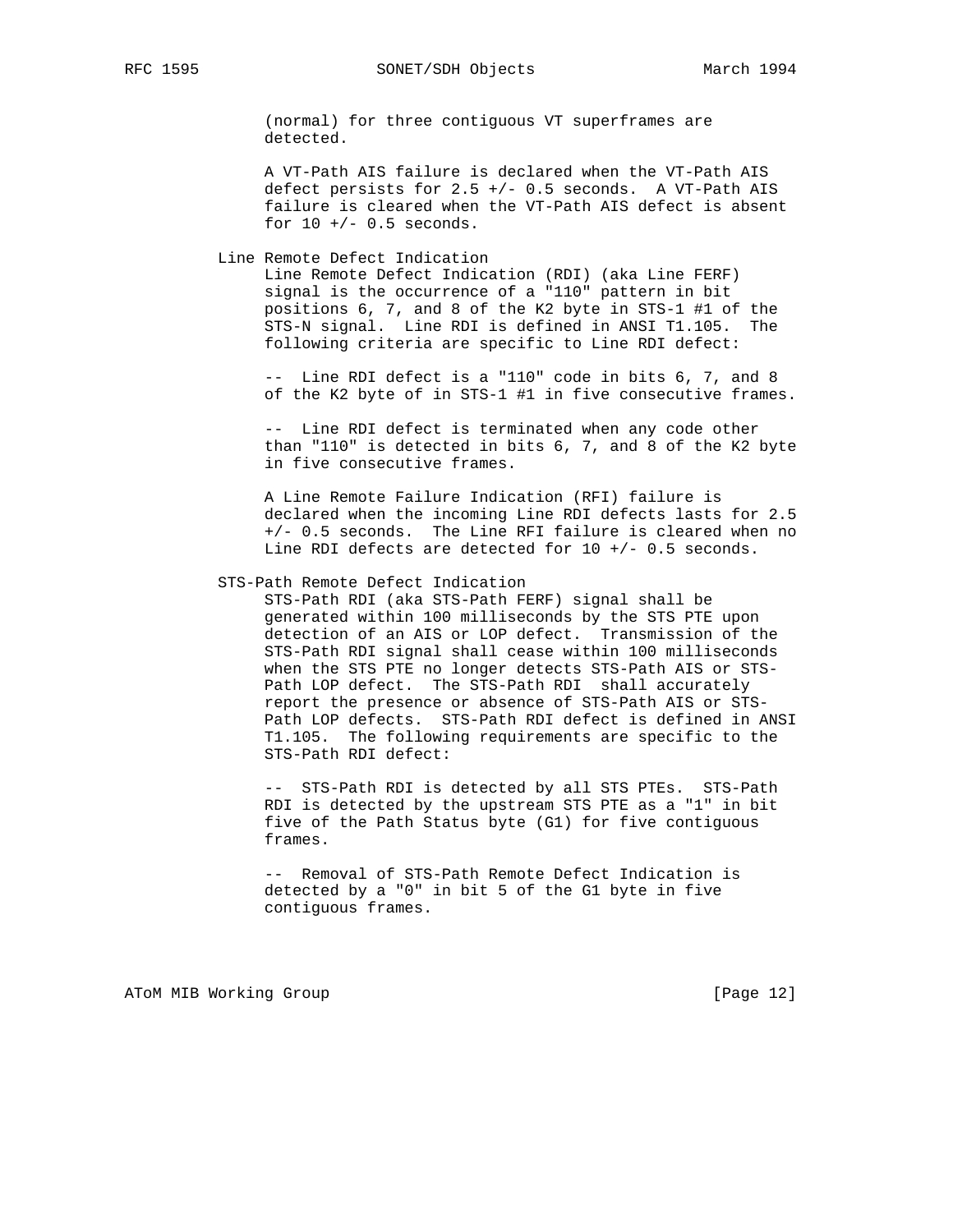A STS-Path Remote Failure Indication (RFI) failure is declared when the incoming STS-Path RDI defects lasts for 2.5 +/- 0.5 seconds. The STS-Path RFI failure is cleared when no STS-Path RDI defects are detected for  $10 +/- 0.5$ seconds.

VT-Path Remote Defect Indication

 VT Path RDI (aka VT Path FERF) signal shall be generated within 100 milliseconds by the VT PTE upon detection of a VT-Path AIS or LOP defect. Transmission of the VT-Path RDI signal shall cease within 100 milliseconds when the VT PTE no longer detects VT-Path AIS or VT-Path LOP defect. The VT-Path RDI shall accurately report the presence or absence of VT-Path AIS or VT-Path LOP defects. VT-Path RDI defect is defined in ANSI T1.105. The following requirements are specific to VT-Path RDI defect:

 -- VT-Path RDI defect is the occurrence of a "1" in bit 4 of the VT-Path Overhead byte (V5) in five contiguous frames.

 -- VT-Path RDI defect is terminated when a "0" is detected in bit 4 of the VT-Path Overhead byte (V5) for five contiguous frames.

 A VT-Path Remote Failure Indication (RFI) (derived) failure is declared when the incoming VT-Path RDI defects lasts for 2.5 +/- 0.5 seconds. The VT-Path RFI failure is cleared when no VT-Path RDI defects are detected for  $10 +/- 0.5$  seconds.

#### VT-Path Remote Failure Indication

 The VT-Path RFI signal is only required for the case of byte synch mapped DS1s where the DS1 frame bit is not mapped. The VT-Path RFI is specified in ANSI T1.105, where it is currently called VT path yellow. When provided, the VT-Path RFI signal is used to indicate the occurrence of far-end failures. When the VT-Path RFI is not provided, far-end failures are derived from local timing of the VT-Path RDI defect. The VT-Path RFI failure is declared within 5 ms of detecting the incoming VT-Path RFI Signal. The VT-Path Remote Failure Indication (RFI) failure is cleared within 50 ms of detecting the removal of the incoming VT-Path RFI signal.

ATOM MIB Working Group **Example 2018** [Page 13]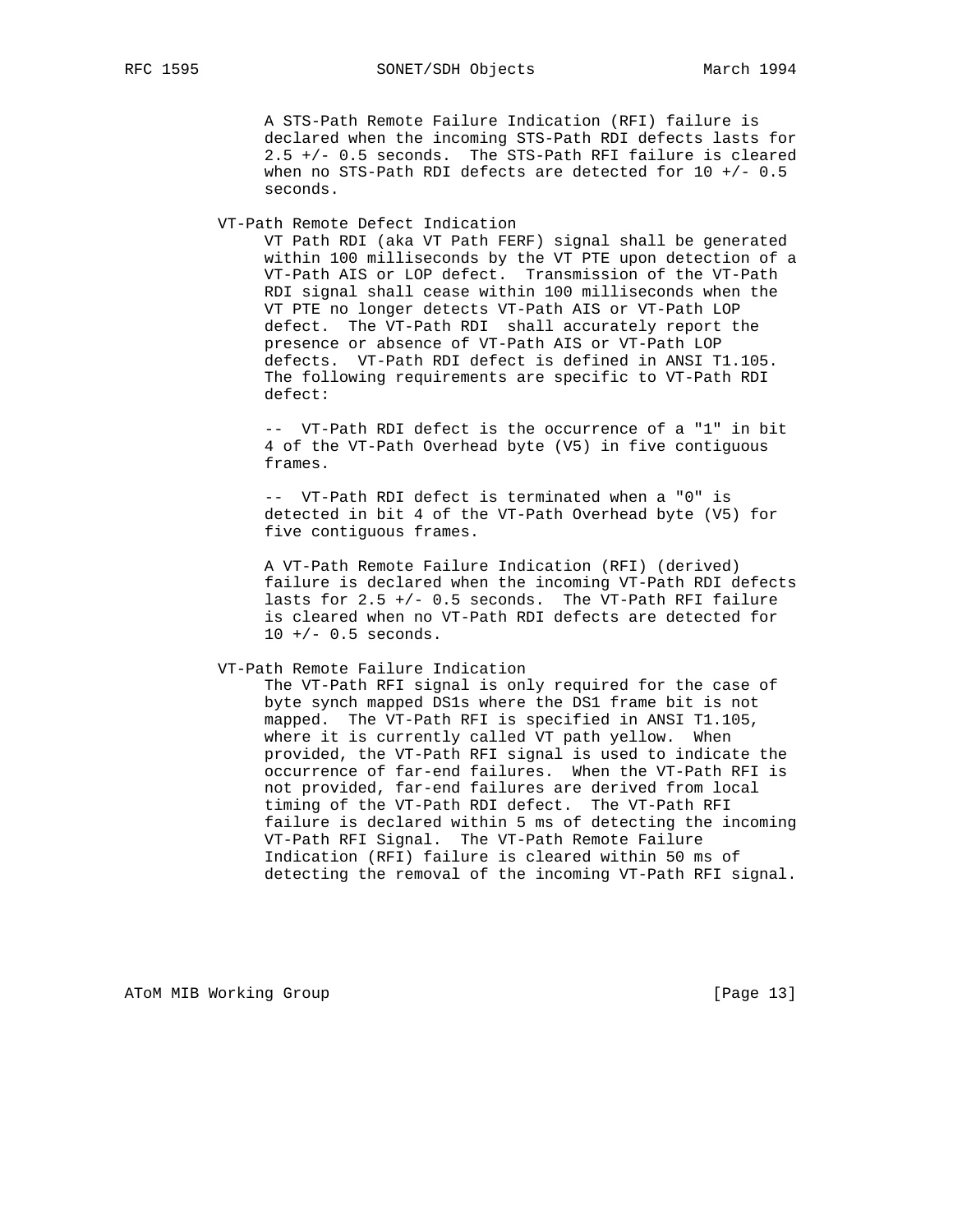## Coding Violation

 Coding Violations (CV) are Bit Interleaved Parity (BIP) errors that are detected in the incoming signal. CV counters are incremented for each BIP error detected. That is, each BIP-8 can detect up to eight errors per STS-N frame, with each error incrementing the CV counter. Section CVs shall be collected using the BIP-8 in the B1 byte located in the Section Overhead of STS-1 #1. Line CVs shall be collected using the BIP-8s in B2 bytes located in the Line Overhead of each STS-1 (since all CVs on an STS-N line are counted together, this is equivalent to counting each error in the BIP-8\*N contained in the B2 bytes of the STS-N Line Overhead). Thus, on an STS-N signal, up to 8 x N CVs may occur in each frame. Path CVs shall be collected using the BIP-8 in the B3 byte of the STS-Path Overhead of the STS SPE. VT CVs shall be collected using the BIP-2 in the V5 overhead byte of the floating VT.

#### Errored Seconds

 At each layer, an Errored Second (ES) is a second with one or more Coding Violations at that layer OR one or more incoming defects (e.g., SEF, LOS, AIS, LOP) at that layer has occurred.

#### Severely Errored Seconds

 At each layer, an Severely Errored Second (SES) is a second with x or more CVs at that layer, or a second during which at least one or more incoming defects at that layer has occurred. Values of x vary depending on the line rate and the Bit Error Rate. See Section 3.4 for values for x.

#### Severely Errored Framing Seconds

 A Severely Errored Framing Second (SEFS) is a seconds with containing one or more SEF events. This counter is only counted at the Section Layer.

### Unavailable Seconds

 At the Line, Path, and VT layers, an unavailable second is calculated by counting the number of seconds that the interface is unavailable. At each layer, the SONET/SDH interface is said to be unavailable at the onset of 10 contiguous SESs. The 10 SESs are included in unavailable time. Once unavailable, the SONET/SDH interface becomes available at the onset of 10 contiguous seconds with no SESs. The 10 seconds with no SESs are excluded from unavailable time. With respect to the SONET/SDH error

ATOM MIB Working Group **and Community** [Page 14]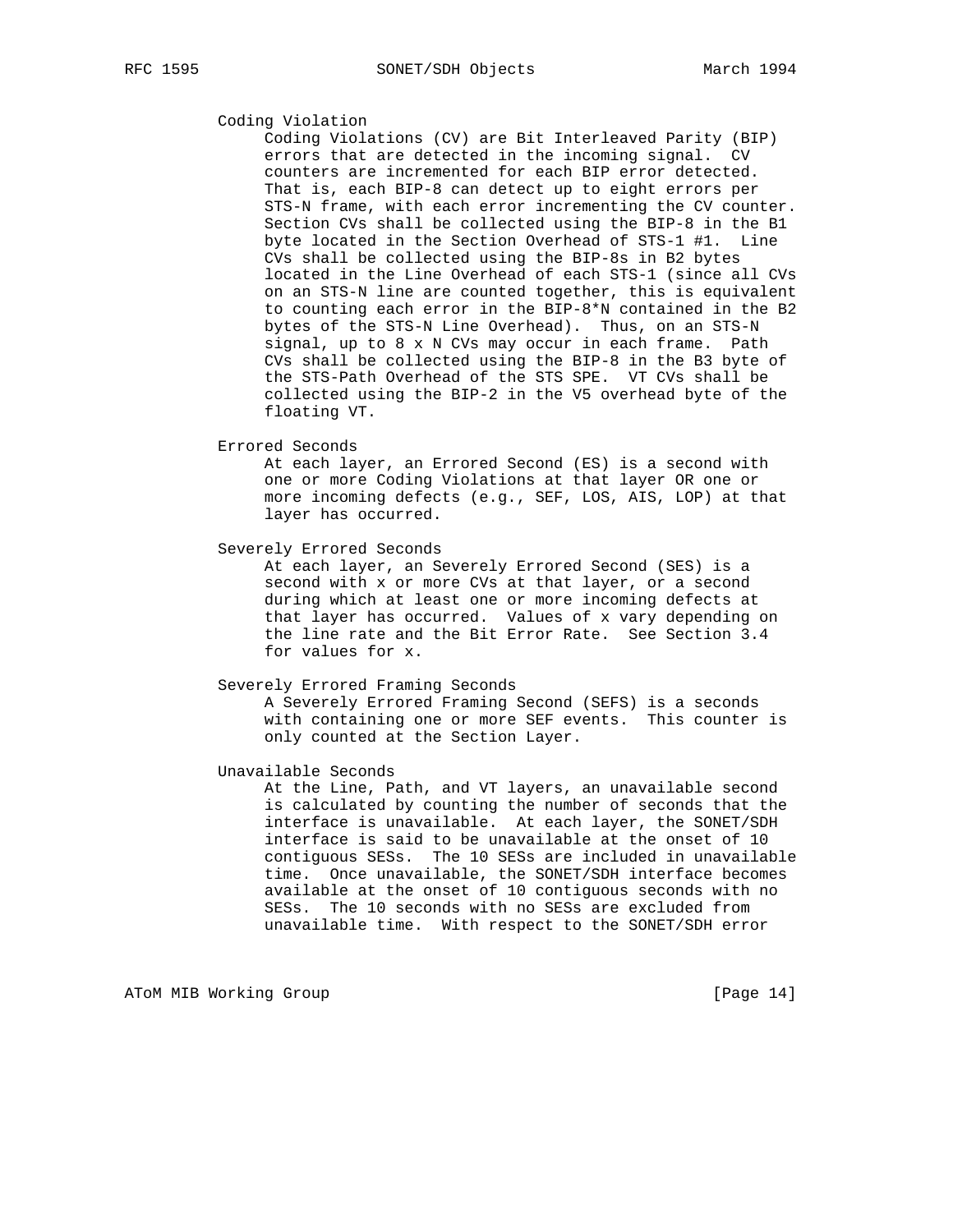counts at each layer, all counters at that layer are incremented while the SONET/SDH interface is deemed available at that layer. While the interface is deemed unavailable at that layer, the only count that is incremented is UASs at that layer.

 A special case exists when the 10 or more second period crosses the 900 second statistics window boundary, as the foregoing description implies that the SES and UAS counters must be adjusted when the Unavailable Signal State is entered. Clearly, successive GETs of the affected sonetPathIntervalSES and sonetPathIntervalUAS (for the Line and VT also) objects will return differing values if the first GET occurs during the first few seconds of the window. This is viewed as an unavoidable side-effect of selecting the presently defined managed objects as a basis for this memo.

#### Unequipped

 If a Path or VT connection is not provisioned (idle) the SONET equipment will signal this state by transmitting the Path or VT Signal Label as follows: - byte C2 of the STS Path Overhead equal to 0 for an unequipped Path, - byte V5 of the VT Path Overhead equal to 0 for an

unequipped VT.

Signal Label Mismatch

 A Path or VT connection is not correctly provisioned if a received Path or VT Signal Label mismatch occurs. A received Signal Label is considered mismatched if it does not equal either the locally provisioned value or the value 'equipped non-specific' (1 hex). Note that any received non-zero Signal Label is considered a locally provisioned value of 'equipped non-specific'. Only in service, provisioned Path Terminating equipment can detect mismatched Signal labels. It is considered provisioned if it has been configured for a mapping and has been assigned signals to and from which the mapping takes place.

Circuit Identifier

 This is a character string specified by the circuit vendor, and is useful when communicating with the vendor during the troubleshooting process.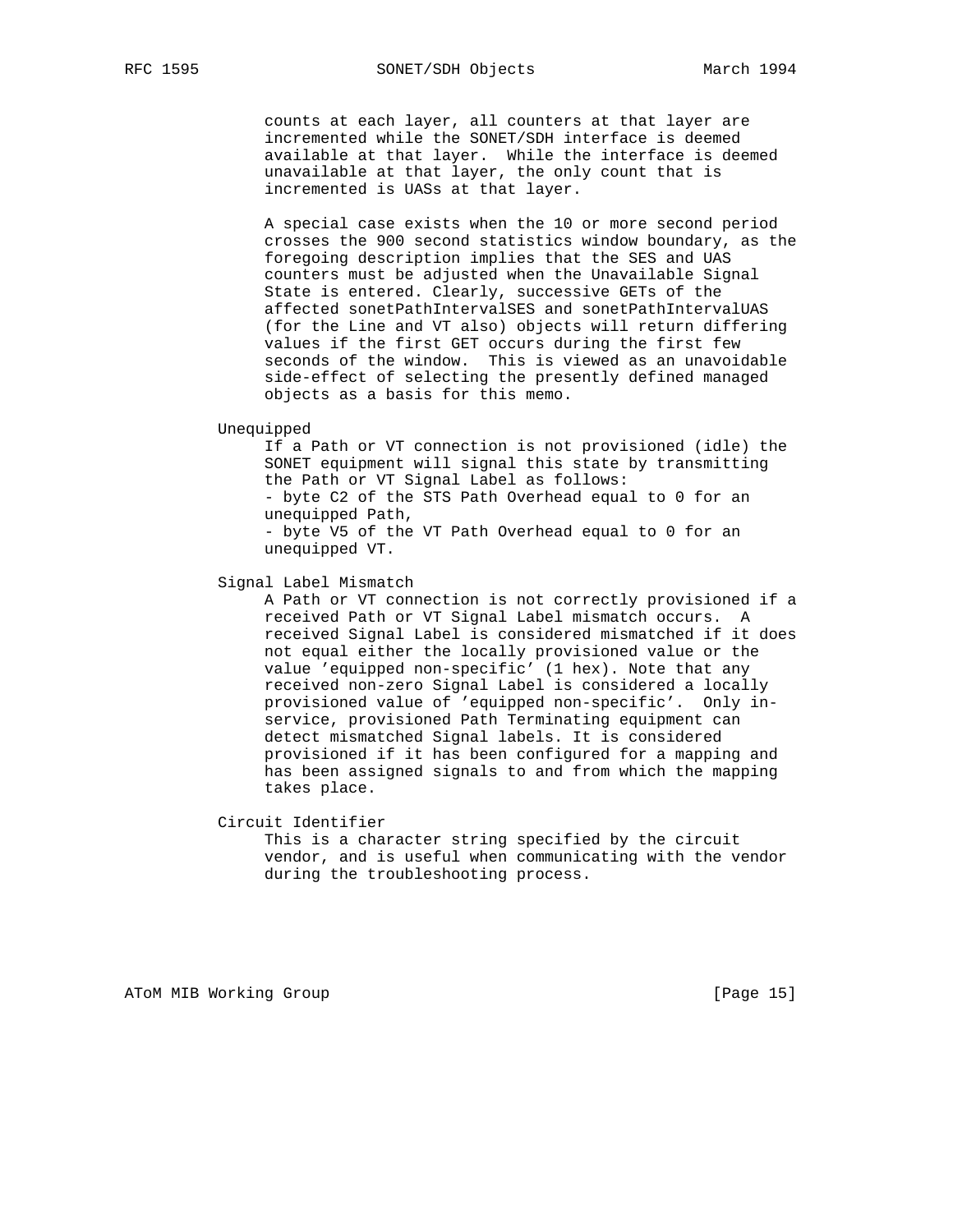# 3.6. Values for x for the Section, Line, Path, and VT Layers

Value for x for SONET/SDH Section SES Definition

| Rate    | X   | Minimum Bit Error Rate  |
|---------|-----|-------------------------|
|         |     |                         |
| $OC-1$  | 9   | $1.5 \times 10^{2} - 7$ |
| $OC-3$  | 16  | $1 \times 10^{4} - 7$   |
| $OC-9$  | 47  | $1 \times 10^{2} - 7$   |
| $OC-12$ | 63  | $1 \times 10^{(-7)}$    |
| $OC-18$ | 94  | $1 \times 10^{(-7)}$    |
| $OC-24$ | 125 | $1 \times 10^{2} - 7$   |
| $OC-36$ | 187 | $1 \times 10^{(-7)}$    |
| $OC-48$ | 249 | $1 \times 10^{(-7)}$    |

Value for x for SONET/SDH Line SES Definition

| Rate    | X   | Minimum Bit Error Rate |  |
|---------|-----|------------------------|--|
|         |     |                        |  |
| $OC-1$  | 12  | $2 \times 10^{2} - 7$  |  |
| $0C-3$  | 32  | $2 \times 10^{-2} - 7$ |  |
| $OC-9$  | 94  | $2 \times 10^{2} - 7$  |  |
| $OC-12$ | 124 | $2 \times 10^{-2} - 7$ |  |
| $OC-18$ | 186 | $2 \times 10^{-2} - 7$ |  |
| $OC-24$ | 248 | $2 \times 10^{2} - 7$  |  |
| $OC-36$ | 370 | $2 \times 10^{2} - 7$  |  |
| $OC-48$ | 494 | $2 \times 10^{2} - 7$  |  |

Value for x for SONET/SDH STS-Path SES Definition

| Rate    | X | Minimum Bit Error Rate |                         |  |
|---------|---|------------------------|-------------------------|--|
|         |   |                        |                         |  |
| $STS-1$ |   |                        | $1.5 \times 10^{2} - 7$ |  |
| $STS-3$ |   |                        | $1 \times 10^{2} - 7$   |  |

Value for x for SONET/SDH VT-Path SES Definition

| Rate            | x   | Minimum Bit Error Rate |  |
|-----------------|-----|------------------------|--|
|                 |     |                        |  |
| VT1.5           |     | $2 \times 10^{4} - 6$  |  |
| VT <sub>2</sub> |     | $2 \times 10^{4} - 6$  |  |
| T/T 3           |     | $2 \times 10^{4} - 6$  |  |
| 17T R           | 1 4 | $2 \times 10^{4} - 6$  |  |

ATOM MIB Working Group and the set of the set of the set of the set of the set of the set of the set of the set of the set of the set of the set of the set of the set of the set of the set of the set of the set of the set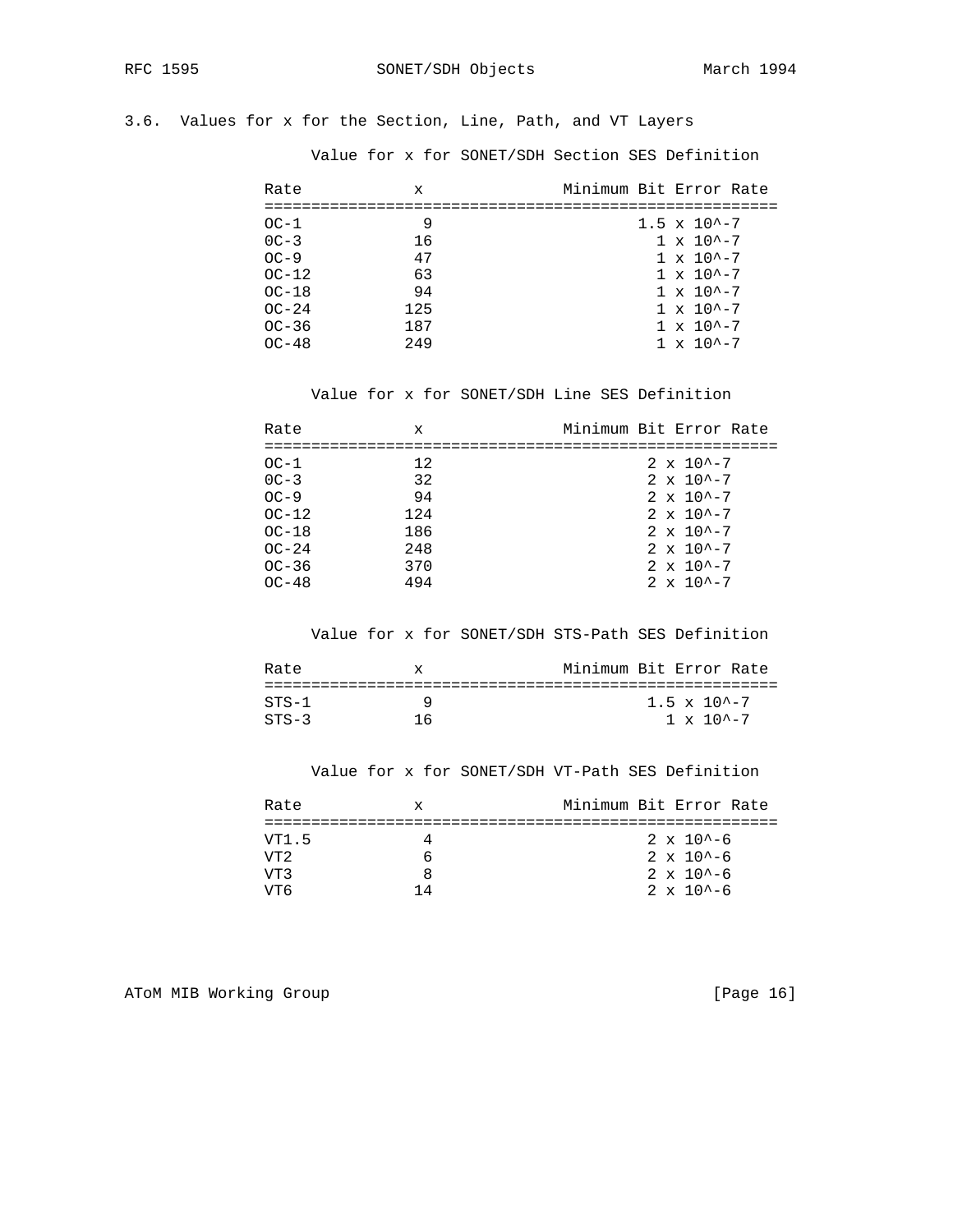# 4. Object Definitions

```
 SONET-MIB DEFINITIONS ::= BEGIN
          IMPORTS
              MODULE-IDENTITY, OBJECT-TYPE, Counter32, Gauge32,
              Integer32,
                   FROM SNMPv2-SMI
              TEXTUAL-CONVENTION, DisplayString
                   FROM SNMPv2-TC
              MODULE-COMPLIANCE, OBJECT-GROUP
                   FROM SNMPv2-CONF
              ifIndex, transmission
                   FROM RFC-1213;
          -- This is the MIB module for the SMDS Interface objects.
          sonetMIB MODULE-IDENTITY
              LAST-UPDATED "9401030000Z"
              ORGANIZATION "IETF AToM MIB Working Group"
              CONTACT-INFO
                " Tracy Brown
                 Postal: Bell Communications Research
                         331 Newman Springs Road
                         P.O. Box 7020
                         Red Bank, NJ 07701-7020
US
                    Tel: +1 908 758 2107
                    Fax: +1 908 758 4177
                 E-mail: tacox@mail.bellcore.com
                         Kaj Tesink
                 Postal: Bell Communications Research
                         331 Newman Springs Road
                         P.O. Box 7020
                         Red Bank, NJ 07701-7020
US
                    Tel: +1 908 758 5254
                    Fax: +1 908 758 4196
```
ATOM MIB Working Group **Example 2018** [Page 17]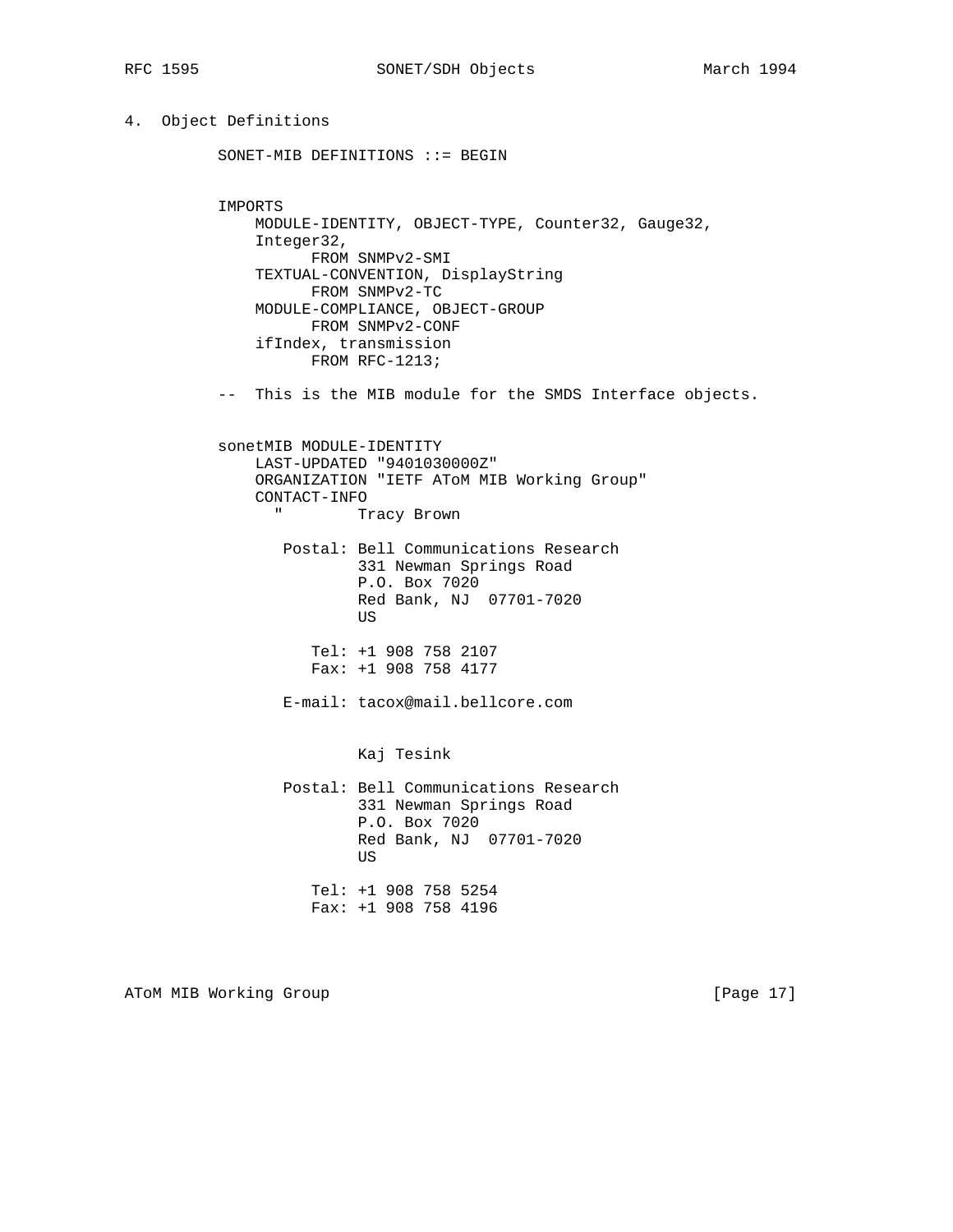```
 E-mail: kaj@cc.bellcore.com"
    DESCRIPTION
         "The MIB module to describe
         SONET/SDH interfaces objects."
    ::= { transmission 39 }
 -- This is the MIB module for the SONET/SDH objects
 sonetObjects OBJECT IDENTIFIER ::= { sonetMIB 1 }
 sonetObjectsPath OBJECT IDENTIFIER ::= { sonetMIB 2 }
 sonetObjectsVT OBJECT IDENTIFIER ::= { sonetMIB 3 }
 -- groups in the SONET/SDH MIB module
 sonetMedium OBJECT IDENTIFIER ::= { sonetObjects 1 }
 sonetSection OBJECT IDENTIFIER ::= { sonetObjects 2 }
 sonetLine OBJECT IDENTIFIER ::= { sonetObjects 3 }
```
 sonetFarEndLine OBJECT IDENTIFIER ::= { sonetObjects 4 } sonetPath OBJECT IDENTIFIER ::= { sonetObjectsPath 1 } sonetFarEndPath OBJECT IDENTIFIER ::= { sonetObjectsPath 2 }

sonetVT OBJECT IDENTIFIER ::= { sonetObjectsVT 1 }

sonetFarEndVT OBJECT IDENTIFIER ::= { sonetObjectsVT 2 }

-- the SONET/SDH Medium group

 -- SONET/SDH interfaces for some applications may be -- electrical interfaces and not optical interfaces. -- This group handles the configuration information for -- both optical SONET/SDH interfaces and electrical -- SONET/SDH interfaces. sonetMediumTable OBJECT-TYPE

 SYNTAX SEQUENCE OF SonetMediumEntry MAX-ACCESS not-accessible STATUS current DESCRIPTION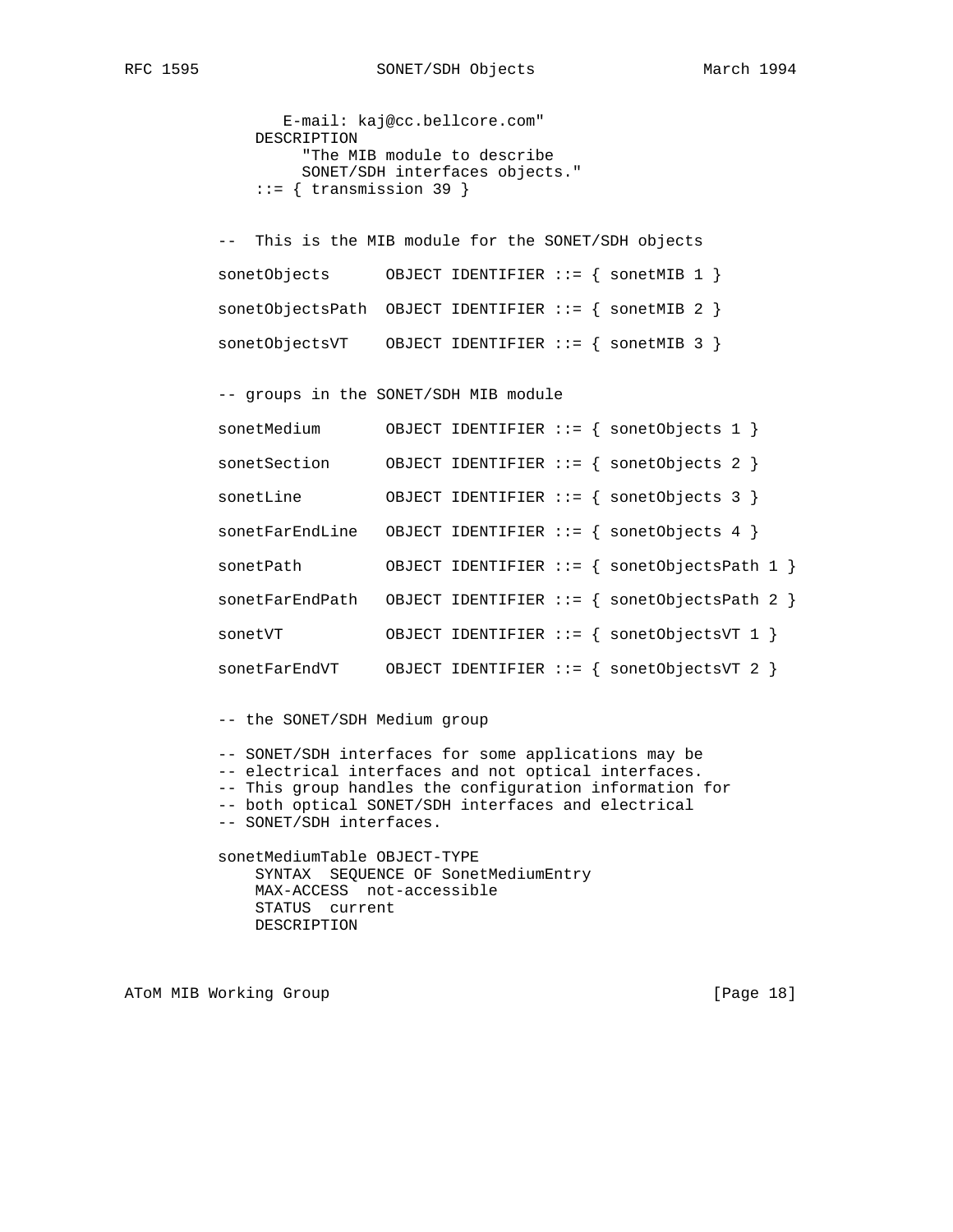```
 "The SONET/SDH Medium table."
             ::= { sonetMedium 1 }
         sonetMediumEntry OBJECT-TYPE
             SYNTAX SonetMediumEntry
             MAX-ACCESS not-accessible
             STATUS current
             DESCRIPTION
              "An entry in the SONET/SDH Medium table."
             INDEX { ifIndex }
             ::= { sonetMediumTable 1 }
         SonetMediumEntry ::=
            SEQUENCE {
sonetMediumType TNTEGER,
sonetMediumTimeElapsed Integer32,
sonetMediumValidIntervals Integer32,
sonetMediumLineCoding TNTEGER,
sonetMediumLineType TNTEGER,
             sonetMediumCircuitIdentifier DisplayString
 }
         sonetMediumType OBJECT-TYPE
             SYNTAX INTEGER {
                     sonet(1),
                   \text{sdh}(2) }
             MAX-ACCESS read-only
             STATUS current
             DESCRIPTION
               "This variable identifies whether a SONET
               or a SDH signal is used across this interface."
             ::= { sonetMediumEntry 1 }
         sonetMediumTimeElapsed OBJECT-TYPE
             SYNTAX Integer32 (1..900)
             MAX-ACCESS read-only
             STATUS current
             DESCRIPTION
               "The number of seconds, including partial
               seconds, that have elapsed since the beginning of
               the current error-measurement period."
             ::= { sonetMediumEntry 2 }
         sonetMediumValidIntervals OBJECT-TYPE
             SYNTAX Integer32 (0..96)
            MAX-ACCESS read-only
```
ATOM MIB Working Group **and Community Community** [Page 19]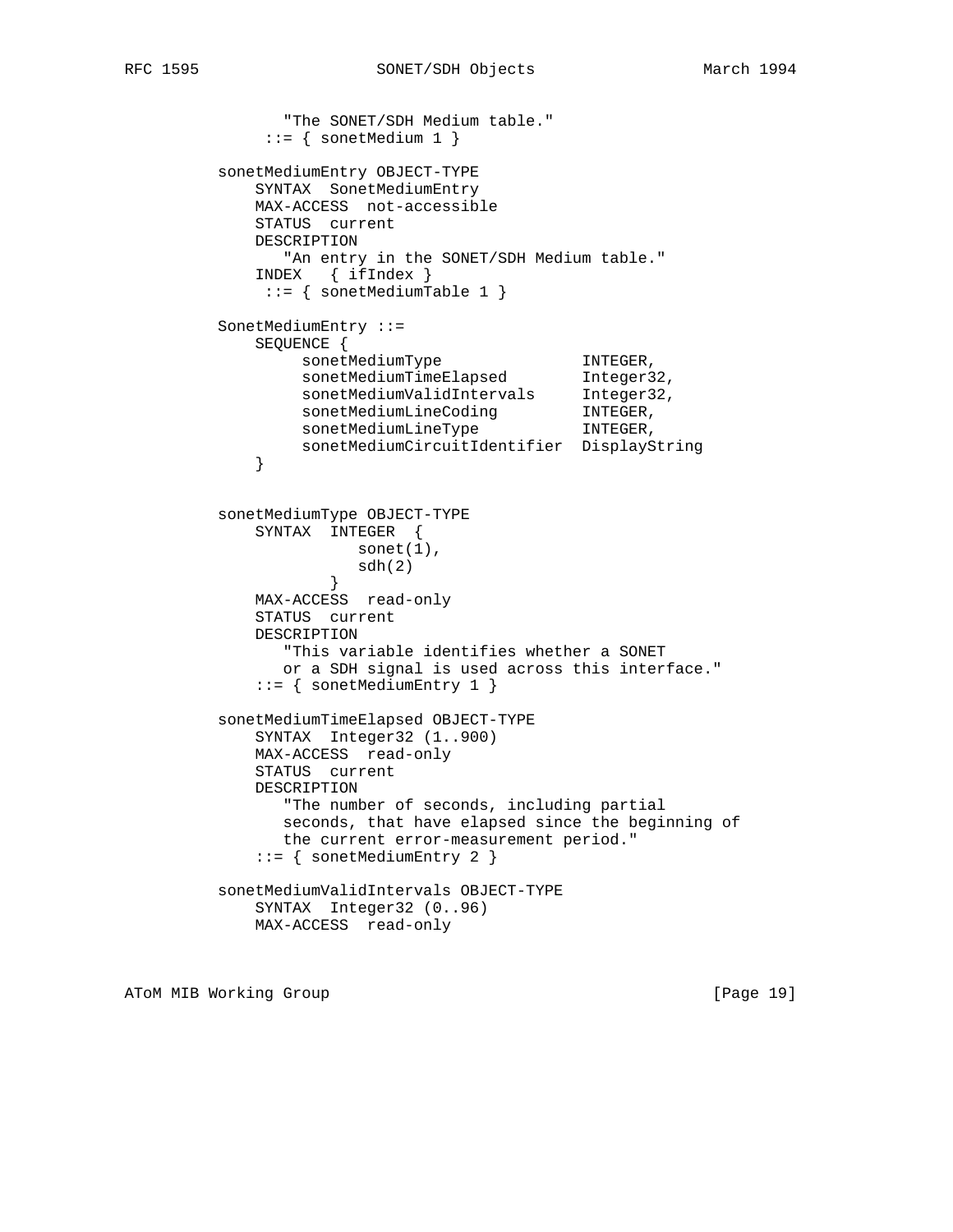STATUS current DESCRIPTION "The number of previous intervals for which valid data has been stored. A SONET device must support at least n intervals. The minimum value of n is 4. The default of n is 32. The maximum value of n is 96. The value of this object will be n unless the device was brought online within the last (nx15) minutes, in which case the value will be the number of complete 15 minute intervals the device has been online." ::= { sonetMediumEntry 3 } sonetMediumLineCoding OBJECT-TYPE SYNTAX INTEGER { sonetMediumOther(1), sonetMediumB3ZS(2), sonetMediumCMI(3), sonetMediumNRZ(4), sonetMediumRZ(5)<br>} } MAX-ACCESS read-only STATUS current DESCRIPTION "This variable describes the line coding for this interface. The B3ZS and CMI are used for electrical SONET/SDH signals (STS-1 and STS-3). The Non-Return to Zero (NRZ) and the Return to Zero are used for optical SONET/SDH signals."  $::=$  { sonetMediumEntry 4 } sonetMediumLineType OBJECT-TYPE SYNTAX INTEGER { sonetOther(1), sonetShortSingleMode(2), sonetLongSingleMode(3), sonetMultiMode(4), sonetCoax(5), sonetUTP(6)<br>} } MAX-ACCESS read-only STATUS current DESCRIPTION "This variable describes the line type for this interface. The line types are Short and Long Range

ATOM MIB Working Group **and Community** [Page 20]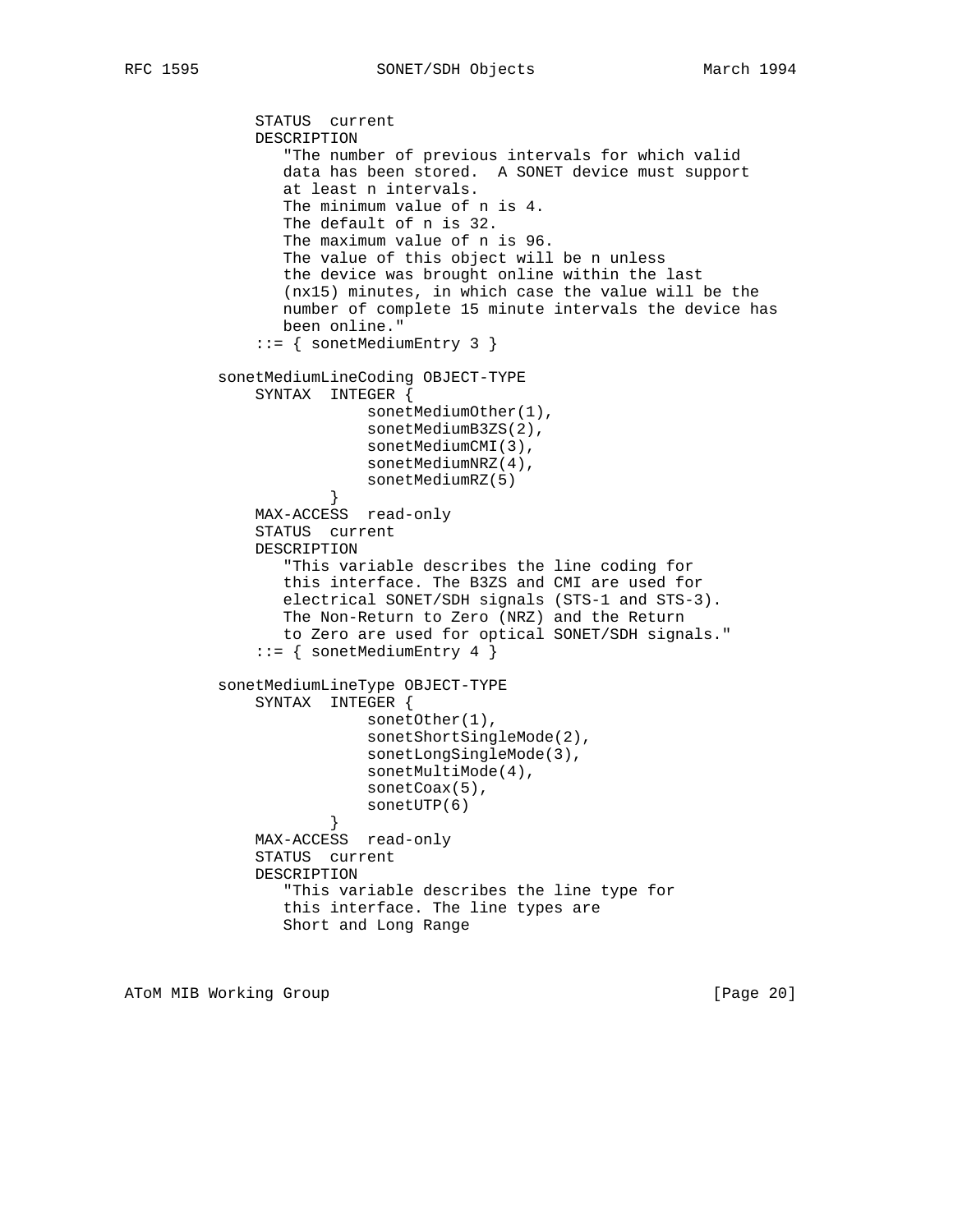Single Mode fiber or Multi-Mode fiber interfaces, and coax and UTP for electrical interfaces. The value sonetOther should be used when the Line Type is not one of the listed values." ::= { sonetMediumEntry 5 } sonetMediumCircuitIdentifier OBJECT-TYPE SYNTAX DisplayString (SIZE (0..255)) MAX-ACCESS read-only STATUS current DESCRIPTION "This variable contains the transmission vendor's circuit identifier, for the purpose of facilitating troubleshooting." ::= { sonetMediumEntry 6 } -- the SONET/SDH Section group -- this group consists of 2 tables: -- - the SONET/SDH Section Current Table -- - the SONET/SDH Section Interval Table -- the SONET/SDH Section Current Table -- The SONET/SDH Section -- current table contains various statistics -- being collected for the current 15 minute interval. sonetSectionCurrentTable OBJECT-TYPE SYNTAX SEQUENCE OF SonetSectionCurrentEntry MAX-ACCESS not-accessible STATUS current DESCRIPTION "The SONET/SDH Section Current table." ::= { sonetSection 1 } sonetSectionCurrentEntry OBJECT-TYPE SYNTAX SonetSectionCurrentEntry MAX-ACCESS not-accessible STATUS current DESCRIPTION "An entry in the SONET/SDH Section Current table." INDEX { ifIndex } ::= { sonetSectionCurrentTable 1 }

ATOM MIB Working Group **by the contract of the Contract Oriental** [Page 21]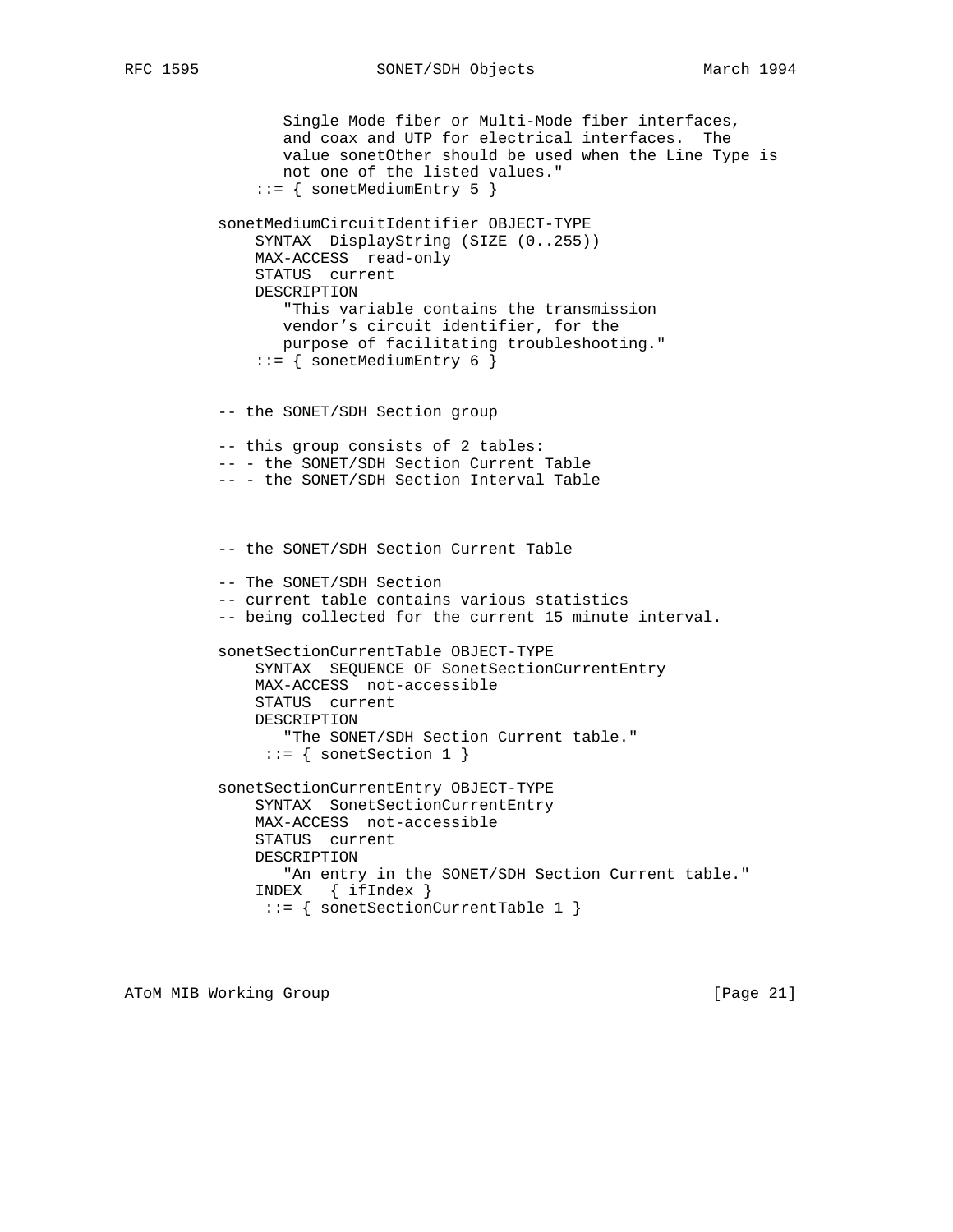```
 SonetSectionCurrentEntry ::=
             SEQUENCE {
                 sonetSectionCurrentStatus Integer32,
sonetSectionCurrentESs Gauge32,
sonetSectionCurrentSESs Gauge32,
sonetSectionCurrentSEFSs Gauge32,
sonetSectionCurrentCVs Gauge32
 }
          sonetSectionCurrentStatus OBJECT-TYPE
             SYNTAX Integer32 (1..6)
             MAX-ACCESS read-only
             STATUS current
             DESCRIPTION
                "This variable indicates the
                status of the interface.
                The sonetSectionCurrentStatus
                is a bit map represented
                as a sum, therefore,
                it can represent multiple defects
                simultaneously.
                The sonetSectionNoDefect should be
                set if and only if
                no other flag is set.
                The various bit positions are:
                      1 sonetSectionNoDefect
                      2 sonetSectionLOS
                      4 sonetSectionLOF"
               ::= { sonetSectionCurrentEntry 1 }
          sonetSectionCurrentESs OBJECT-TYPE
             SYNTAX Gauge32
             MAX-ACCESS read-only
             STATUS current
             DESCRIPTION
                "The counter associated with the number of Errored
                Seconds encountered by a SONET/SDH
                Section in the current 15 minute interval."
               ::= { sonetSectionCurrentEntry 2 }
          sonetSectionCurrentSESs OBJECT-TYPE
             SYNTAX Gauge32
             MAX-ACCESS read-only
             STATUS current
             DESCRIPTION
                 "The counter associated with the number of
```
ATOM MIB Working Group **Example 22** and the set of the set of the set of the set of the set of the set of the set of the set of the set of the set of the set of the set of the set of the set of the set of the set of the se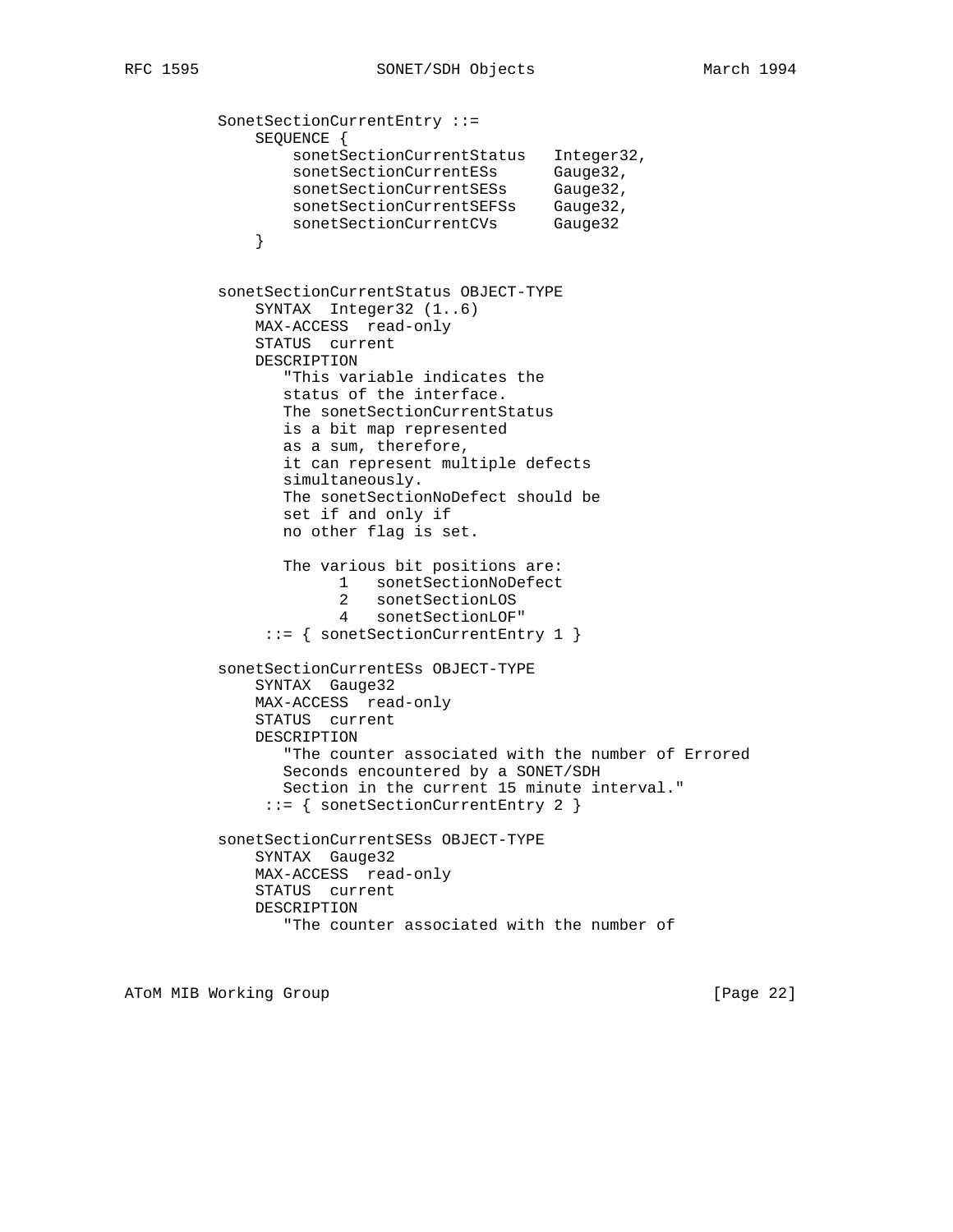```
 Severely Errored Seconds
        encountered by a SONET/SDH Section in the current 15
        minute interval."
      ::= { sonetSectionCurrentEntry 3 }
 sonetSectionCurrentSEFSs OBJECT-TYPE
     SYNTAX Gauge32
     MAX-ACCESS read-only
     STATUS current
     DESCRIPTION
        "The counter associated with the number of
        Severely Errored Framing Seconds
        encountered by a SONET/SDH Section in the current
        15 minute interval."
     ::= { sonetSectionCurrentEntry 4 }
 sonetSectionCurrentCVs OBJECT-TYPE
     SYNTAX Gauge32
     MAX-ACCESS read-only
     STATUS current
     DESCRIPTION
        "The counter associated with the number of Coding
        Violations encountered by a
        SONET/SDH Section in the current 15 minute interval."
      ::= { sonetSectionCurrentEntry 5 }
 -- the SONET/SDH Section Interval Table
 -- The SONET/SDH Section Interval Table
 -- contains various statistics
 -- collected by each system over a maximum
 -- of the previous 24 hours of
 -- operation. The past 24 hours may be broken into 96
 -- completed 15 minute intervals.
 -- A system is required to store at
 -- least 4 completed 15 minute interval.
 -- The default value is 32 intervals.
 sonetSectionIntervalTable OBJECT-TYPE
     SYNTAX SEQUENCE OF SonetSectionIntervalEntry
     MAX-ACCESS not-accessible
     STATUS current
     DESCRIPTION
        "The SONET/SDH Section Interval table."
      ::= { sonetSection 2 }
 sonetSectionIntervalEntry OBJECT-TYPE
```
ATOM MIB Working Group **by the contract of the Contract of Contract Contract Contract Oriental** [Page 23]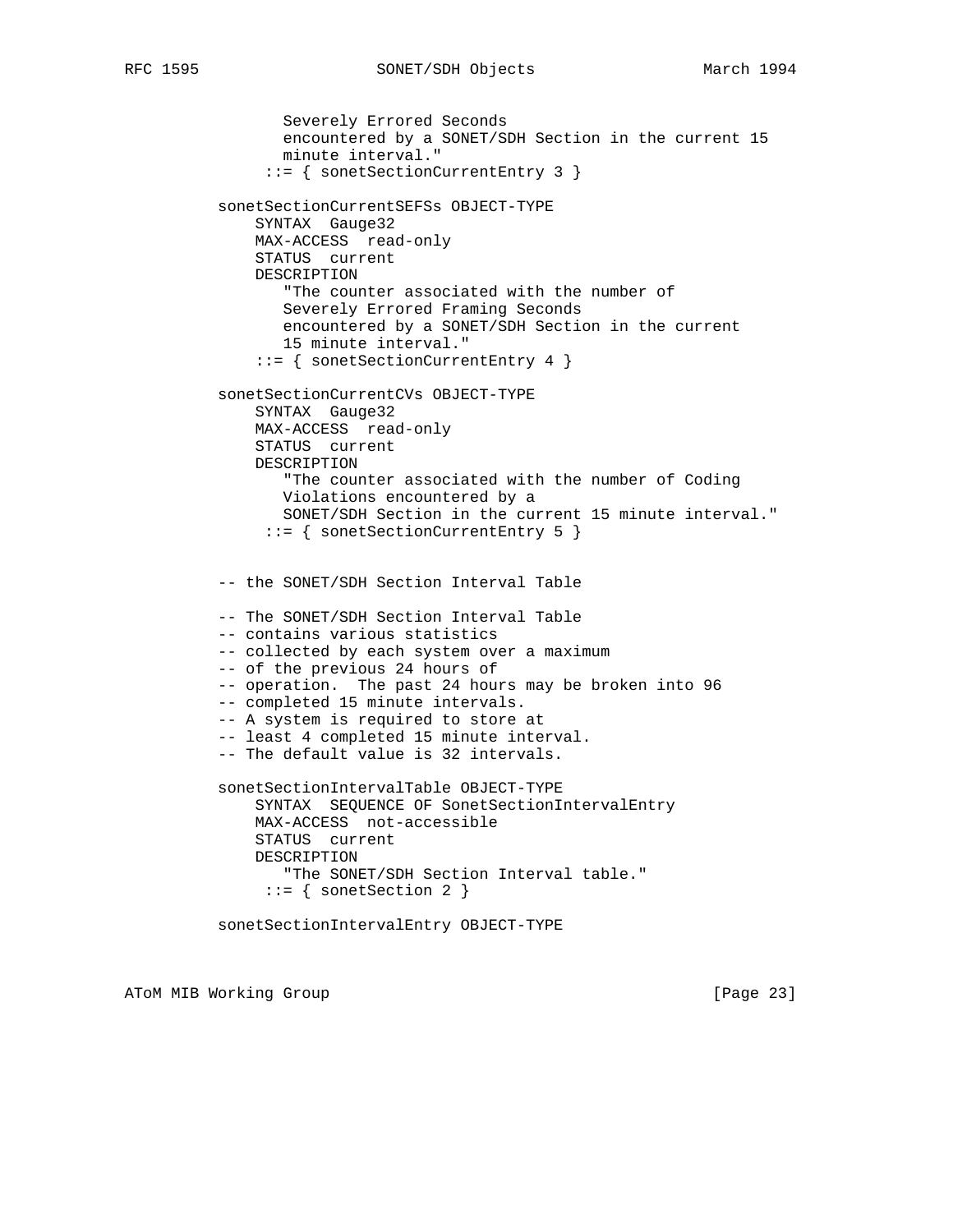```
 SYNTAX SonetSectionIntervalEntry
              MAX-ACCESS not-accessible
              STATUS current
              DESCRIPTION
                "An entry in the SONET/SDH Section Interval table."
              INDEX { ifIndex,
                        sonetSectionIntervalNumber }
               ::= { sonetSectionIntervalTable 1 }
          SonetSectionIntervalEntry ::=
              SEQUENCE {
                  sonetSectionIntervalNumber Integer32,
                   sonetSectionIntervalESs Gauge32,
                   sonetSectionIntervalSESs Gauge32,
sonetSectionIntervalSEFSs Gauge32,
sonetSectionIntervalCVs Gauge32
 }
          sonetSectionIntervalNumber OBJECT-TYPE
              SYNTAX Integer32 (1..96)
              MAX-ACCESS not-accessible
              STATUS current
              DESCRIPTION
                "A number between 1 and 96, which identifies the
                interval for which the set of statistics is available.
                The interval identified by 1 is the most recently
                completed 15 minute interval,
                and the interval identified
                by N is the interval immediately preceding the
                one identified
                by N-1."
               ::= { sonetSectionIntervalEntry 1 }
          sonetSectionIntervalESs OBJECT-TYPE
              SYNTAX Gauge32
              MAX-ACCESS read-only
              STATUS current
              DESCRIPTION
                 "The counter associated with the number of
                 Errored Seconds encountered
                 by a SONET/SDH Section in a
                 particular 15-minute interval
                 in the past 24 hours."
               ::= { sonetSectionIntervalEntry 2 }
          sonetSectionIntervalSESs OBJECT-TYPE
              SYNTAX Gauge32
```
ATOM MIB Working Group **Example 24** and the set of the set of the set of the set of the set of the set of the set of the set of the set of the set of the set of the set of the set of the set of the set of the set of the se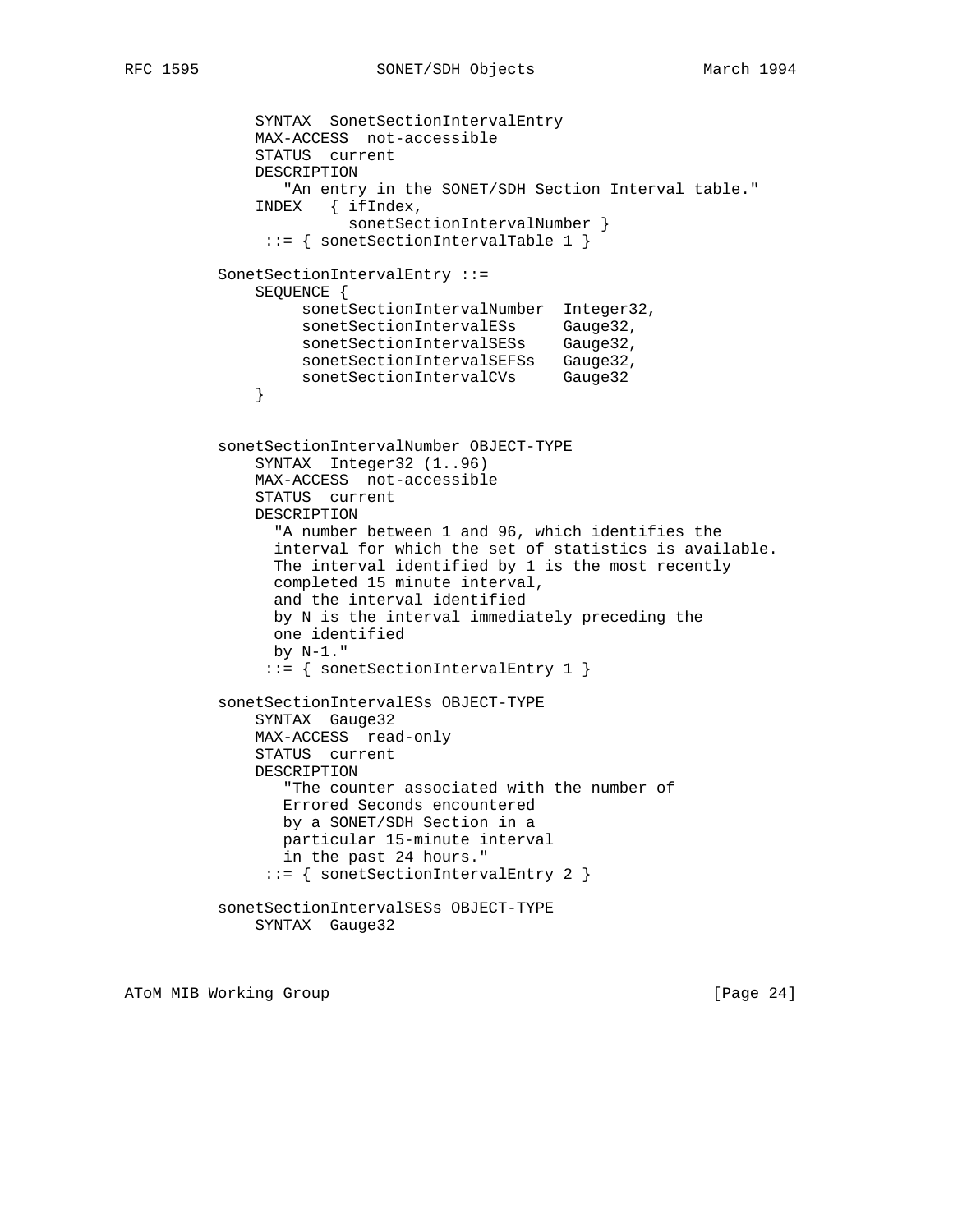MAX-ACCESS read-only STATUS current DESCRIPTION "The counter associated with the number of Severely Errored Seconds encountered by a SONET/SDH Section in a particular 15-minute interval in the past 24 hours." ::= { sonetSectionIntervalEntry 3 } sonetSectionIntervalSEFSs OBJECT-TYPE SYNTAX Gauge32 MAX-ACCESS read-only STATUS current DESCRIPTION "The counter associated with the number of Severely Errored Framing Seconds encountered by a SONET/SDH Section in a particular 15-minute interval in the past 24 hours." ::= { sonetSectionIntervalEntry 4 } sonetSectionIntervalCVs OBJECT-TYPE SYNTAX Gauge32 MAX-ACCESS read-only STATUS current DESCRIPTION "The counter associated with the number of Coding Violations encountered by a SONET/SDH Section in a particular 15-minute interval in the past 24 hours." ::= { sonetSectionIntervalEntry 5 } -- the SONET/SDH Line group -- this group consists of 2 tables: -- - the SONET/SDH Line Current Table -- - the SONET/SDH Line Interval Table -- the SONET/SDH Line Current Table -- The SONET/SDH Line -- current table contains various statistics -- being collected for the current 15 minute interval. sonetLineCurrentTable OBJECT-TYPE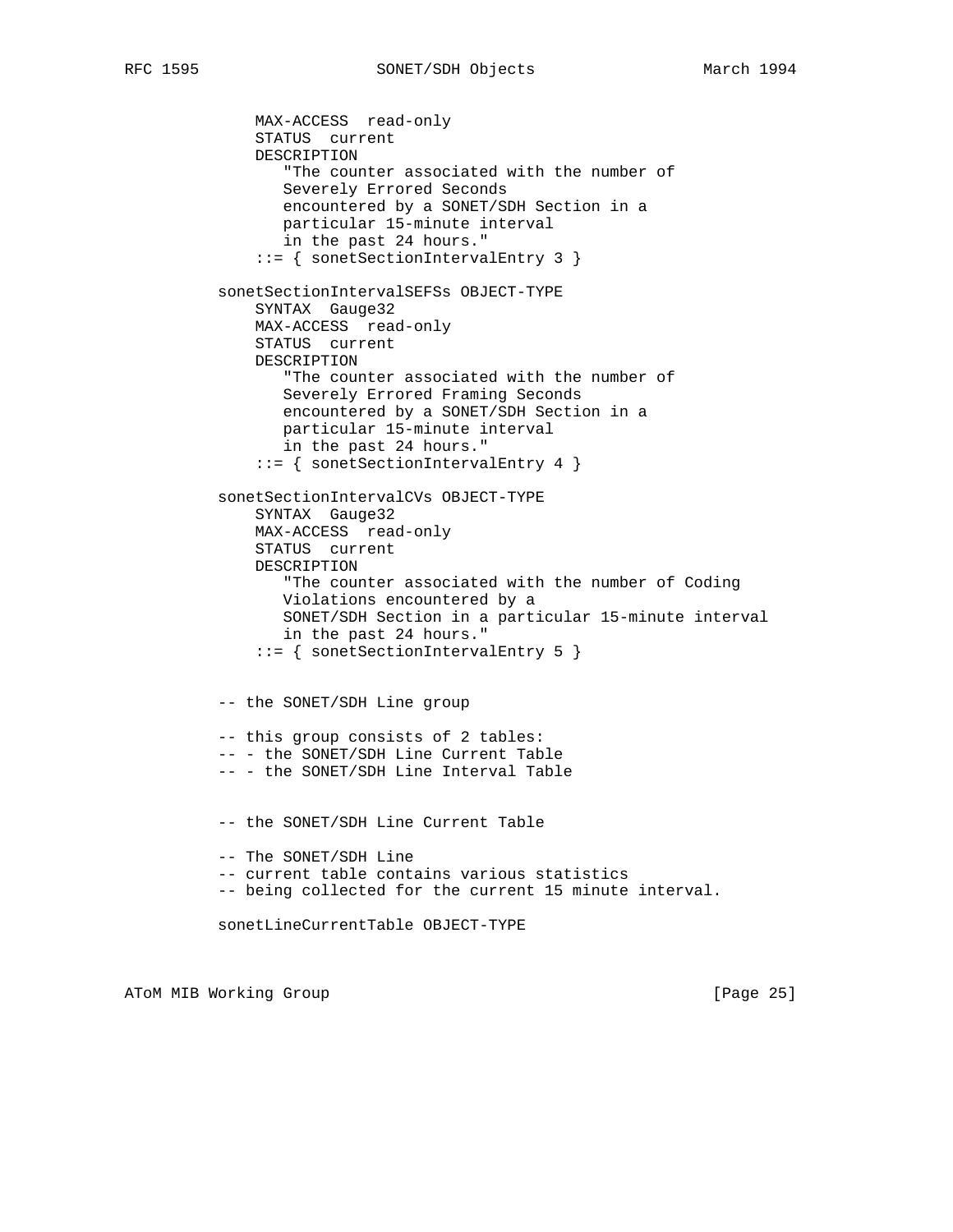```
 SYNTAX SEQUENCE OF SonetLineCurrentEntry
             MAX-ACCESS not-accessible
             STATUS current
             DESCRIPTION
               "The SONET/SDH Line Current table."
            ::= { sonetLine 1 }
          sonetLineCurrentEntry OBJECT-TYPE
             SYNTAX SonetLineCurrentEntry
             MAX-ACCESS not-accessible
             STATUS current
             DESCRIPTION
              "An entry in the SONET/SDH Line Current table."
             INDEX { ifIndex }
             ::= { sonetLineCurrentTable 1 }
          SonetLineCurrentEntry ::=
             SEQUENCE {
                  sonetLineCurrentStatus Integer32,
sonetLineCurrentESs Gauge32,
sonetLineCurrentSESs Gauge32,
sonetLineCurrentCVs Gauge32,
 sonetLineCurrentUASs Gauge32
 }
          sonetLineCurrentStatus OBJECT-TYPE
             SYNTAX Integer32 (1..6)
             MAX-ACCESS read-only
             STATUS current
             DESCRIPTION
                "This variable indicates the
                status of the interface.
                The sonetLineCurrentStatus
                is a bit map represented
                as a sum, therefore,
                it can represent multiple defects
                simultaneously.
                The sonetLineNoDefect should be
                set if and only if
                no other flag is set.
                The various bit positions are:
                 1 sonetLineNoDefect
                 2 sonetLineAIS
                 4 sonetLineRDI"
              ::= { sonetLineCurrentEntry 1 }
```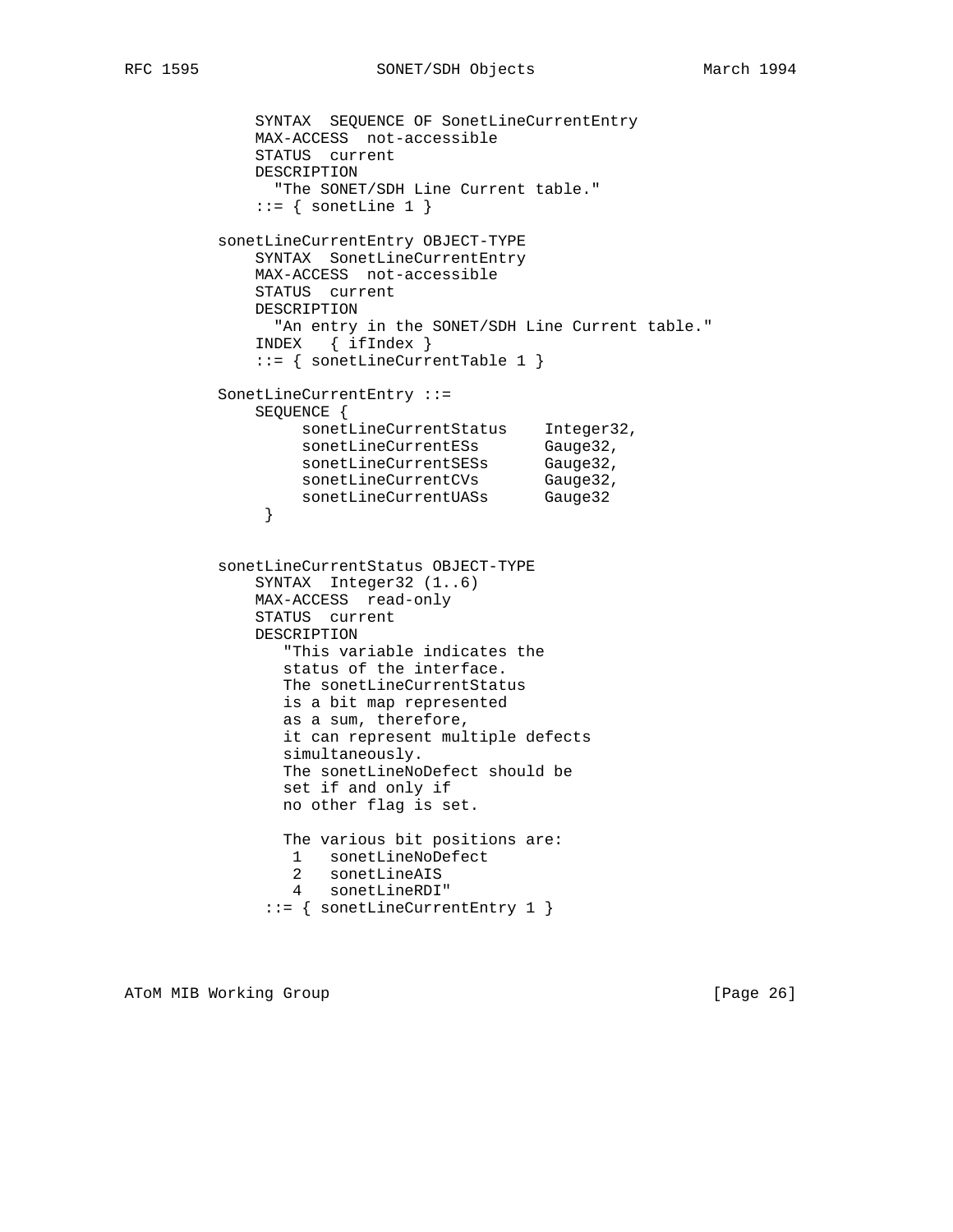sonetLineCurrentESs OBJECT-TYPE SYNTAX Gauge32 MAX-ACCESS read-only STATUS current DESCRIPTION "The counter associated with the number of Errored Seconds encountered by a SONET/SDH Line in the current 15 minute interval." ::= { sonetLineCurrentEntry 2 } sonetLineCurrentSESs OBJECT-TYPE SYNTAX Gauge32 MAX-ACCESS read-only STATUS current DESCRIPTION "The counter associated with the number of Severely Errored Seconds encountered by a SONET/SDH Line in the current 15 minute interval." ::= { sonetLineCurrentEntry 3 } sonetLineCurrentCVs OBJECT-TYPE SYNTAX Gauge32 MAX-ACCESS read-only STATUS current DESCRIPTION "The counter associated with the number of Coding Violations encountered by a SONET/SDH Line in the current 15 minute interval." ::= { sonetLineCurrentEntry 4 } sonetLineCurrentUASs OBJECT-TYPE SYNTAX Gauge32 MAX-ACCESS read-only STATUS current DESCRIPTION "The counter associated with the number of Unavailable Seconds encountered by a SONET/SDH Line in the current 15 minute interval." ::= { sonetLineCurrentEntry 5 } -- the SONET/SDH Line Interval Table -- The SONET/SDH Line Interval Table

ATOM MIB Working Group **and Community Community** [Page 27]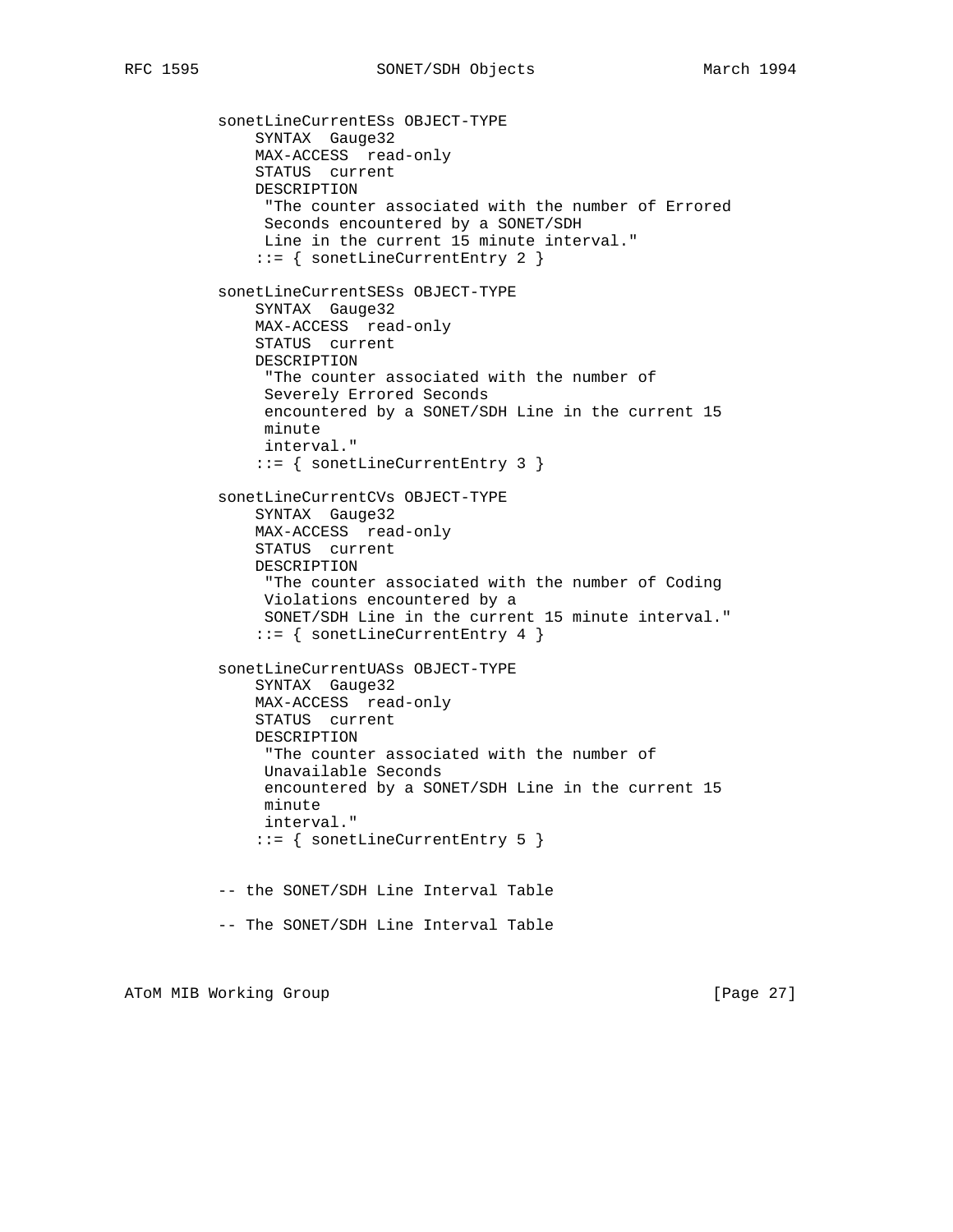-- contains various statistics -- collected by each system over a maximum -- of the previous 24 hours of -- operation. The past 24 hours may be broken into 96 -- completed 15 minute intervals. -- A system is required to store at -- least 4 completed 15 minute interval. -- The default value is 32 intervals. sonetLineIntervalTable OBJECT-TYPE SYNTAX SEQUENCE OF SonetLineIntervalEntry MAX-ACCESS not-accessible STATUS current DESCRIPTION "The SONET/SDH Line Interval table."  $::=$  { sonetLine 2 } sonetLineIntervalEntry OBJECT-TYPE SYNTAX SonetLineIntervalEntry MAX-ACCESS not-accessible STATUS current DESCRIPTION "An entry in the SONET/SDH Line Interval table." INDEX { ifIndex, sonetLineIntervalNumber } ::= { sonetLineIntervalTable 1 } SonetLineIntervalEntry ::= SEQUENCE { sonetLineIntervalNumber Integer32, sonetLineIntervalESs Gauge32, sonetLineIntervalSESs Gauge32, sonetLineIntervalCVs Gauge32, sonetLineIntervalUASs Gauge32 } sonetLineIntervalNumber OBJECT-TYPE SYNTAX Integer32 (1..96) MAX-ACCESS not-accessible STATUS current DESCRIPTION "A number between 1 and 96, which identifies the interval for which the set of statistics is available. The interval identified by 1 is the most recently completed 15 minute interval, and the interval identified by N is the interval immediately preceding the

ATOM MIB Working Group **Example 28** and the set of the set of the set of the set of the set of the set of the set of the set of the set of the set of the set of the set of the set of the set of the set of the set of the se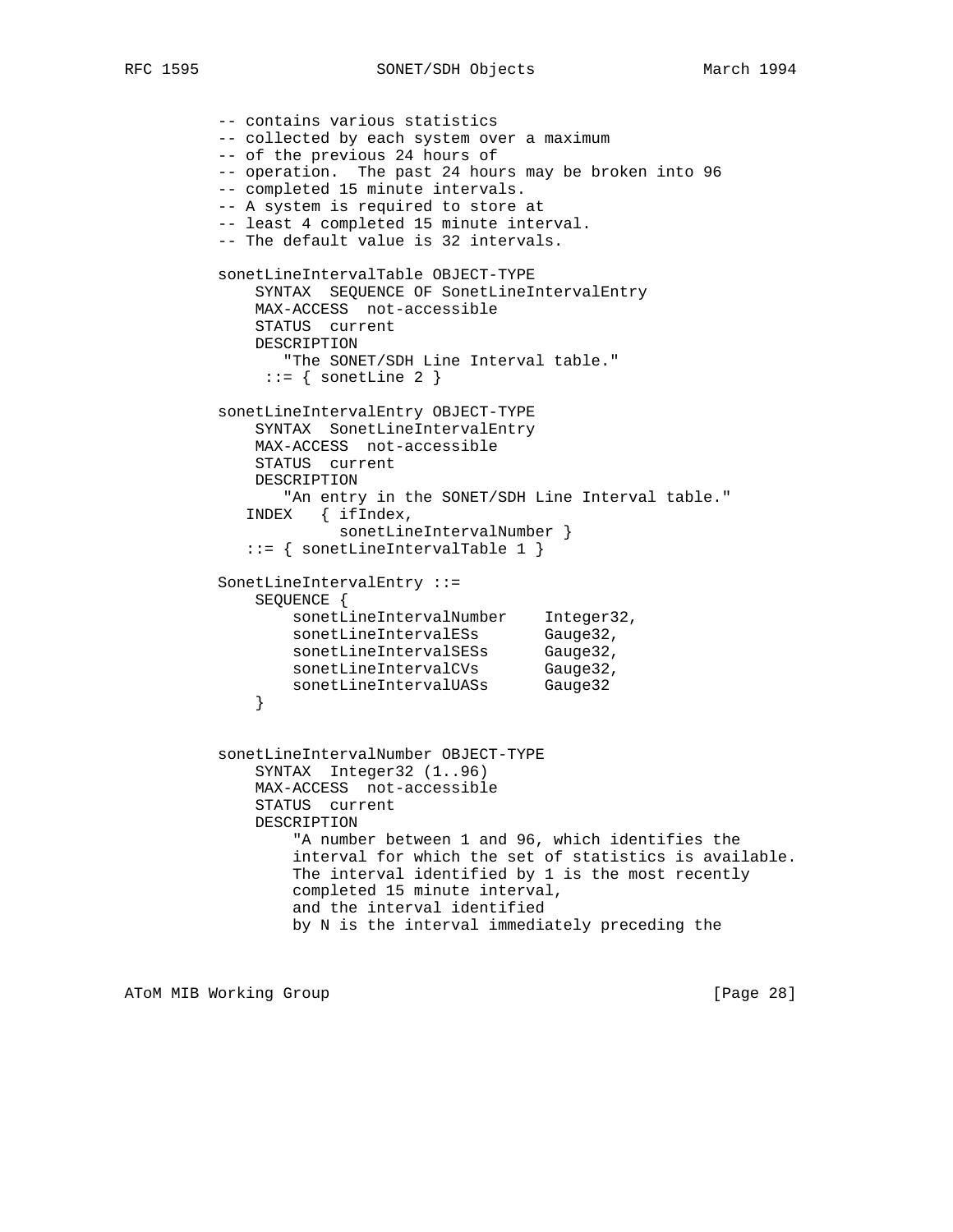```
 one identified
        by N-1."
      ::= { sonetLineIntervalEntry 1 }
 sonetLineIntervalESs OBJECT-TYPE
     SYNTAX Gauge32
     MAX-ACCESS read-only
     STATUS current
     DESCRIPTION
        "The counter associated with the number of
        Errored Seconds encountered
       by a SONET/SDH Line in a
        particular 15-minute interval
        in the past 24 hours."
      ::= { sonetLineIntervalEntry 2 }
 sonetLineIntervalSESs OBJECT-TYPE
     SYNTAX Gauge32
     MAX-ACCESS read-only
     STATUS current
     DESCRIPTION
        "The counter associated with the number of
        Severely Errored Seconds
       encountered by a SONET/SDH Line in a
        particular 15-minute interval
        in the past 24 hours."
       ::= { sonetLineIntervalEntry 3 }
 sonetLineIntervalCVs OBJECT-TYPE
     SYNTAX Gauge32
     MAX-ACCESS read-only
     STATUS current
     DESCRIPTION
       "The counter associated with the number of Coding
      Violations encountered by a
      SONET/SDH Line in a
       particular 15-minute interval
       in the past 24 hours."
     ::= { sonetLineIntervalEntry 4 }
 sonetLineIntervalUASs OBJECT-TYPE
     SYNTAX Gauge32
     MAX-ACCESS read-only
     STATUS current
     DESCRIPTION
       "The counter associated with the
      number of Unavailable Seconds
       encountered by a SONET/SDH Line in
```
ATOM MIB Working Group **Example 2018** [Page 29]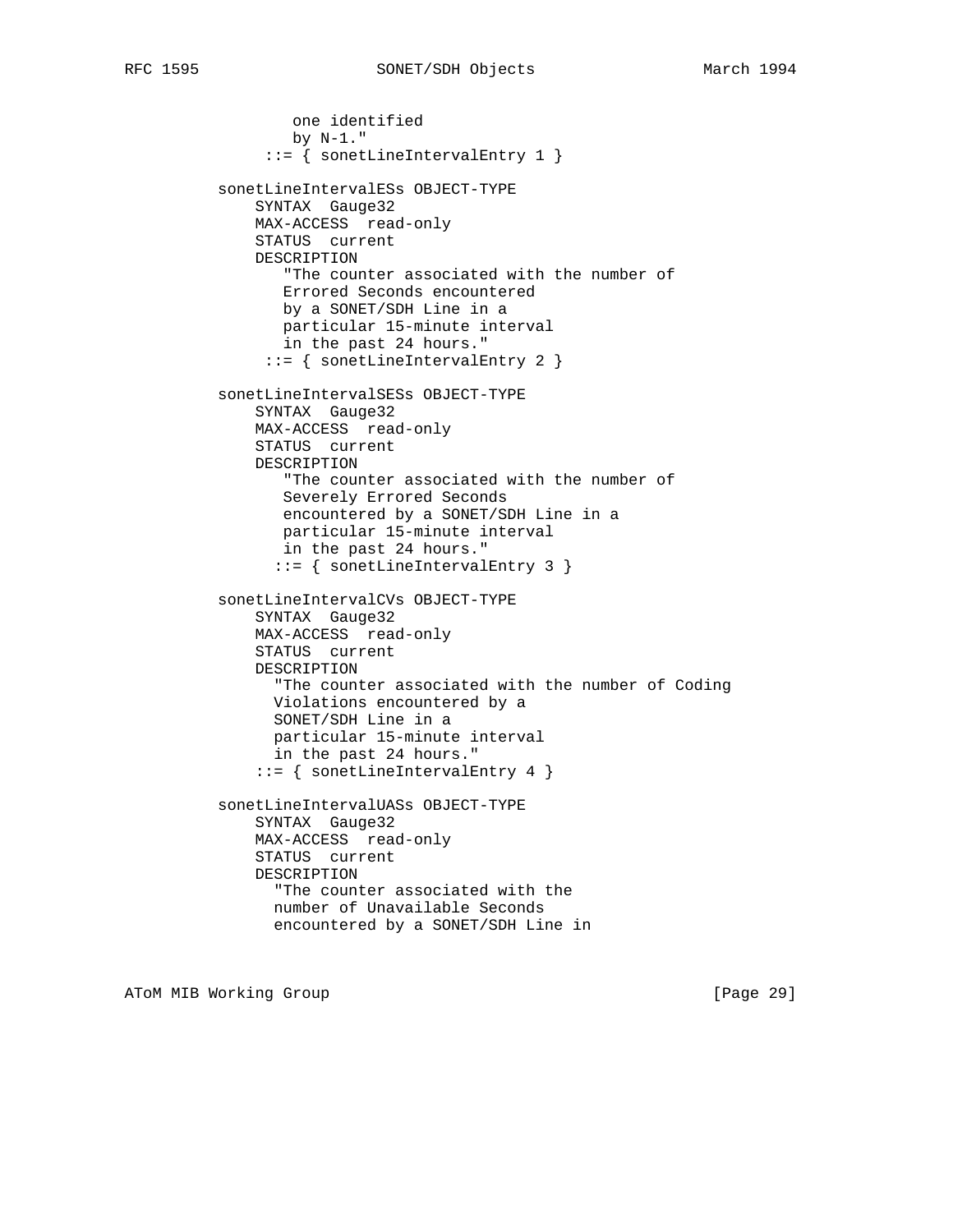```
 a particular 15-minute interval
       in the past 24 hours."
     ::= { sonetLineIntervalEntry 5 }
 -- The SONET/SDH Far End Line group.
 -- This group may only be implemented by SONET/SDH (LTEs)
 -- systems that provide for a far end block error (FEBE)
 -- information at the SONET/SDH Line Layer.
 -- This group consists of two tables:
 -- SONET/SDH Far End Line Current Table
 -- SONET/SDH Far End Line Interval Table
 -- The SONET/SDH Far End Line Current Table
 -- The SONET/SDH Far End Line Current table contains
 -- various statistics being
 -- collected for the current 15 minute interval.
 -- The statistics are collected from the far end
 -- block error code (FEBE)
 -- within the third Z2 byte of the Line Overhead
 -- in Broadband ISDN applications.
 -- The definitions are the same as described for
 -- the near-end information.
 sonetFarEndLineCurrentTable OBJECT-TYPE
     SYNTAX SEQUENCE OF SonetFarEndLineCurrentEntry
    MAX-ACCESS not-accessible
    STATUS current
    DESCRIPTION
       "The SONET/SDH Far End Line Current table."
    ::= { sonetFarEndLine 1 }
 sonetFarEndLineCurrentEntry OBJECT-TYPE
     SYNTAX SonetFarEndLineCurrentEntry
     MAX-ACCESS not-accessible
     STATUS current
     DESCRIPTION
      "An entry in the SONET/SDH Far End Line Current table."
     INDEX { ifIndex }
     ::= { sonetFarEndLineCurrentTable 1 }
 SonetFarEndLineCurrentEntry ::=
     SEQUENCE {
         sonetFarEndLineCurrentESs Gauge32,
```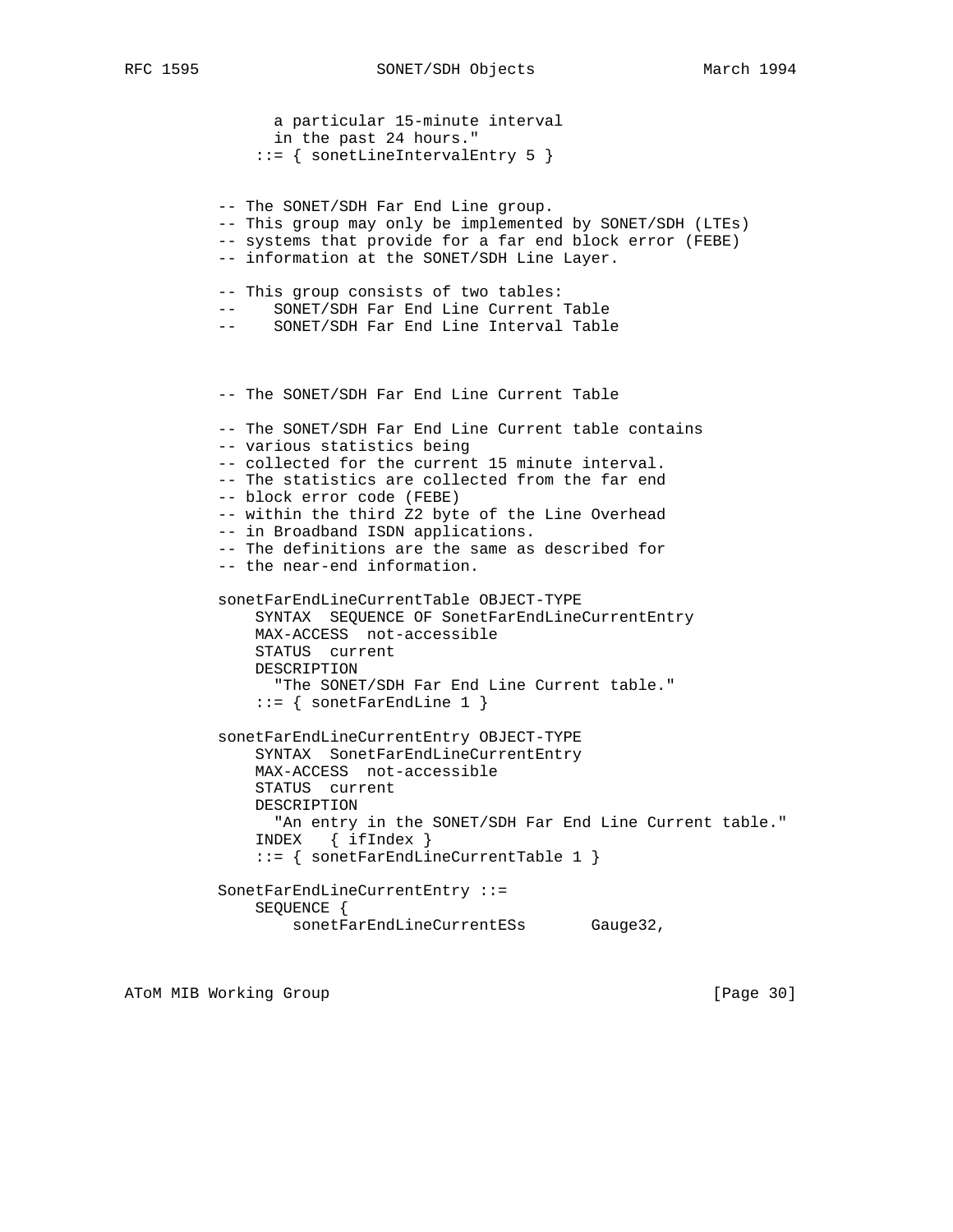```
sonetFarEndLineCurrentSESs Gauge32,
sonetFarEndLineCurrentCVs Gauge32,
sonetFarEndLineCurrentUASs Gauge32
 }
          sonetFarEndLineCurrentESs OBJECT-TYPE
            SYNTAX Gauge32
             MAX-ACCESS read-only
             STATUS current
             DESCRIPTION
                 "The counter associated with the number of Far
                Far End Errored Seconds encountered by a SONET/SDH
                 interface in the current 15 minute interval."
             ::= { sonetFarEndLineCurrentEntry 1 }
          sonetFarEndLineCurrentSESs OBJECT-TYPE
             SYNTAX Gauge32
             MAX-ACCESS read-only
             STATUS current
             DESCRIPTION
                 "The counter associated with the number of
                 Far End Severely Errored Seconds
                 encountered by a SONET/SDH Medium/Section/Line
                 interface in the current 15 minute
                 interval."
             ::= { sonetFarEndLineCurrentEntry 2 }
          sonetFarEndLineCurrentCVs OBJECT-TYPE
             SYNTAX Gauge32
             MAX-ACCESS read-only
             STATUS current
             DESCRIPTION
                 "The counter associated with the number of
                 Far End Coding Violations reported via
                 the far end block error count
                 encountered by a
                 SONET/SDH Medium/Section/Line
                 interface in the current 15 minute interval."
             ::= { sonetFarEndLineCurrentEntry 3 }
          sonetFarEndLineCurrentUASs OBJECT-TYPE
             SYNTAX Gauge32
             MAX-ACCESS read-only
             STATUS current
             DESCRIPTION
                 "The counter associated with the number of
                 Far End Unavailable Seconds
```
ATOM MIB Working Group **by the contract of the Contract of Contract Contract Contract Oriental** [Page 31]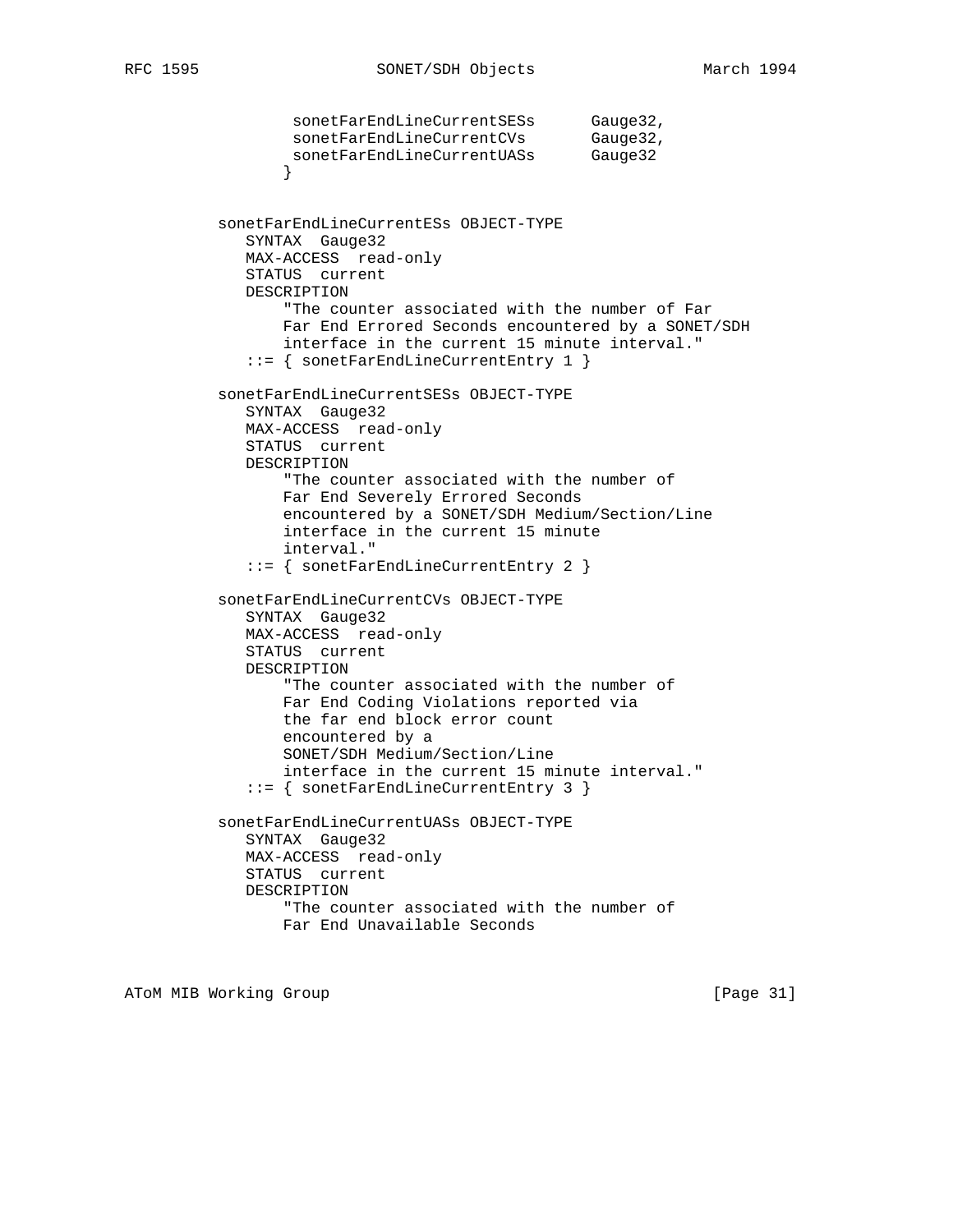```
 encountered by a
                SONET/SDH Medium/Section/Line
                interface in the current 15 minute interval."
             ::= { sonetFarEndLineCurrentEntry 4 }
          -- The SONET/SDH Far End Line Interval Table
          -- The SONET/SDH Far End Line Interval Table
          -- contains various statistics
         -- collected by each system over a maximum
          -- of the previous 24 hours of
          -- operation. The past 24 hours may be broken into 96
          -- completed 15 minute intervals.
          -- A system is required to store at
          -- least 4 completed 15 minute interval.
          -- The default value is 32 intervals.
          sonetFarEndLineIntervalTable OBJECT-TYPE
            SYNTAX SEQUENCE OF SonetFarEndLineIntervalEntry
            MAX-ACCESS not-accessible
            STATUS current
            DESCRIPTION
               "The SONET/SDH Far End Line Interval table."
             ::= { sonetFarEndLine 2 }
          sonetFarEndLineIntervalEntry OBJECT-TYPE
            SYNTAX SonetFarEndLineIntervalEntry
            MAX-ACCESS not-accessible
            STATUS current
            DESCRIPTION
              "An entry in the SONET/SDH Far
              End Line Interval table."
            INDEX { ifIndex,
                     sonetFarEndLineIntervalNumber }
             ::= { sonetFarEndLineIntervalTable 1 }
          SonetFarEndLineIntervalEntry ::=
             SEQUENCE {
 sonetFarEndLineIntervalNumber Integer32,
sonetFarEndLineIntervalESs Gauge32,
sonetFarEndLineIntervalSESs Gauge32,
sonetFarEndLineIntervalCVs Gauge32,
             sonetFarEndLineIntervalUASs Gauge32
 }
```
sonetFarEndLineIntervalNumber OBJECT-TYPE

ATOM MIB Working Group **Example 2018** [Page 32]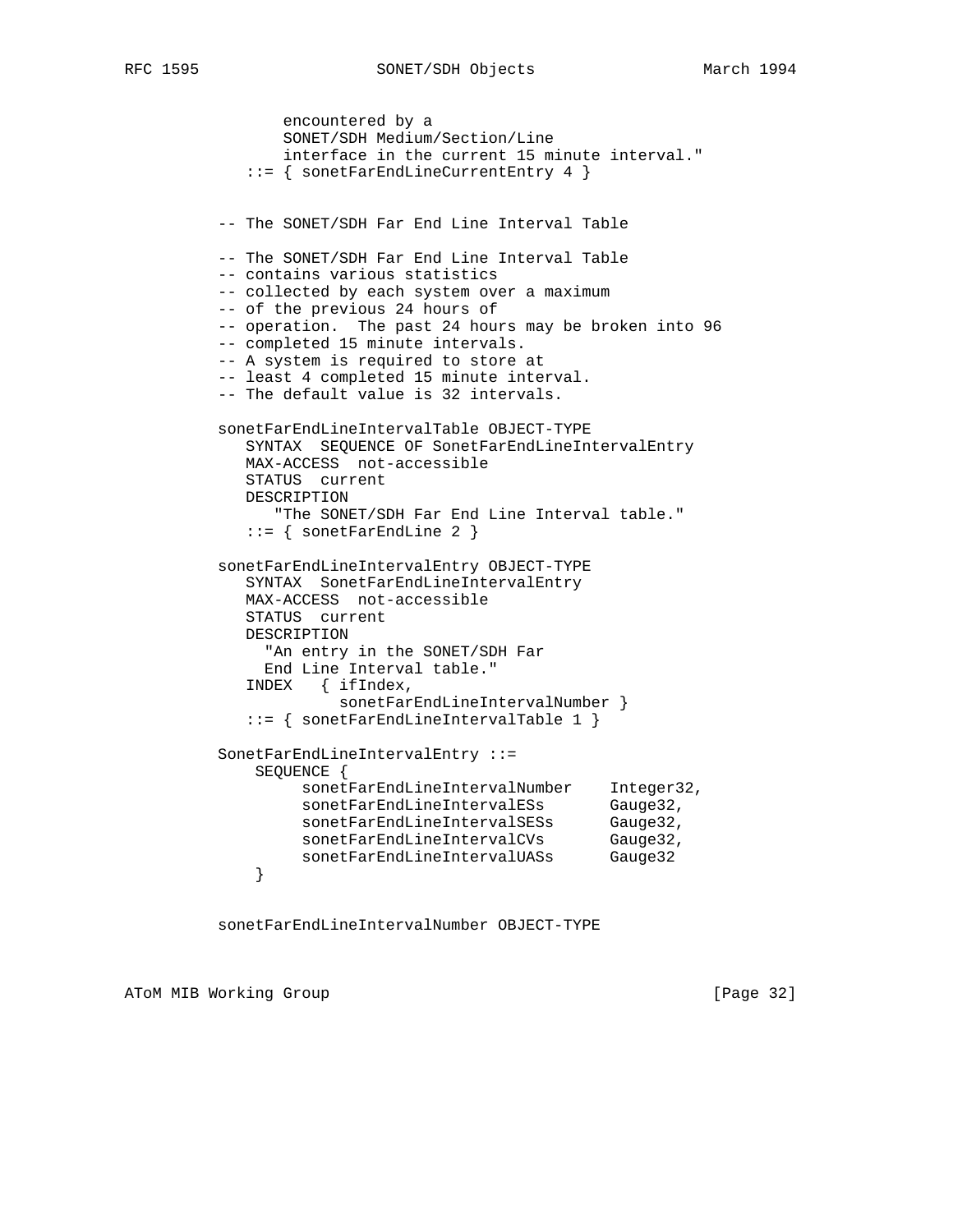```
 SYNTAX Integer32 (1..96)
    MAX-ACCESS not-accessible
    STATUS current
    DESCRIPTION
          "A number between 1 and 96, which identifies the
          interval for which the set of statistics is available.
          The interval identified by 1 is the most recently
          completed 15 minute interval,
          and the interval identified
          by N is the interval immediately preceding the
          one identified
          by N-1."
    ::= { sonetFarEndLineIntervalEntry 1 }
 sonetFarEndLineIntervalESs OBJECT-TYPE
    SYNTAX Gauge32
    MAX-ACCESS read-only
    STATUS current
    DESCRIPTION
         "The counter associated with the number of
         Far End Errored Seconds encountered
         by a SONET/SDH Line
         interface in a particular 15-minute interval
         in the past 24 hours."
   ::= { sonetFarEndLineIntervalEntry 2 }
 sonetFarEndLineIntervalSESs OBJECT-TYPE
    SYNTAX Gauge32
    MAX-ACCESS read-only
    STATUS current
    DESCRIPTION
         "The counter associated with the number of
         Far End Severely Errored Seconds
         encountered by a SONET/SDH Line
         interface in a particular 15-minute interval
         in the past 24 hours."
   ::= { sonetFarEndLineIntervalEntry 3 }
 sonetFarEndLineIntervalCVs OBJECT-TYPE
     SYNTAX Gauge32
     MAX-ACCESS read-only
     STATUS current
     DESCRIPTION
          "The counter associated with the number of
          Far End Coding Violations reported via
          the far end block error count
          encountered by a
          SONET/SDH Line
```
ATOM MIB Working Group **by the contract of the Contract of Contract Contract of Contract Contract Contract Oriental**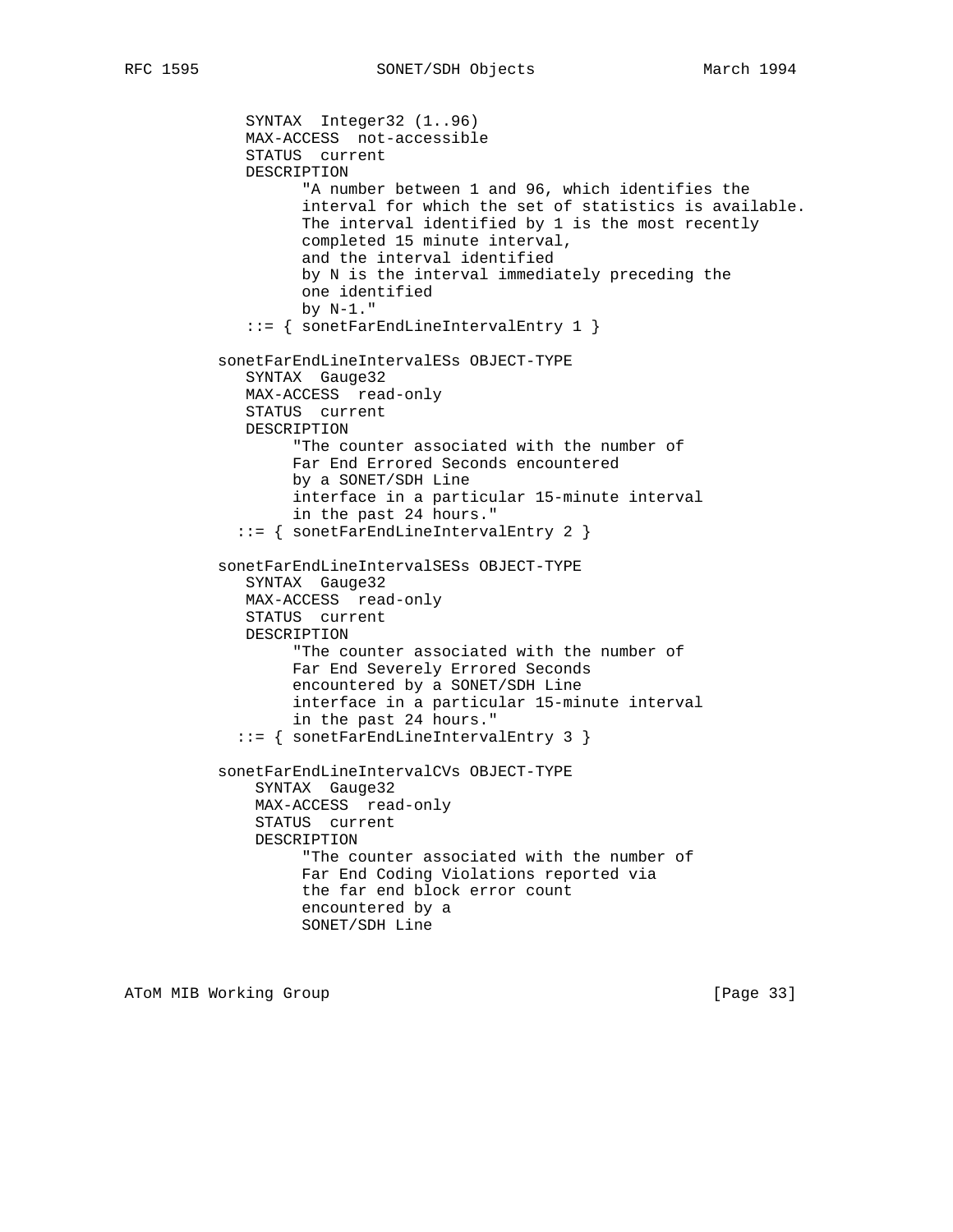```
 interface in a particular 15-minute interval
          in the past 24 hours."
     ::= { sonetFarEndLineIntervalEntry 4 }
 sonetFarEndLineIntervalUASs OBJECT-TYPE
   SYNTAX Gauge32
   MAX-ACCESS read-only
   STATUS current
   DESCRIPTION
        "The counter associated with the number of
       Far End Unavailable Seconds
       encountered by a
        SONET/SDH Line
        interface in a particular 15-minute interval
       in the past 24 hours."
    ::= { sonetFarEndLineIntervalEntry 5 }
 -- the SONET/SDH Path group
 -- this group consists of 2 tables:
 -- - the SONET/SDH Path Current Table
 -- - the SONET/SDH Path Interval Table
 -- the SONET/SDH Path Current Table
 -- The SONET/SDH Path
 -- current table contains various statistics
 -- being collected for the current 15 minute interval.
 sonetPathCurrentTable OBJECT-TYPE
     SYNTAX SEQUENCE OF SonetPathCurrentEntry
    MAX-ACCESS not-accessible
     STATUS current
    DESCRIPTION
     "The SONET/SDH Path Current table."
::= { sonetPath 1 }
 sonetPathCurrentEntry OBJECT-TYPE
     SYNTAX SonetPathCurrentEntry
     MAX-ACCESS not-accessible
     STATUS current
     DESCRIPTION
    "An entry in the SONET/SDH Path Current table."
     INDEX { ifIndex }
 ::= { sonetPathCurrentTable 1 }
```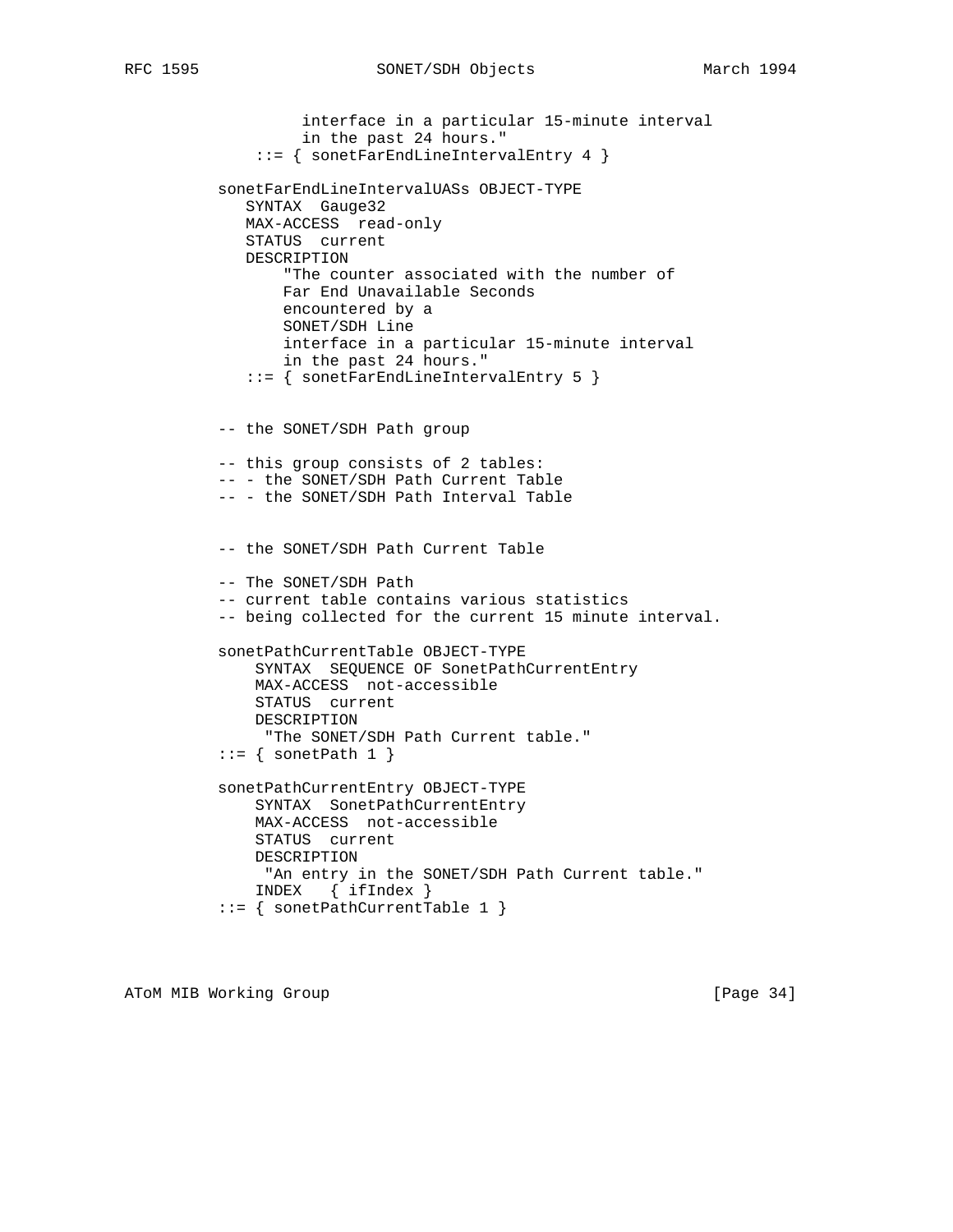```
 SonetPathCurrentEntry ::=
             SEQUENCE {
sonetPathCurrentWidth INTEGER,
sonetPathCurrentStatus Integer32,
sonetPathCurrentESs Gauge32,
sonetPathCurrentSESs Gauge32,
sonetPathCurrentCVs Gauge32,
sonetPathCurrentUASs Gauge32
 }
         sonetPathCurrentWidth OBJECT-TYPE
             SYNTAX INTEGER {
                  sts1(1),
                   sts3cSTM1(2),
                    sts12cSTM4(3),
                   sts24c(4),
             sts48cSTM16(5)<br>}
 }
             MAX-ACCESS read-write
             STATUS current
             DESCRIPTION
              "A value that indicates the type of the SONET/SDH
             Path. For SONET, the assigned types are
             the STS-Nc SPEs, where N = 1, 3, 12, 24, and 48.
              STS-1 is equal to 51.84 Mbps. For SDH, the assigned
             types are the STM-Nc VCs, where N = 1, 4, and 16."
         ::= { sonetPathCurrentEntry 1 }
         sonetPathCurrentStatus OBJECT-TYPE
             SYNTAX Integer32 (1..14)
             MAX-ACCESS read-only
             STATUS current
             DESCRIPTION
               "This variable indicates the
              status of the interface.
              The sonetPathCurrentStatus
               is a bit map represented
               as a sum, therefore,
               it can represent multiple defects
               simultaneously.
              The sonetPathNoDefect should be
              set if and only if
              no other flag is set.
               The various bit positions are:
                 1 sonetPathNoDefect
                 2 sonetPathSTSLOP
```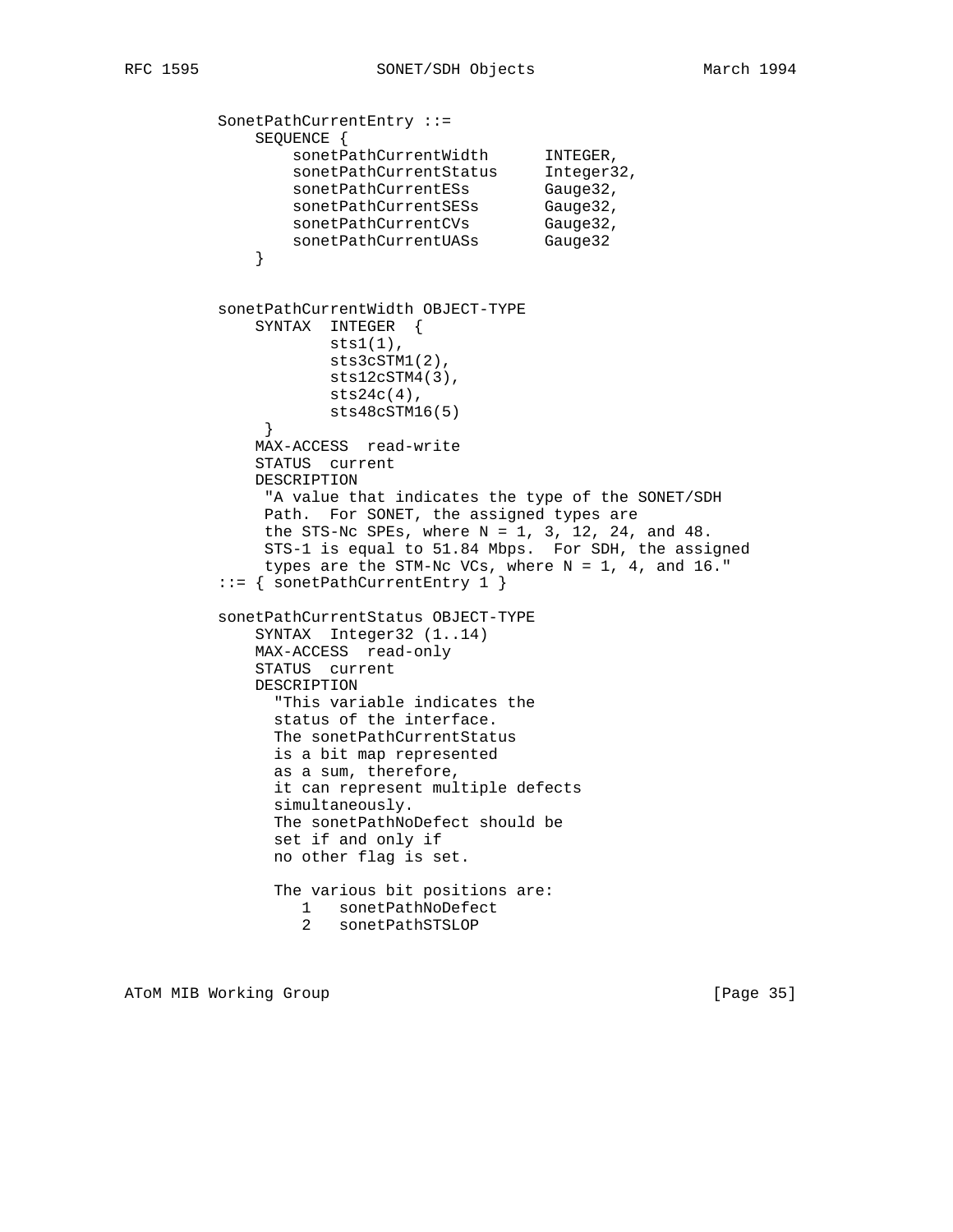4 sonetPathSTSAIS 8 sonetPathSTSRDI 16 sonetPathUnequipped 32 sonetPathSignalLabelMismatch" ::= { sonetPathCurrentEntry 2 } sonetPathCurrentESs OBJECT-TYPE SYNTAX Gauge32 MAX-ACCESS read-only STATUS current DESCRIPTION "The counter associated with the number of Errored Seconds encountered by a SONET/SDH Path in the current 15 minute interval." ::= { sonetPathCurrentEntry 3 } sonetPathCurrentSESs OBJECT-TYPE SYNTAX Gauge32 MAX-ACCESS read-only STATUS current DESCRIPTION "The counter associated with the number of Severely Errored Seconds encountered by a SONET/SDH Path in the current 15 minute interval." ::= { sonetPathCurrentEntry 4 } sonetPathCurrentCVs OBJECT-TYPE SYNTAX Gauge32 MAX-ACCESS read-only STATUS current DESCRIPTION "The counter associated with the number of Coding Violations encountered by a SONET/SDH Path in the current 15 minute interval." ::= { sonetPathCurrentEntry 5 } sonetPathCurrentUASs OBJECT-TYPE SYNTAX Gauge32 MAX-ACCESS read-only STATUS current DESCRIPTION "The counter associated with the number of Unavailable Seconds encountered by a Path in the current 15 minute, interval." ::= { sonetPathCurrentEntry 6 }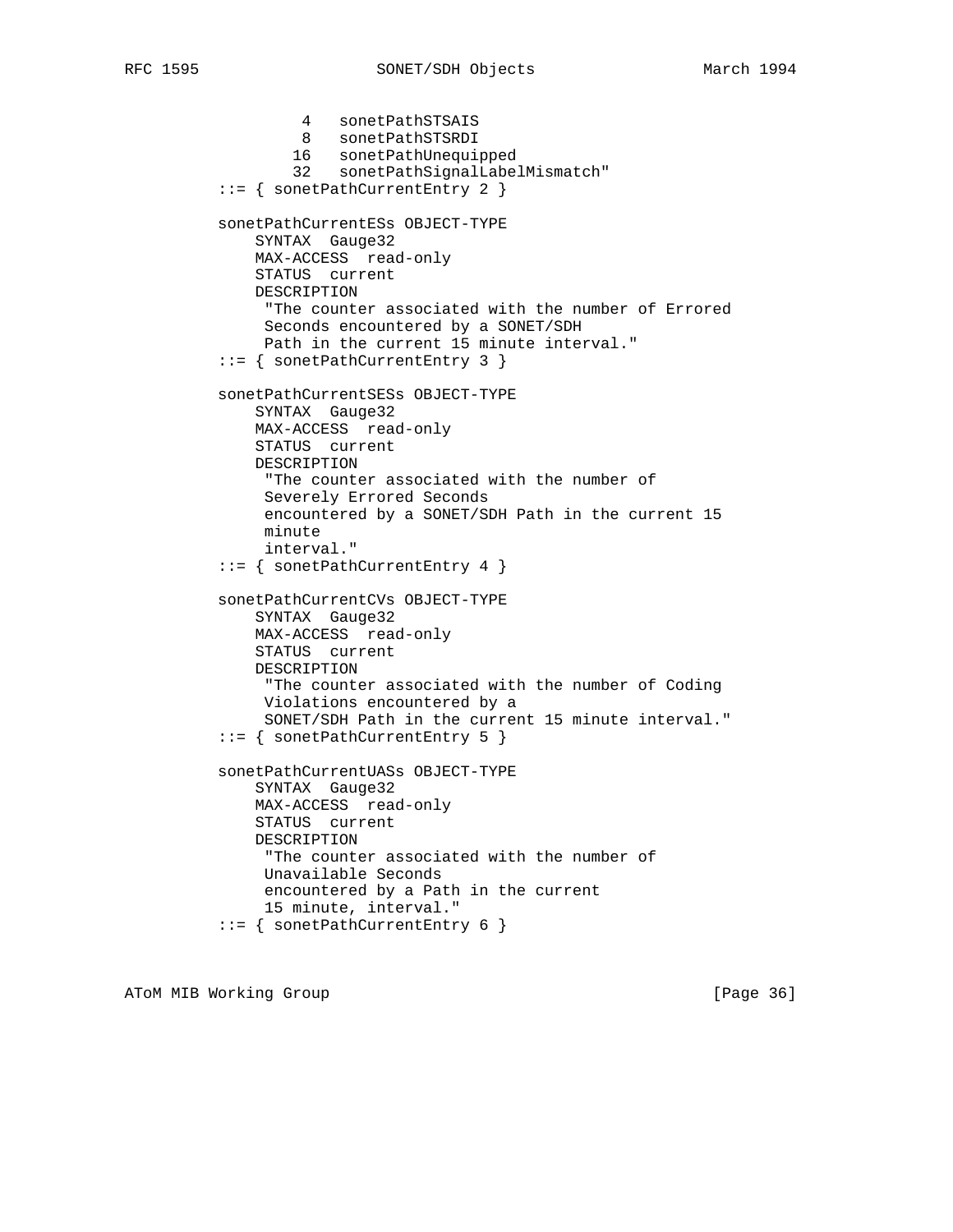-- the SONET/SDH Path Interval Table -- The SONET/SDH Path Interval Table -- contains various statistics -- collected by each system over a maximum -- of the previous 24 hours of -- operation. The past 24 hours may be broken into 96 -- completed 15 minute intervals. -- A system is required to store at -- least 4 completed 15 minute interval. -- The default value is 32 intervals. sonetPathIntervalTable OBJECT-TYPE SYNTAX SEQUENCE OF SonetPathIntervalEntry MAX-ACCESS not-accessible STATUS current DESCRIPTION "The SONET/SDH Path Interval table."  $::=$  { sonetPath 2 } sonetPathIntervalEntry OBJECT-TYPE SYNTAX SonetPathIntervalEntry MAX-ACCESS not-accessible STATUS current DESCRIPTION "An entry in the SONET/SDH Path Interval table." INDEX { ifIndex, sonetPathIntervalNumber } ::= { sonetPathIntervalTable 1 } SonetPathIntervalEntry ::= SEQUENCE { sonetPathIntervalNumber Integer32, sonetPathIntervalESs Gauge32, sonetPathIntervalSESs Gauge32, sonetPathIntervalCVs Gauge32, sonetPathIntervalUASs Gauge32 } sonetPathIntervalNumber OBJECT-TYPE SYNTAX Integer32 (1..96) MAX-ACCESS not-accessible STATUS current DESCRIPTION "A number between 1 and 96, which identifies the interval for which the set of statistics is available.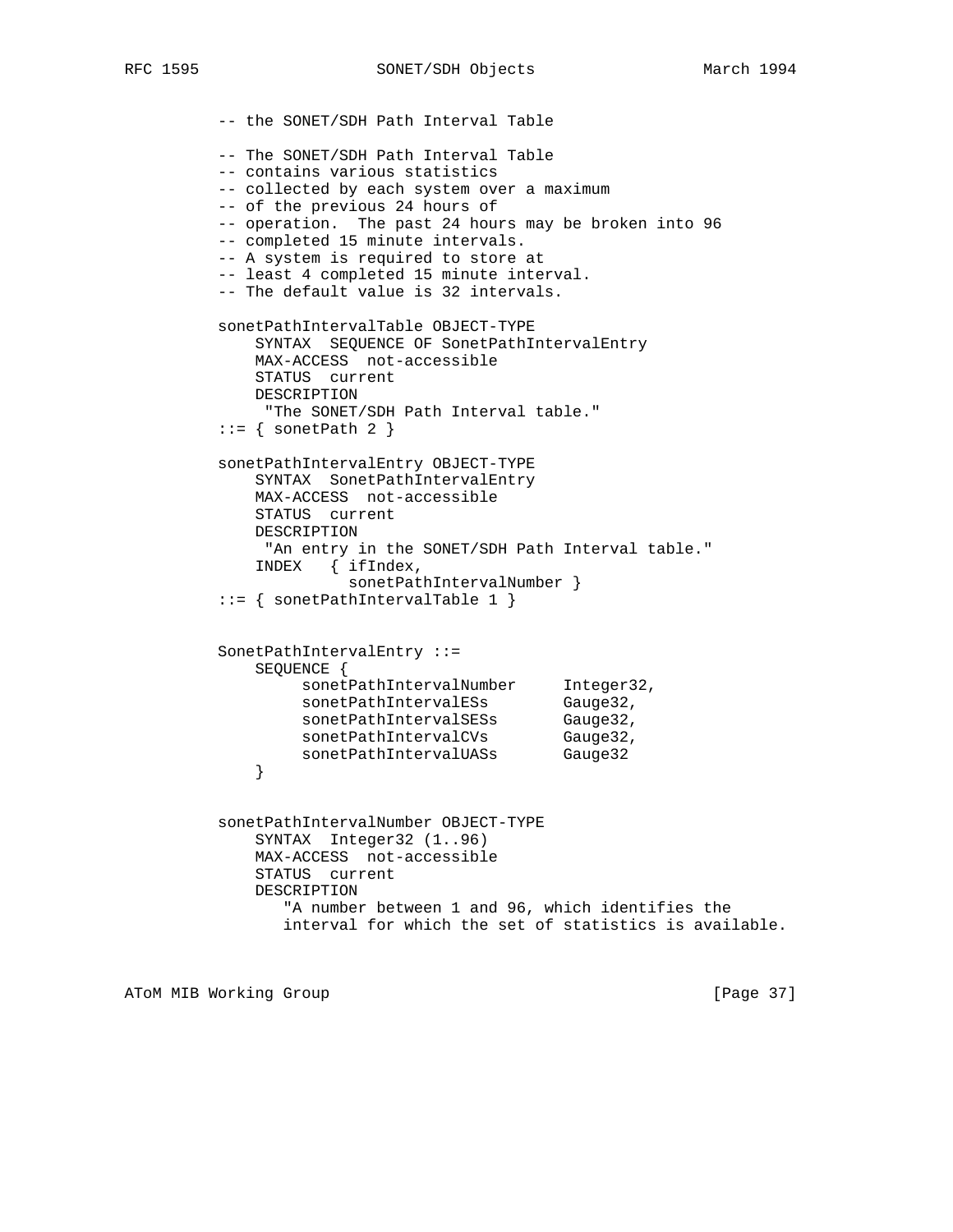The interval identified by 1 is the most recently completed 15 minute interval, and the interval identified by N is the interval immediately preceding the one identified by N-1." ::= { sonetPathIntervalEntry 1 } sonetPathIntervalESs OBJECT-TYPE SYNTAX Gauge32 MAX-ACCESS read-only STATUS current DESCRIPTION "The counter associated with the number of Errored Seconds encountered by a SONET/SDH Path in a particular 15-minute interval in the past 24 hours." ::= { sonetPathIntervalEntry 2 } sonetPathIntervalSESs OBJECT-TYPE SYNTAX Gauge32 MAX-ACCESS read-only STATUS current DESCRIPTION "The counter associated with the number of Severely Errored Seconds encountered by a SONET/SDH Path in a particular 15-minute interval in the past 24 hours." ::= { sonetPathIntervalEntry 3 } sonetPathIntervalCVs OBJECT-TYPE SYNTAX Gauge32 MAX-ACCESS read-only STATUS current DESCRIPTION "The counter associated with the number of Coding Violations encountered by a SONET/SDH Path in a particular 15-minute interval in the past 24 hours." ::= { sonetPathIntervalEntry 4 } sonetPathIntervalUASs OBJECT-TYPE SYNTAX Gauge32 MAX-ACCESS read-only STATUS current DESCRIPTION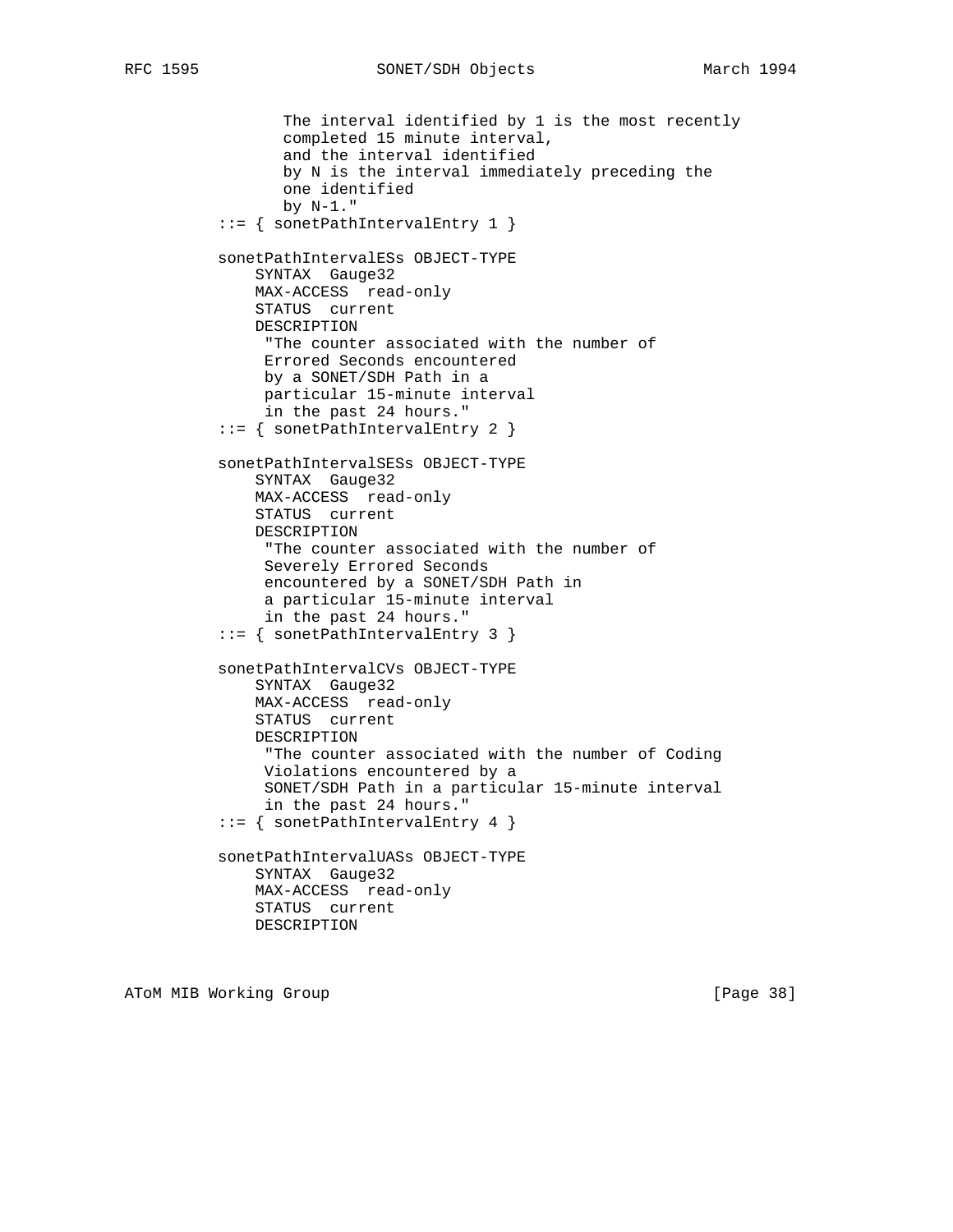```
 "The counter associated with the number of
               Unavailable Seconds
               encountered by a Path in a
               particular 15-minute interval
               in the past 24 hours."
          ::= { sonetPathIntervalEntry 5 }
          -- The SONET/SDH Far End Path group
          -- This group consists of two tables:
          -- - SONET/SDH Far End Path Current Table
         -- - SONET/SDH Far End Path Interval Table
          -- The SONET/SDH Far End Path Current Table
          -- The SONET/SDH Far End Path Current table
          -- contains various statistics
          -- being collected for the current 15 minute interval.
          -- The statistics are collected from
          -- the far end block error code
          -- (FEBE) within the G1 byte of the Path Overhead.
          -- The definitions are the same as described for
          -- the near-end information.
          sonetFarEndPathCurrentTable OBJECT-TYPE
              SYNTAX SEQUENCE OF SonetFarEndPathCurrentEntry
              MAX-ACCESS not-accessible
              STATUS current
              DESCRIPTION
                   "The SONET/SDH Far End Path Current table."
             ::= { sonetFarEndPath 1 }
          sonetFarEndPathCurrentEntry OBJECT-TYPE
              SYNTAX SonetFarEndPathCurrentEntry
              MAX-ACCESS not-accessible
              STATUS current
              DESCRIPTION
                  "An entry in the SONET/SDH Far End Path Current table."
              INDEX { ifIndex }
              ::= { sonetFarEndPathCurrentTable 1 }
          SonetFarEndPathCurrentEntry ::=
              SEQUENCE {
sonetFarEndPathCurrentESs Gauge32,
sonetFarEndPathCurrentSESs Gauge32,
sonetFarEndPathCurrentCVs Gauge32,
sonetFarEndPathCurrentUASs Gauge32
```
ATOM MIB Working Group **by the contract of the Contract of Contract Contract of Contract Contract Contract Open**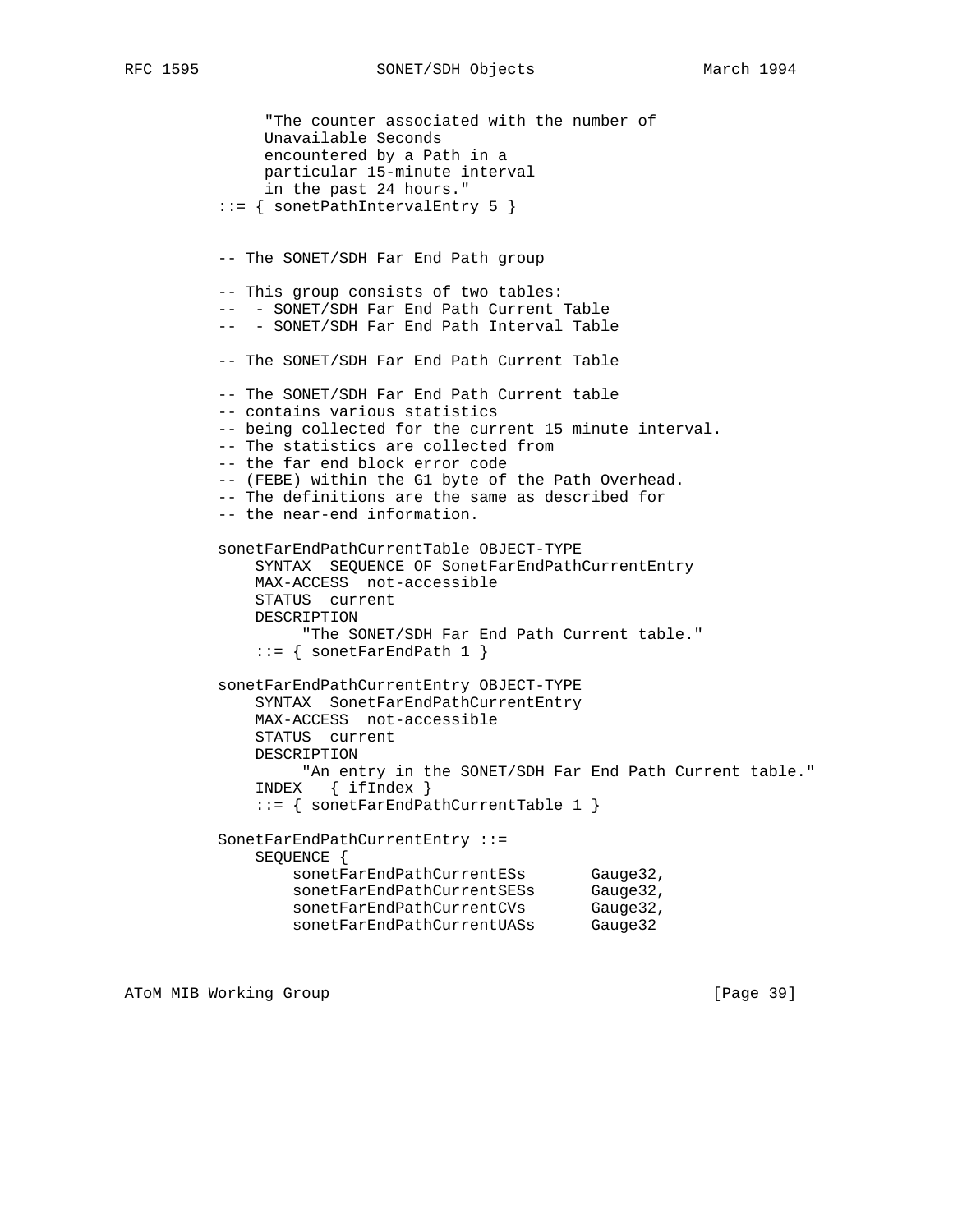} sonetFarEndPathCurrentESs OBJECT-TYPE SYNTAX Gauge32 MAX-ACCESS read-only STATUS current DESCRIPTION "The counter associated with the number of Far Far End Errored Seconds encountered by a SONET/SDH interface in the current 15 minute interval." ::= { sonetFarEndPathCurrentEntry 1 } sonetFarEndPathCurrentSESs OBJECT-TYPE SYNTAX Gauge32 MAX-ACCESS read-only STATUS current DESCRIPTION "The counter associated with the number of Far End Severely Errored Seconds encountered by a SONET/SDH Path interface in the current 15 minute interval." ::= { sonetFarEndPathCurrentEntry 2 } sonetFarEndPathCurrentCVs OBJECT-TYPE SYNTAX Gauge32 MAX-ACCESS read-only STATUS current DESCRIPTION "The counter associated with the number of Far End Coding Violations reported via the far end block error count encountered by a SONET/SDH Path interface in the current 15 minute interval." ::= { sonetFarEndPathCurrentEntry 3 } sonetFarEndPathCurrentUASs OBJECT-TYPE SYNTAX Gauge32 MAX-ACCESS read-only STATUS current DESCRIPTION "The counter associated with the number of Far End Unavailable Seconds encountered by a SONET/SDH Path interface in the current 15 minute interval."

ATOM MIB Working Group **and Community** [Page 40]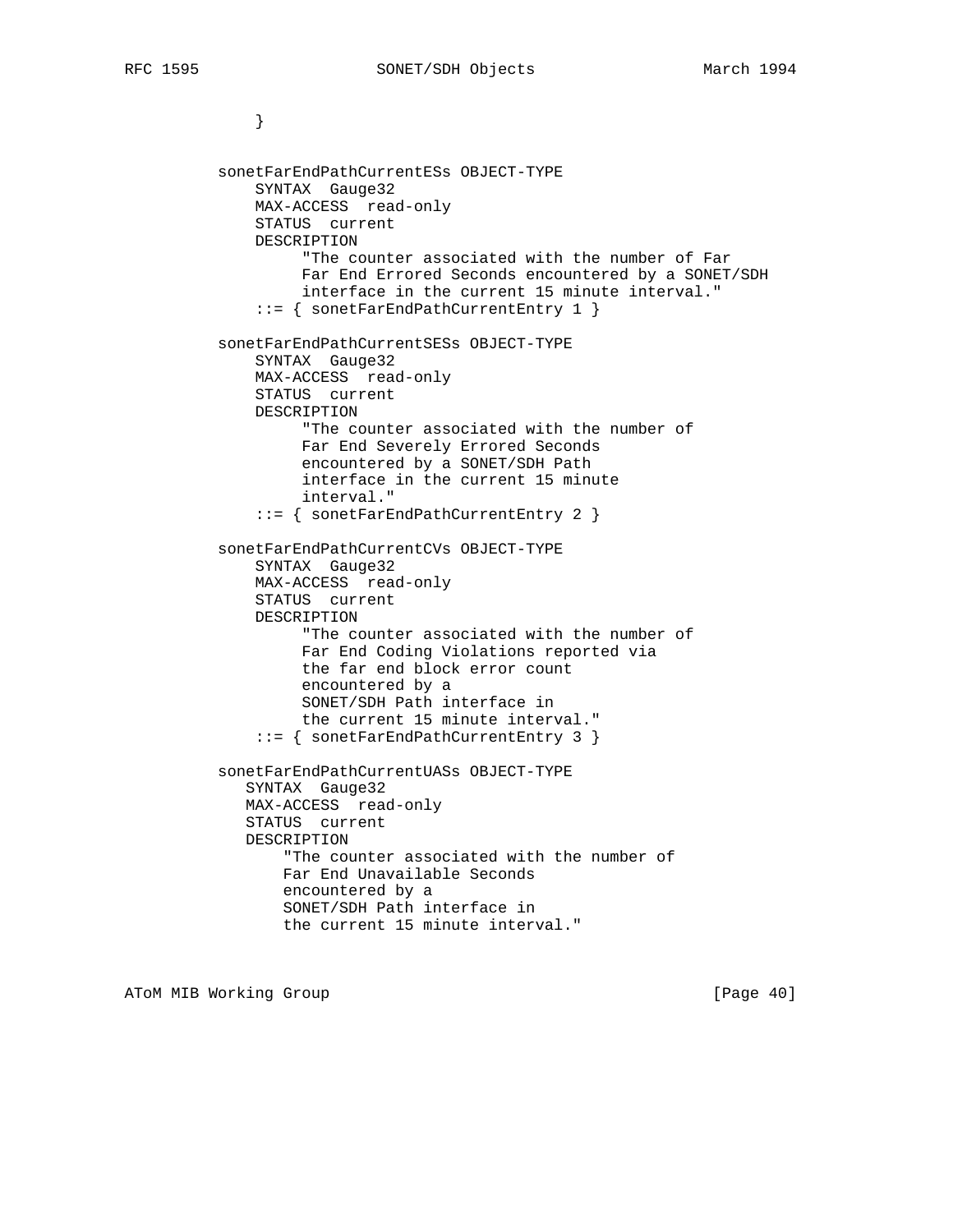::= { sonetFarEndPathCurrentEntry 4 } -- The SONET/SDH Far End Path Interval Table -- The SONET/SDH Far End Path Interval Table -- contains various statistics -- collected by each system over a maximum -- of the previous 24 hours of -- operation. The past 24 hours may be broken into 96 -- completed 15 minute intervals. -- A system is required to store at -- least 4 completed 15 minute interval. -- The default value is 32 intervals. sonetFarEndPathIntervalTable OBJECT-TYPE SYNTAX SEQUENCE OF SonetFarEndPathIntervalEntry MAX-ACCESS not-accessible STATUS current DESCRIPTION "The SONET/SDH Far End Path Interval table." ::= { sonetFarEndPath 2 } sonetFarEndPathIntervalEntry OBJECT-TYPE SYNTAX SonetFarEndPathIntervalEntry MAX-ACCESS not-accessible STATUS current DESCRIPTION "An entry in the SONET/SDH Far End Path Interval table." INDEX { ifIndex, sonetFarEndPathIntervalNumber } ::= { sonetFarEndPathIntervalTable 1 } SonetFarEndPathIntervalEntry ::= SEQUENCE { sonetFarEndPathIntervalNumber Integer32, sonetFarEndPathIntervalESs Gauge32, sonetFarEndPathIntervalSESs Gauge32, sonetFarEndPathIntervalCVs Gauge32, sonetFarEndPathIntervalUASs Gauge32 } sonetFarEndPathIntervalNumber OBJECT-TYPE SYNTAX Integer32 (1..96) MAX-ACCESS not-accessible

STATUS current

ATOM MIB Working Group and the set of the set of the set of the set of the set of the set of the set of the set of the set of the set of the set of the set of the set of the set of the set of the set of the set of the set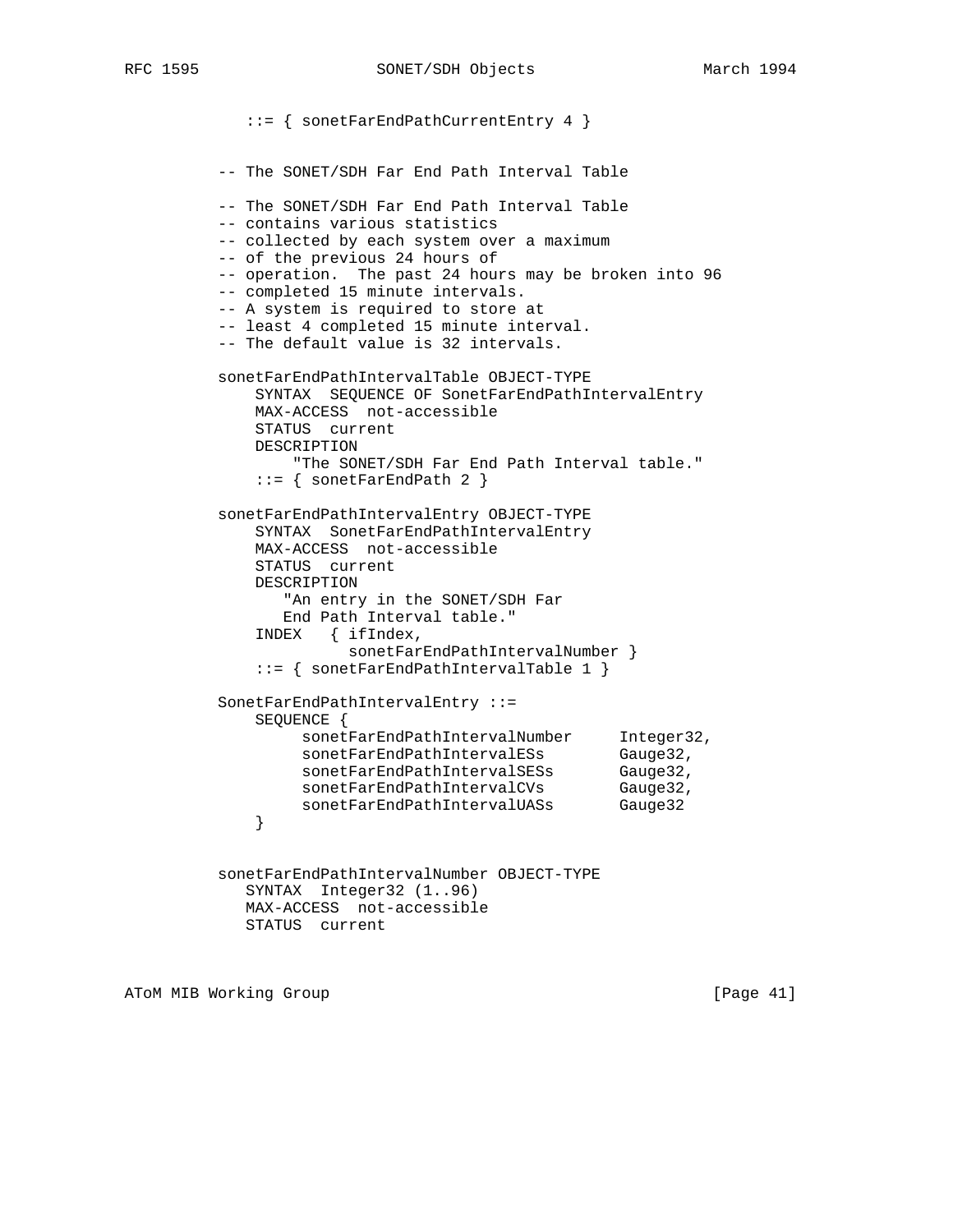DESCRIPTION "A number between 1 and 96, which identifies the interval for which the set of statistics is available. The interval identified by 1 is the most recently completed 15 minute interval, and the interval identified by N is the interval immediately preceding the one identified by N-1." ::= { sonetFarEndPathIntervalEntry 1 } sonetFarEndPathIntervalESs OBJECT-TYPE SYNTAX Gauge32 MAX-ACCESS read-only STATUS current DESCRIPTION "The counter associated with the number of Far End Errored Seconds encountered by a SONET/SDH Path interface in a particular 15-minute interval in the past 24 hours." ::= { sonetFarEndPathIntervalEntry 2 } sonetFarEndPathIntervalSESs OBJECT-TYPE SYNTAX Gauge32 MAX-ACCESS read-only STATUS current DESCRIPTION "The counter associated with the number of Far End Severely Errored Seconds encountered by a SONET/SDH Path interface in a particular 15-minute interval in the past 24 hours." ::= { sonetFarEndPathIntervalEntry 3 } sonetFarEndPathIntervalCVs OBJECT-TYPE SYNTAX Gauge32 MAX-ACCESS read-only STATUS current DESCRIPTION "The counter associated with the number of Far End Coding Violations reported via the far end block error count encountered by a SONET/SDH Path interface in a particular 15-minute interval in the past 24 hours." ::= { sonetFarEndPathIntervalEntry 4 }

ATOM MIB Working Group **Example 2018** [Page 42]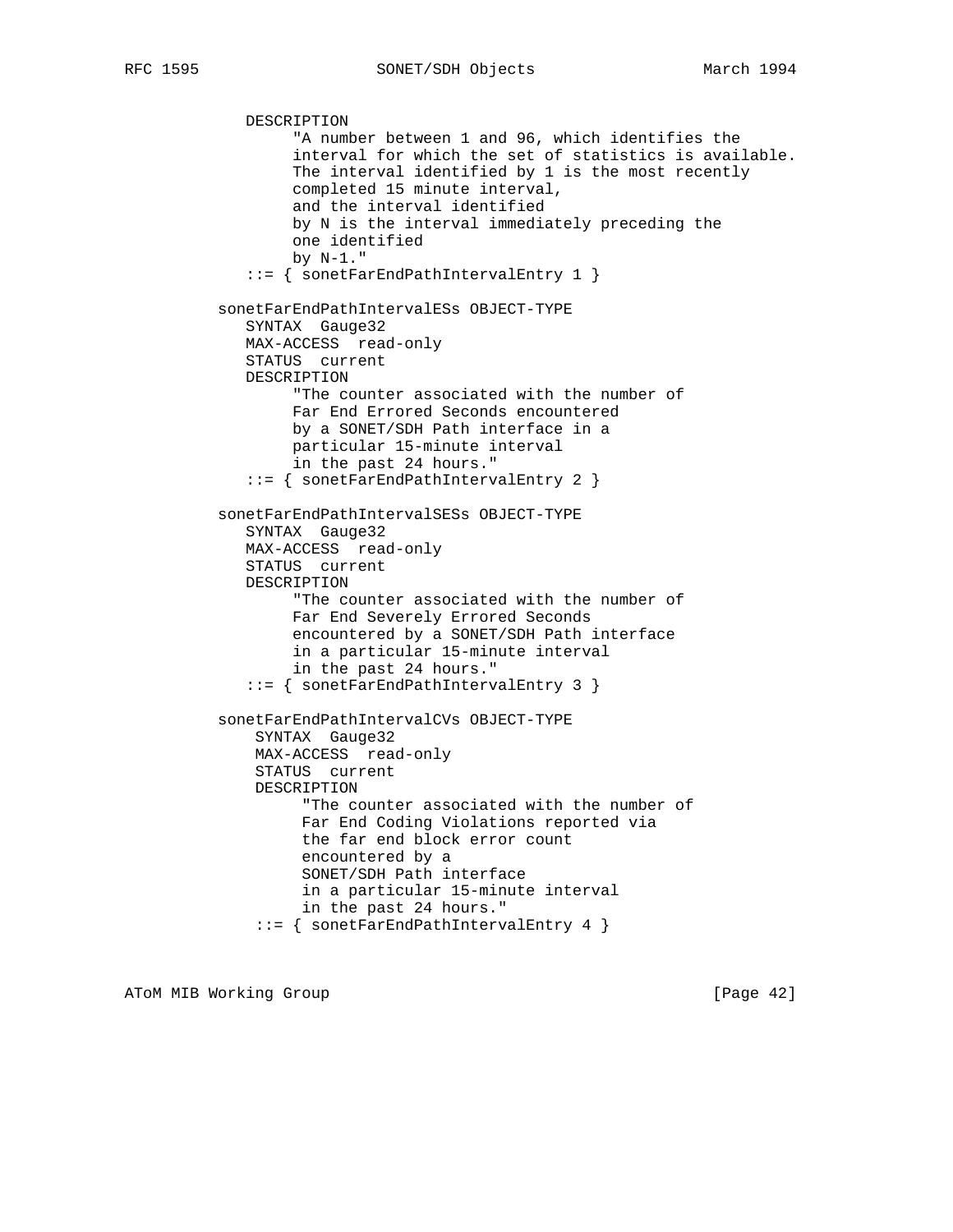sonetFarEndPathIntervalUASs OBJECT-TYPE SYNTAX Gauge32 MAX-ACCESS read-only STATUS current DESCRIPTION "The counter associated with the number of Far End Unavailable Seconds encountered by a SONET/SDH Path interface in a particular 15-minute interval in the past 24 hours." ::= { sonetFarEndPathIntervalEntry 5 } -- the SONET/SDH Virtual Tributary group -- this group consists of 2 tables: -- - the SONET/SDH VT Current Table -- - the SONET/SDH VT Interval Table -- For SDH signals, virtual tributaries are -- called VCs instead of VTs  $-- A VT1.5 = VC11$  $--$  A VT2 = VC12  $-- A VT3 = none$  $--$  A VT6 = VC3 -- the SONET/SDH VT Current Table -- The SONET/SDH VT current table -- contains various statistics -- being collected for the -- current 15 minute interval. sonetVTCurrentTable OBJECT-TYPE SYNTAX SEQUENCE OF SonetVTCurrentEntry MAX-ACCESS not-accessible STATUS current DESCRIPTION "The SONET/SDH VT Current table."  $::=$  { sonetVT 1 } sonetVTCurrentEntry OBJECT-TYPE SYNTAX SonetVTCurrentEntry MAX-ACCESS not-accessible STATUS current

ATOM MIB Working Group **by the contract of the Contract of Contract Contract of Contract Contract Contract Oriental**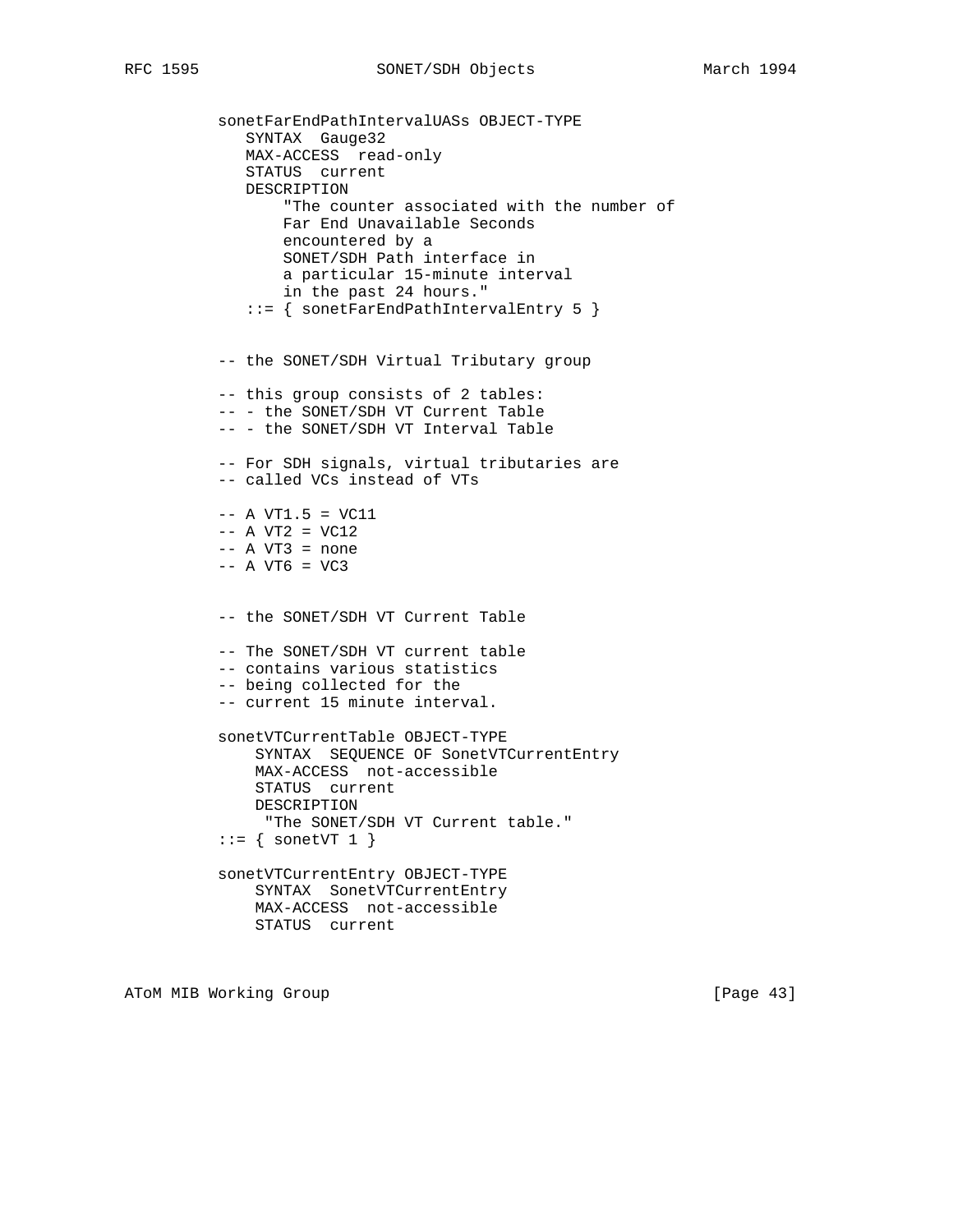```
 DESCRIPTION
             "An entry in the SONET/SDH VT Current table."
             INDEX { ifIndex }
         ::= { sonetVTCurrentTable 1 }
         SonetVTCurrentEntry ::=
             SEQUENCE {
sonetVTCurrentWidth INTEGER,
sonetVTCurrentStatus Integer32,
sonetVTCurrentESs Gauge32,
sonetVTCurrentSESs Gauge32,
sonetVTCurrentCVs Gauge32,
sonetVTCurrentUASs Gauge32
 }
         sonetVTCurrentWidth OBJECT-TYPE
            SYNTAX INTEGER {
                   vtWidth15VC11(1),
                   vtWidth2VC12(2),
                   vtWidth3(3),
                   vtWidth6VC2(4),
                vtWidth6c(5)<br>}
 }
             MAX-ACCESS read-write
             STATUS current
             DESCRIPTION
             "A value that indicates the type of the SONET
             VT and SDH VC. Assigned widths are
             VT1.5/VC11, VT2/VC12, VT3, VT6/VC2, and VT6c."
         ::= { sonetVTCurrentEntry 1 }
         sonetVTCurrentStatus OBJECT-TYPE
             SYNTAX Integer32 (1..30)
             MAX-ACCESS read-only
             STATUS current
             DESCRIPTION
              "This variable indicates the
              status of the interface.
              The sonetVTCurrentStatus
              is a bit map represented
              as a sum, therefore,
              it can represent multiple defects
              and failures
              simultaneously.
              The sonetVTNoDefect should be
              set if and only if
              no other flag is set.
```
ATOM MIB Working Group **and Community** [Page 44]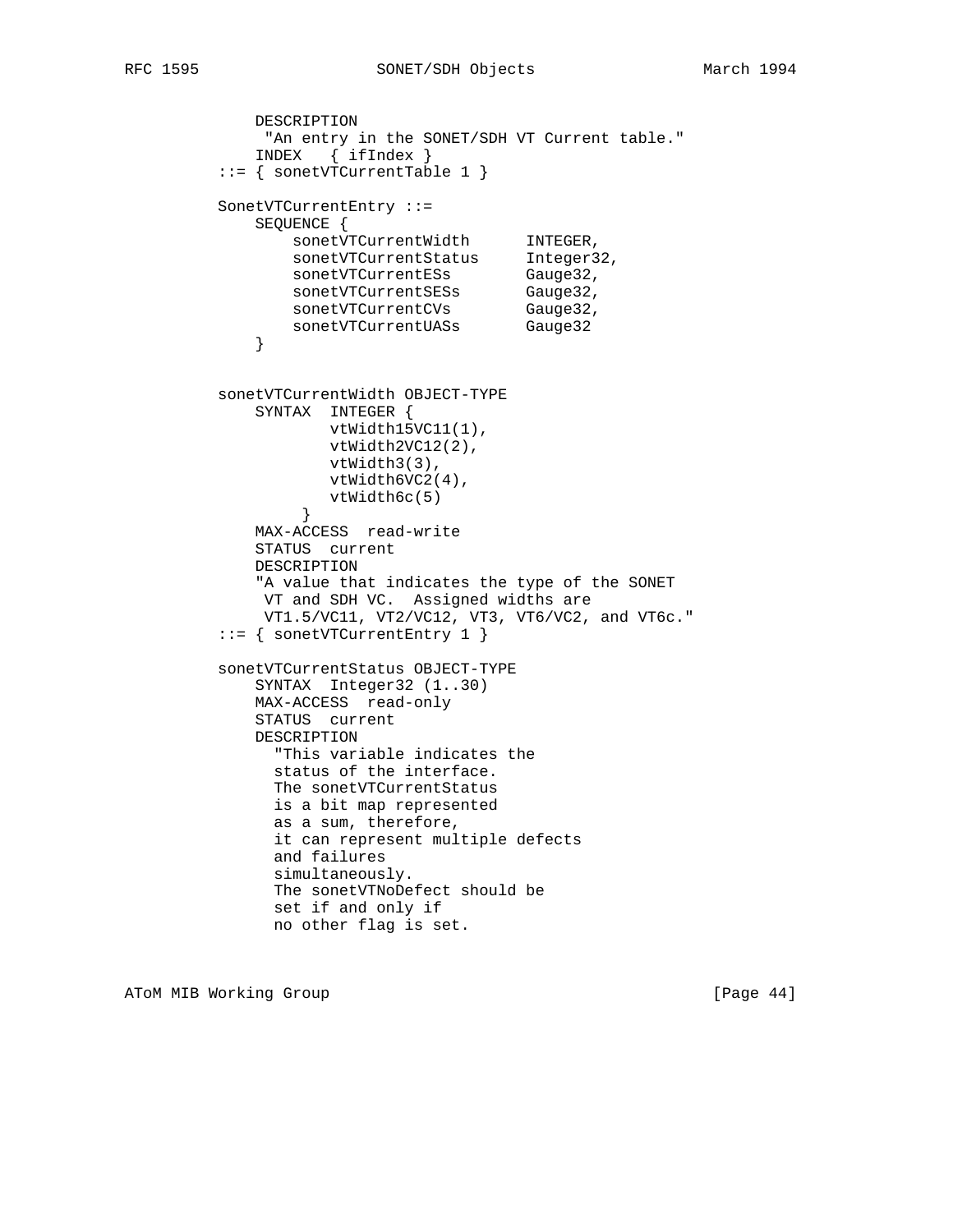The various bit positions are: 1 sonetVTNoDefect 2 sonetVTLOP 4 sonetVTPathAIS 8 sonetVTPathRDI 16 sonetVTPathRFI 32 sonetVTUnequipped 64 sonetVTSignalLabelMismatch" ::= { sonetVTCurrentEntry 2 } sonetVTCurrentESs OBJECT-TYPE SYNTAX Gauge32 MAX-ACCESS read-only STATUS current DESCRIPTION "The counter associated with the number of Errored Seconds encountered by a SONET/SDH VT in the current 15 minute interval." ::= { sonetVTCurrentEntry 3 } sonetVTCurrentSESs OBJECT-TYPE SYNTAX Gauge32 MAX-ACCESS read-only STATUS current DESCRIPTION "The counter associated with the number of Severely Errored Seconds encountered by a SONET/SDH VT in the current 15 minute interval." ::= { sonetVTCurrentEntry 4 } sonetVTCurrentCVs OBJECT-TYPE SYNTAX Gauge32 MAX-ACCESS read-only STATUS current DESCRIPTION "The counter associated with the number of Coding Violations encountered by a SONET/SDH VT in the current 15 minute interval." ::= { sonetVTCurrentEntry 5 } sonetVTCurrentUASs OBJECT-TYPE SYNTAX Gauge32 MAX-ACCESS read-only STATUS current DESCRIPTION "The counter associated with the number of Unavailable Seconds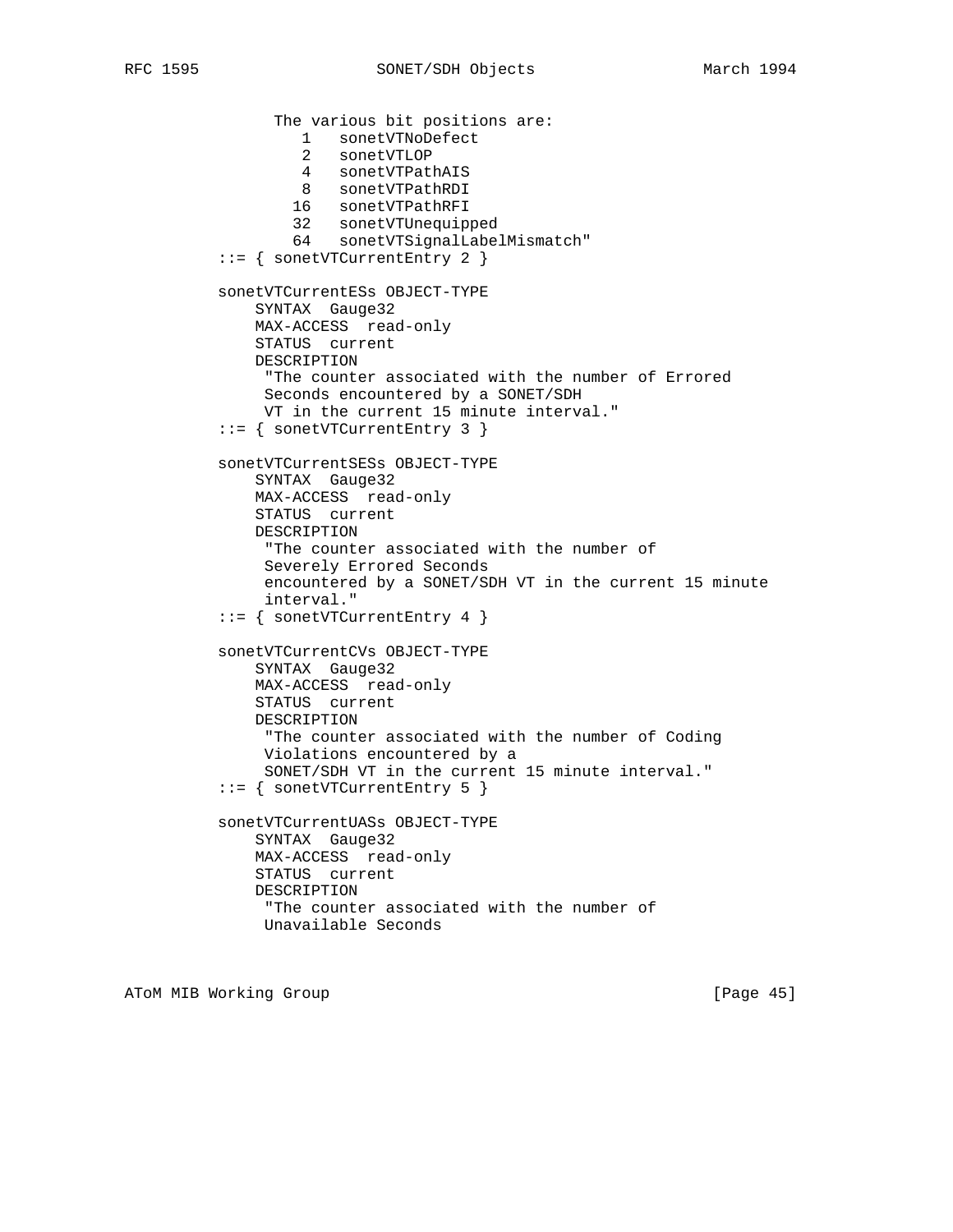```
 encountered by a VT in the current
              15 minute, interval."
          ::= { sonetVTCurrentEntry 6 }
         -- the SONET/SDH VT Interval Table
         -- The SONET/SDH VT Interval Table
         -- contains various statistics
         -- collected by each system over a maximum
         -- of the previous 24 hours of
         -- operation. The past 24 hours may be broken into 96
         -- completed 15 minute intervals.
         -- A system is required to store at
         -- least 4 completed 15 minute interval.
         -- The default value is 32 intervals.
         sonetVTIntervalTable OBJECT-TYPE
             SYNTAX SEQUENCE OF SonetVTIntervalEntry
             MAX-ACCESS not-accessible
             STATUS current
             DESCRIPTION
              "The SONET/SDH VT Interval table."
         ::= { sonetVT 2 }
         sonetVTIntervalEntry OBJECT-TYPE
             SYNTAX SonetVTIntervalEntry
             MAX-ACCESS not-accessible
             STATUS current
             DESCRIPTION
             "An entry in the SONET/SDH VT Interval table."
             INDEX { ifIndex,
                      sonetVTIntervalNumber }
          ::= { sonetVTIntervalTable 1 }
         SonetVTIntervalEntry ::=
             SEQUENCE {
sonetVTIntervalNumber Integer32,
sonetVTIntervalESs Gauge32,
sonetVTIntervalSESs Gauge32,
sonetVTIntervalCVs Gauge32,
 sonetVTIntervalUASs Gauge32
 }
          sonetVTIntervalNumber OBJECT-TYPE
             SYNTAX Integer32 (1..96)
             MAX-ACCESS not-accessible
```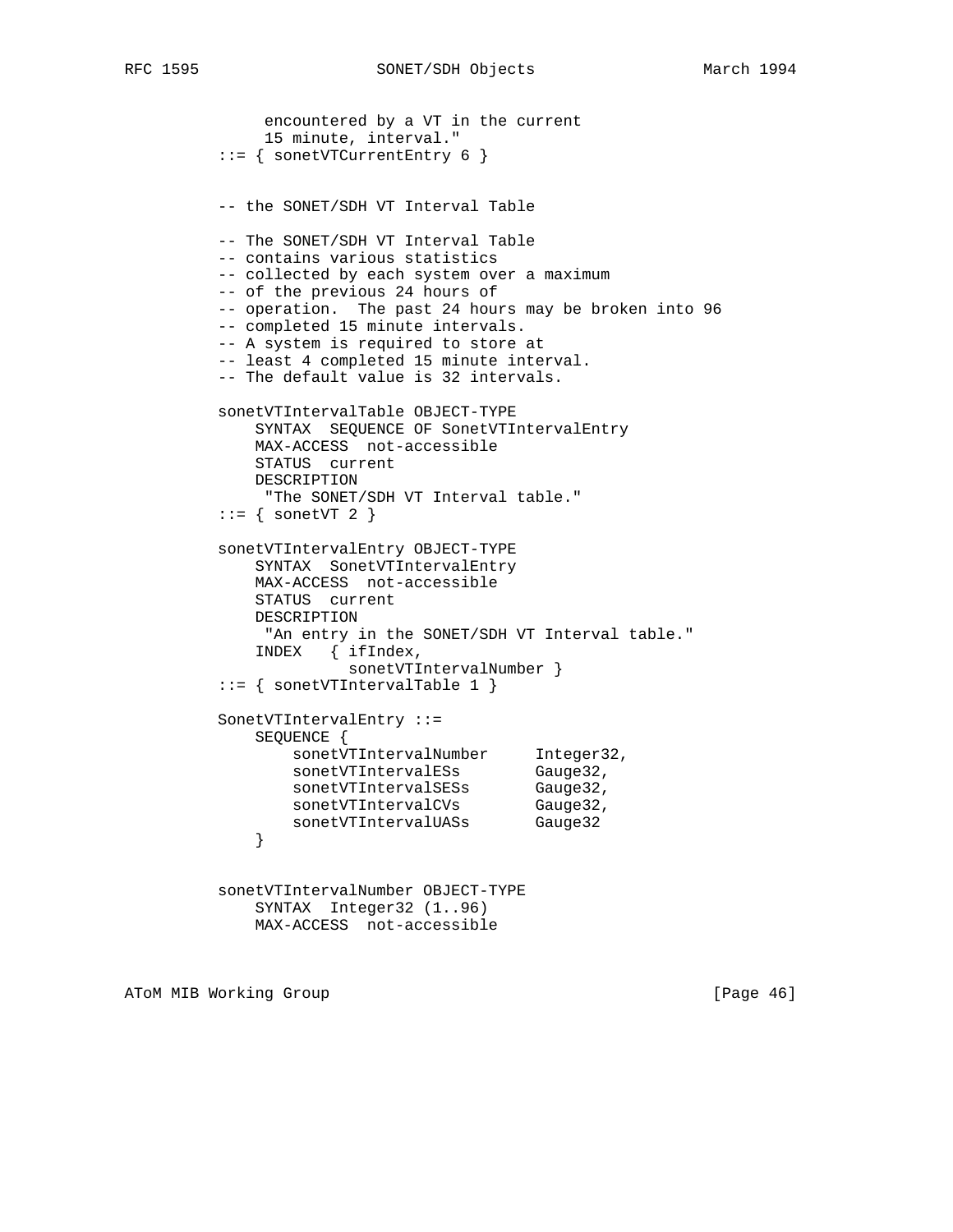STATUS current

 DESCRIPTION "A number between 1 and 96, which identifies the interval for which the set of statistics is available. The interval identified by 1 is the most recently completed 15 minute interval, and the interval identified by N is the interval immediately preceding the one identified by N-1." ::= { sonetVTIntervalEntry 1 } sonetVTIntervalESs OBJECT-TYPE SYNTAX Gauge32 MAX-ACCESS read-only STATUS current DESCRIPTION "The counter associated with the number of Errored Seconds encountered by a SONET/SDH VT in a particular 15-minute interval in the past 24 hours." ::= { sonetVTIntervalEntry 2 } sonetVTIntervalSESs OBJECT-TYPE SYNTAX Gauge32 MAX-ACCESS read-only STATUS current DESCRIPTION "The counter associated with the number of Severely Errored Seconds encountered by a SONET/SDH VT in a particular 15-minute interval in the past 24 hours." ::= { sonetVTIntervalEntry 3 } sonetVTIntervalCVs OBJECT-TYPE SYNTAX Gauge32 MAX-ACCESS read-only STATUS current DESCRIPTION "The counter associated with the number of Coding Violations encountered by a SONET/SDH VT in a particular 15-minute interval in the past 24 hours." ::= { sonetVTIntervalEntry 4 } sonetVTIntervalUASs OBJECT-TYPE SYNTAX Gauge32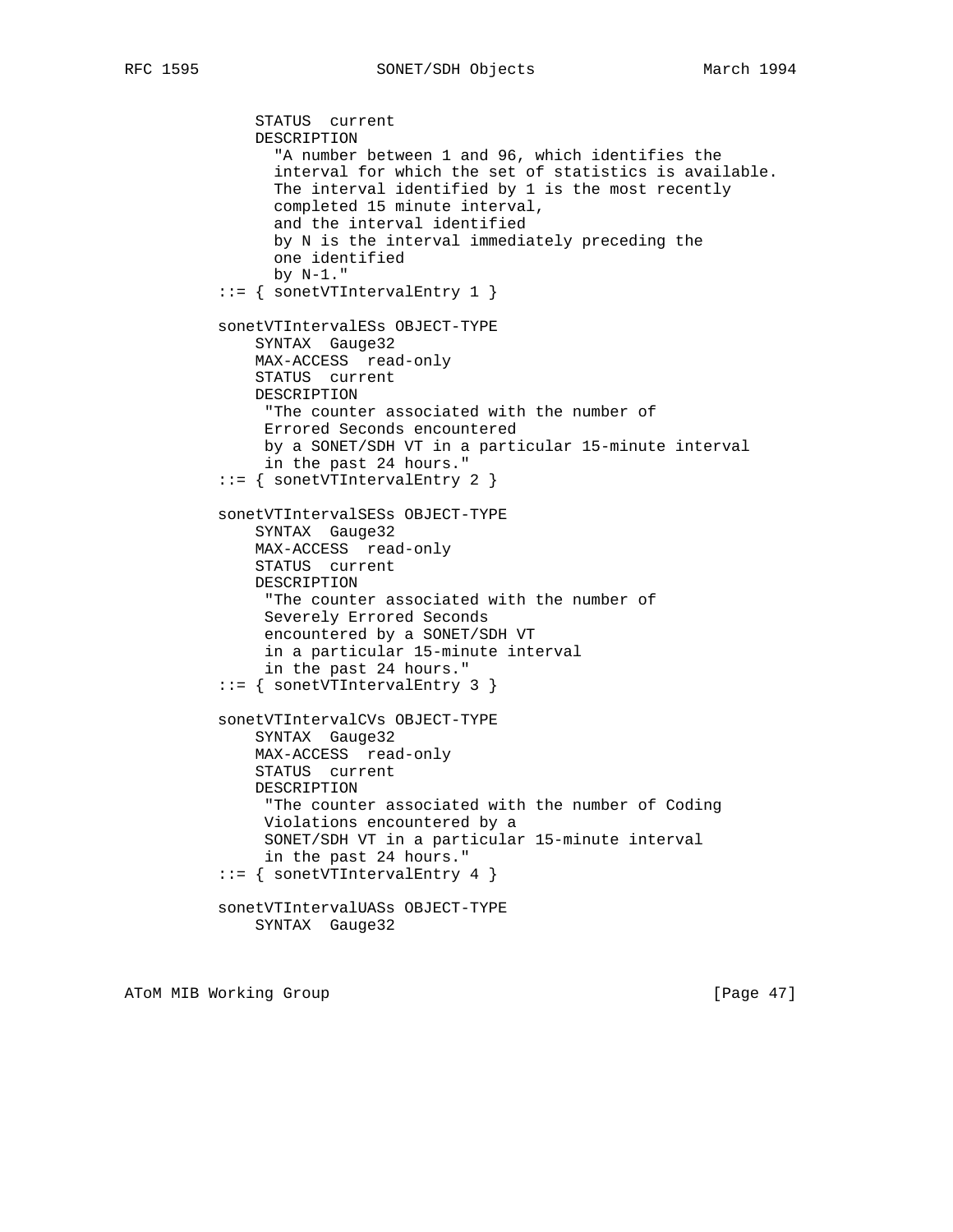```
 MAX-ACCESS read-only
     STATUS current
     DESCRIPTION
      "The counter associated with the number of
     Unavailable Seconds
      encountered by a VT in a particular 15-minute interval
     in the past 24 hours."
 ::= { sonetVTIntervalEntry 5 }
 -- The SONET/SDH Far End VT group
 -- This group consists of two tables:
   SONET/SDH Far End VT Current Table
 -- SONET/SDH Far End VT Interval Table
 -- The SONET/SDH Far End VT Current
 -- The SONET/SDH Far End VT Current table
 -- contains various statistics
 -- being collected for the current 15 minute interval.
 -- The statistics are collected from
 -- the far end block error code
 -- (FEBE) within the G1 byte of the VT Overhead.
 -- The definitions are the same as described for
 -- the near-end information.
 sonetFarEndVTCurrentTable OBJECT-TYPE
     SYNTAX SEQUENCE OF SonetFarEndVTCurrentEntry
    MAX-ACCESS not-accessible
    STATUS current
    DESCRIPTION
         "The SONET/SDH Far End VT Current table."
    ::= { sonetFarEndVT 1 }
 sonetFarEndVTCurrentEntry OBJECT-TYPE
     SYNTAX SonetFarEndVTCurrentEntry
     MAX-ACCESS not-accessible
     STATUS current
    DESCRIPTION
       "An entry in the SONET/SDH Far End VT Current table."
     INDEX { ifIndex }
     ::= { sonetFarEndVTCurrentTable 1 }
 SonetFarEndVTCurrentEntry ::=
     SEQUENCE {
        sonetFarEndVTCurrentESs Gauge32,
```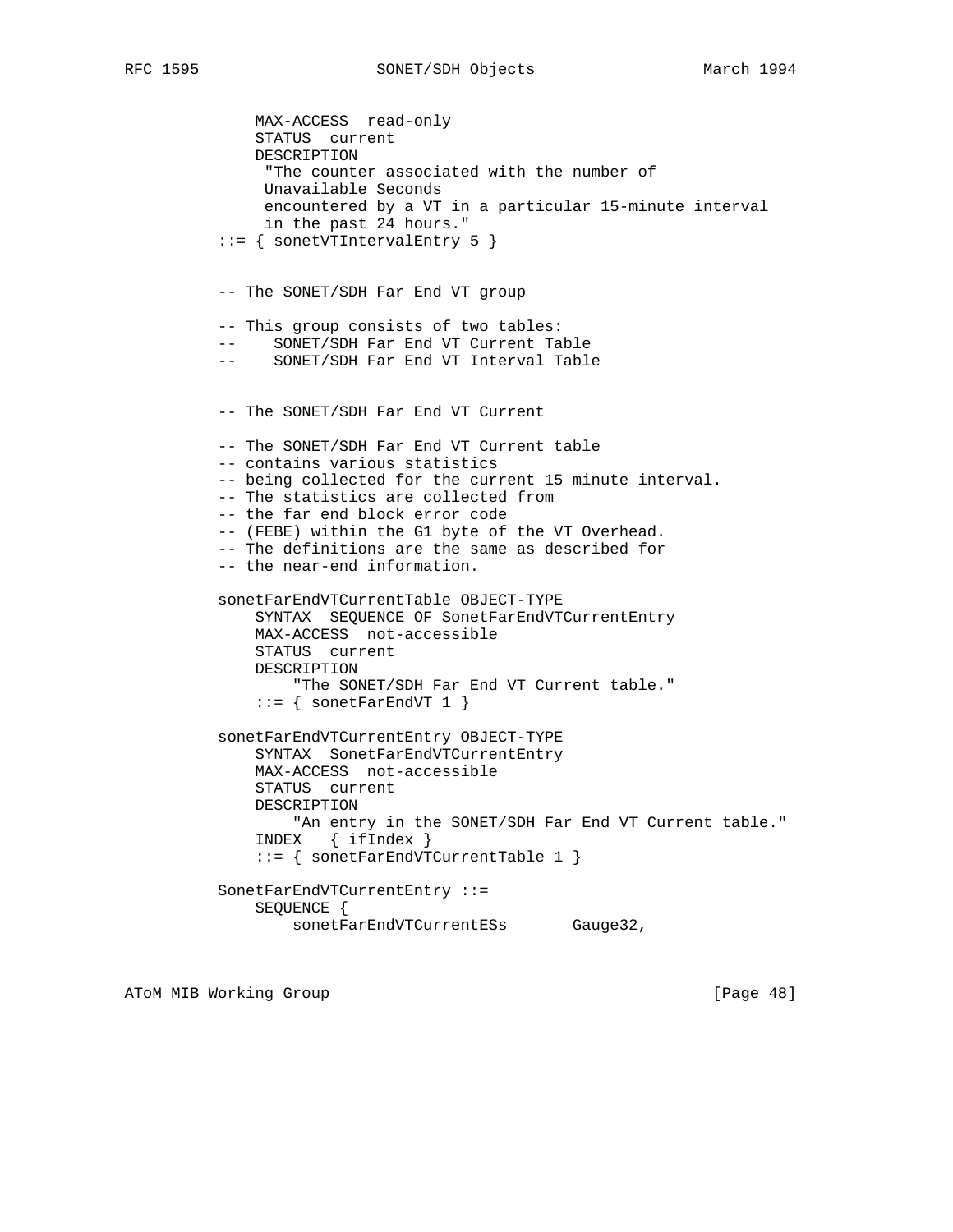```
sonetFarEndVTCurrentSESs    Gauge32,
sonetFarEndVTCurrentCVs Gauge32,
 sonetFarEndVTCurrentUASs Gauge32
 }
          sonetFarEndVTCurrentESs OBJECT-TYPE
              SYNTAX Gauge32
              MAX-ACCESS read-only
              STATUS current
              DESCRIPTION
                  "The counter associated with the number of Far
                 Far End Errored Seconds encountered by a SONET/SDH
                 interface in the current 15 minute interval."
          ::= { sonetFarEndVTCurrentEntry 1 }
          sonetFarEndVTCurrentSESs OBJECT-TYPE
              SYNTAX Gauge32
              MAX-ACCESS read-only
              STATUS current
              DESCRIPTION
                  "The counter associated with the number of
                 Far End Severely Errored Seconds
                 encountered by a SONET/SDH VT interface
                 in the current 15 minute
                  interval."
              ::= { sonetFarEndVTCurrentEntry 2 }
          sonetFarEndVTCurrentCVs OBJECT-TYPE
              SYNTAX Gauge32
              MAX-ACCESS read-only
              STATUS current
              DESCRIPTION
                  "The counter associated with the number of
                  Far End Coding Violations reported via
                 the far end block error count
                 encountered by a
                  SONET/SDH VT interface
                  in the current 15 minute interval."
              ::= { sonetFarEndVTCurrentEntry 3 }
          sonetFarEndVTCurrentUASs OBJECT-TYPE
             SYNTAX Gauge32
             MAX-ACCESS read-only
             STATUS current
             DESCRIPTION
                "The counter associated with the number of
                Far End Unavailable Seconds
```
ATOM MIB Working Group **and Community** [Page 49]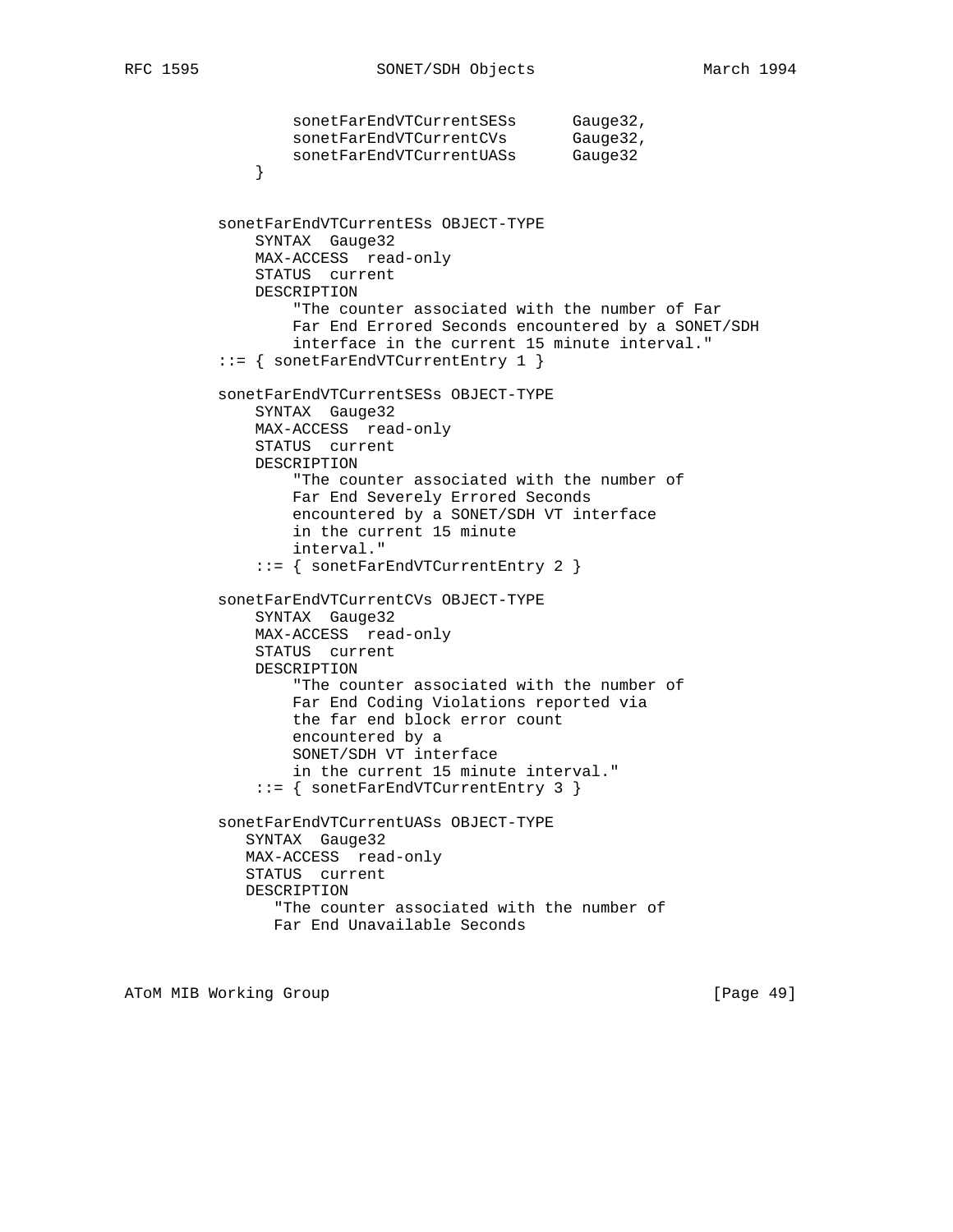encountered by a SONET/SDH VT interface in the current 15 minute interval." ::= { sonetFarEndVTCurrentEntry 4 } -- The SONET/SDH Far End VT Interval Table -- The SONET/SDH Far End VT Interval Table -- contains various statistics -- collected by each system over a maximum -- of the previous 24 hours of -- operation. The past 24 hours may be broken into 96 -- completed 15 minute intervals. -- A system is required to store at -- least 4 completed 15 minute interval. -- The default value is 32 intervals. sonetFarEndVTIntervalTable OBJECT-TYPE SYNTAX SEQUENCE OF SonetFarEndVTIntervalEntry MAX-ACCESS not-accessible STATUS current DESCRIPTION "The SONET/SDH Far End VT Interval table."  $::=$  { sonetFarEndVT 2 } sonetFarEndVTIntervalEntry OBJECT-TYPE SYNTAX SonetFarEndVTIntervalEntry MAX-ACCESS not-accessible STATUS current DESCRIPTION "An entry in the SONET/SDH Far End VT Interval table." INDEX { ifIndex, sonetFarEndVTIntervalNumber } ::= { sonetFarEndVTIntervalTable 1 } SonetFarEndVTIntervalEntry ::= SEQUENCE { sonetFarEndVTIntervalNumber Integer32, sonetFarEndVTIntervalESs Gauge32, sonetFarEndVTIntervalSESs Gauge32, sonetFarEndVTIntervalCVs Gauge32, sonetFarEndVTIntervalUASs Gauge32 }

sonetFarEndVTIntervalNumber OBJECT-TYPE

ATOM MIB Working Group **Example 2018** [Page 50]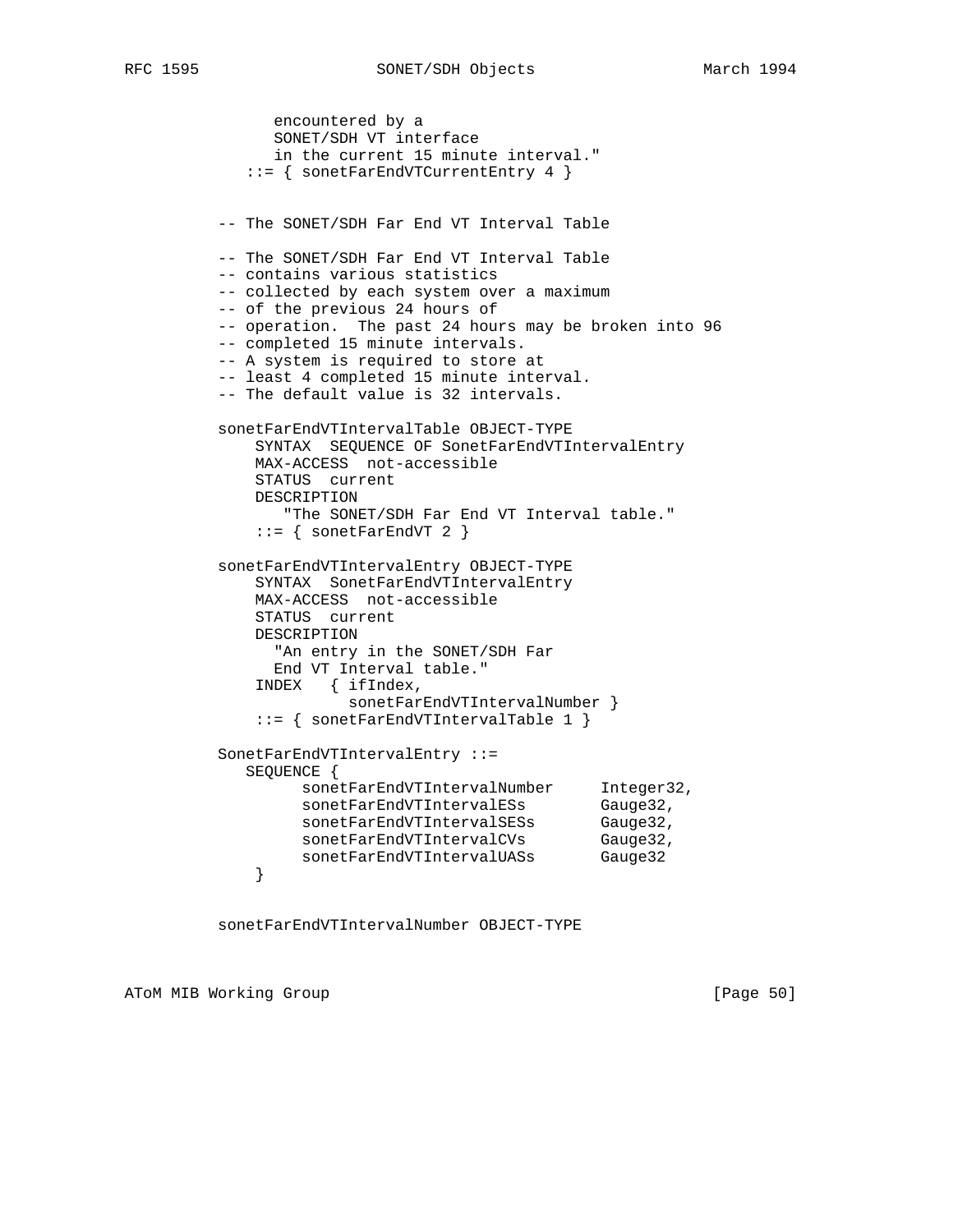```
 SYNTAX Integer32 (1..96)
     MAX-ACCESS not-accessible
     STATUS current
     DESCRIPTION
        "A number between 1 and 96, which identifies the
        interval for which the set of statistics is available.
        The interval identified by 1 is the most recently
        completed 15 minute interval,
        and the interval identified
        by N is the interval immediately preceding the
        one identified
       by N-1."
     ::= { sonetFarEndVTIntervalEntry 1 }
 sonetFarEndVTIntervalESs OBJECT-TYPE
     SYNTAX Gauge32
     MAX-ACCESS read-only
     STATUS current
     DESCRIPTION
           "The counter associated with the number of
           Far End Errored Seconds encountered
           by a SONET/SDH VT interface
           in a particular 15-minute interval
           in the past 24 hours."
    ::= { sonetFarEndVTIntervalEntry 2 }
 sonetFarEndVTIntervalSESs OBJECT-TYPE
     SYNTAX Gauge32
     MAX-ACCESS read-only
     STATUS current
     DESCRIPTION
           "The counter associated with the number of
           Far End Severely Errored Seconds
           encountered by a SONET/SDH VT interface
           in a particular 15-minute interval
           in the past 24 hours."
     ::= { sonetFarEndVTIntervalEntry 3 }
 sonetFarEndVTIntervalCVs OBJECT-TYPE
     SYNTAX Gauge32
     MAX-ACCESS read-only
     STATUS current
     DESCRIPTION
          "The counter associated with the number of
          Far End Coding Violations reported via
          the far end block error count
          encountered by a
          SONET/SDH VT interface in a
```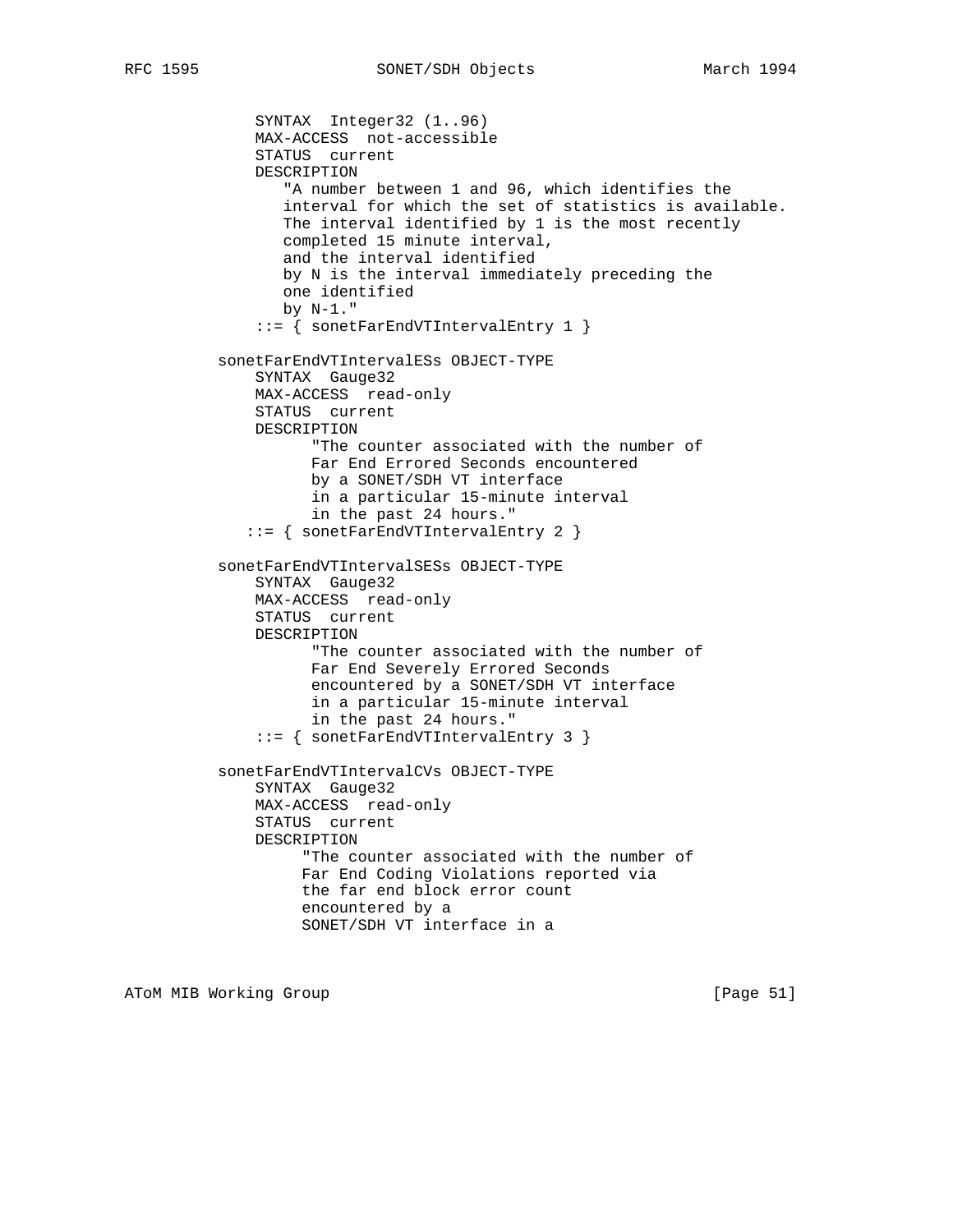```
 particular 15-minute interval
          in the past 24 hours."
     ::= { sonetFarEndVTIntervalEntry 4 }
 sonetFarEndVTIntervalUASs OBJECT-TYPE
   SYNTAX Gauge32
   MAX-ACCESS read-only
    STATUS current
    DESCRIPTION
        "The counter associated with the number of
        Far End Unavailable Seconds
        encountered by a
        SONET/SDH VT interface in a
        particular 15-minute interval
        in the past 24 hours."
    ::= { sonetFarEndVTIntervalEntry 5 }
 -- conformance information
sonetConformance OBJECT IDENTIFIER ::= { sonetMIB 4 }
 sonetGroups OBJECT IDENTIFIER ::= { sonetConformance 1 }
sonetCompliances OBJECT IDENTIFIER ::= \{ sonetConformance 2 \} -- compliance statements
 sonetCompliance MODULE-COMPLIANCE
     STATUS current
     DESCRIPTION
             "The compliance statement for SONET/SDH
             interfaces."
     MODULE -- this module
        MANDATORY-GROUPS { sonetMediumStuff, sonetSectionStuff }
        GROUP sonetLineStuff
         DESCRIPTION
             "Implementation of this group is mandatory for all
              SONET/SDH systems that terminate SONET/SDH Lines,
              Paths or Virtual Tributaries."
         GROUP sonetFarEndLineStuff
         DESCRIPTION
             "Implementation of this group is optional for all
             SONET/SDH systems that terminate SONET/SDH Lines,
             Paths or Virtual Tributaries, and that
```
ATOM MIB Working Group **by the contract of the Contract of Contract Contract Contract Oriental** [Page 52]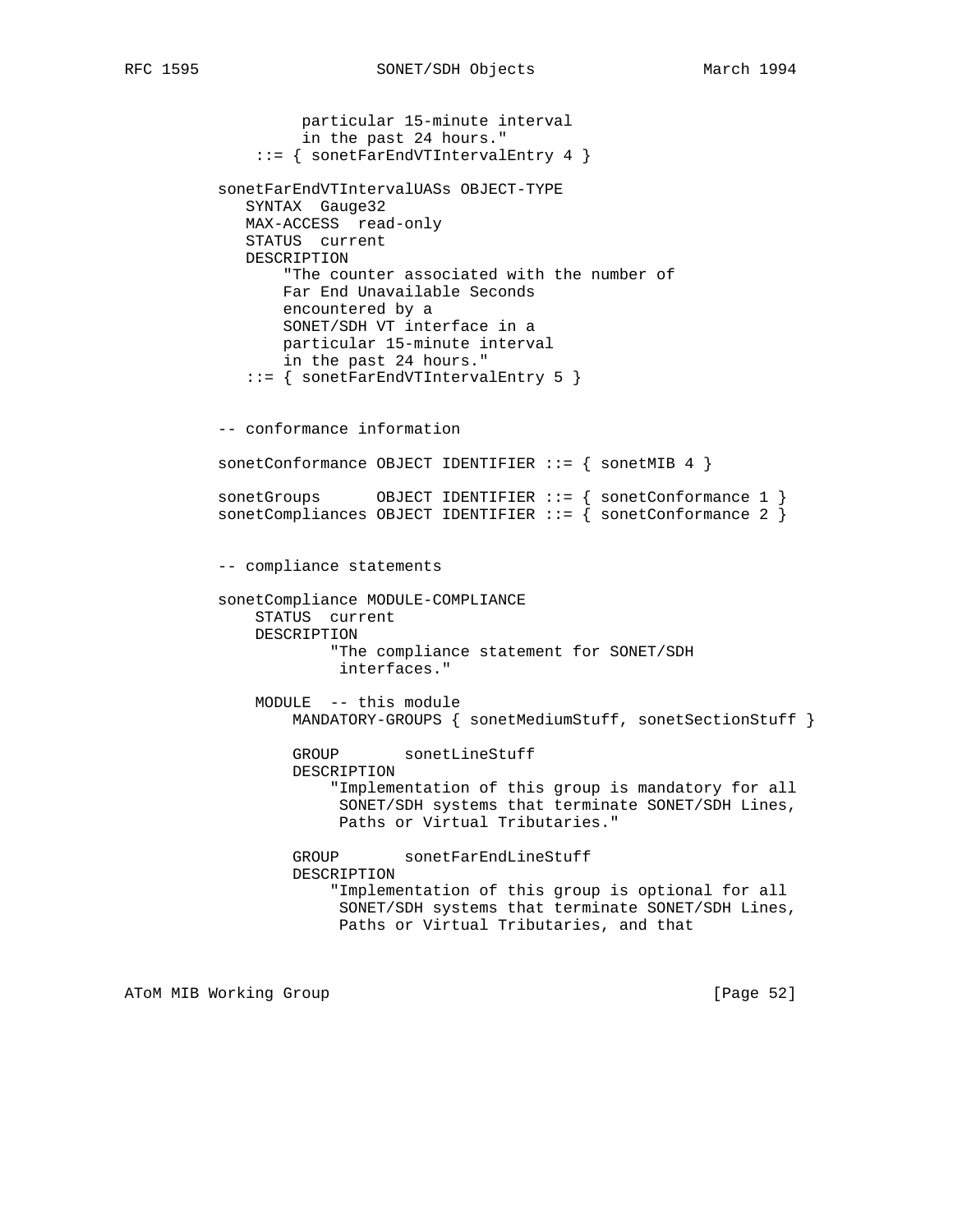provide for a far end block error (FEBE) information at the SONET/SDH Line Layer." GROUP sonetPathStuff DESCRIPTION "Implementation of this group is mandatory for all SONET/SDH systems that terminate SONET/SDH Paths or Virtual Tributaries." OBJECT sonetPathWidth MIN-ACCESS read-only DESCRIPTION "Write access is not required." GROUP sonetFarEndPathStuff DESCRIPTION "Implementation of this group is optional for all SONET/SDH systems that terminate SONET/SDH Paths or Virtual Tributaries, and that process Far End information." GROUP sonetVTStuff DESCRIPTION "Implementation of this group is mandatory for all SONET/SDH systems that terminate SONET/SDH Virtual Tributaries." OBJECT sonetVTWidth MIN-ACCESS read-only DESCRIPTION "Write access is not required." GROUP sonetFarEndVTStuff DESCRIPTION "Implementation of this group is optional for all SONET/SDH systems that terminate the SONET/SDH floating Virtual Tributaries, and that process Far End information." ::= { sonetCompliances 1 } -- units of conformance sonetMediumStuff OBJECT-GROUP OBJECTS { sonetMediumType, sonetMediumTimeElapsed,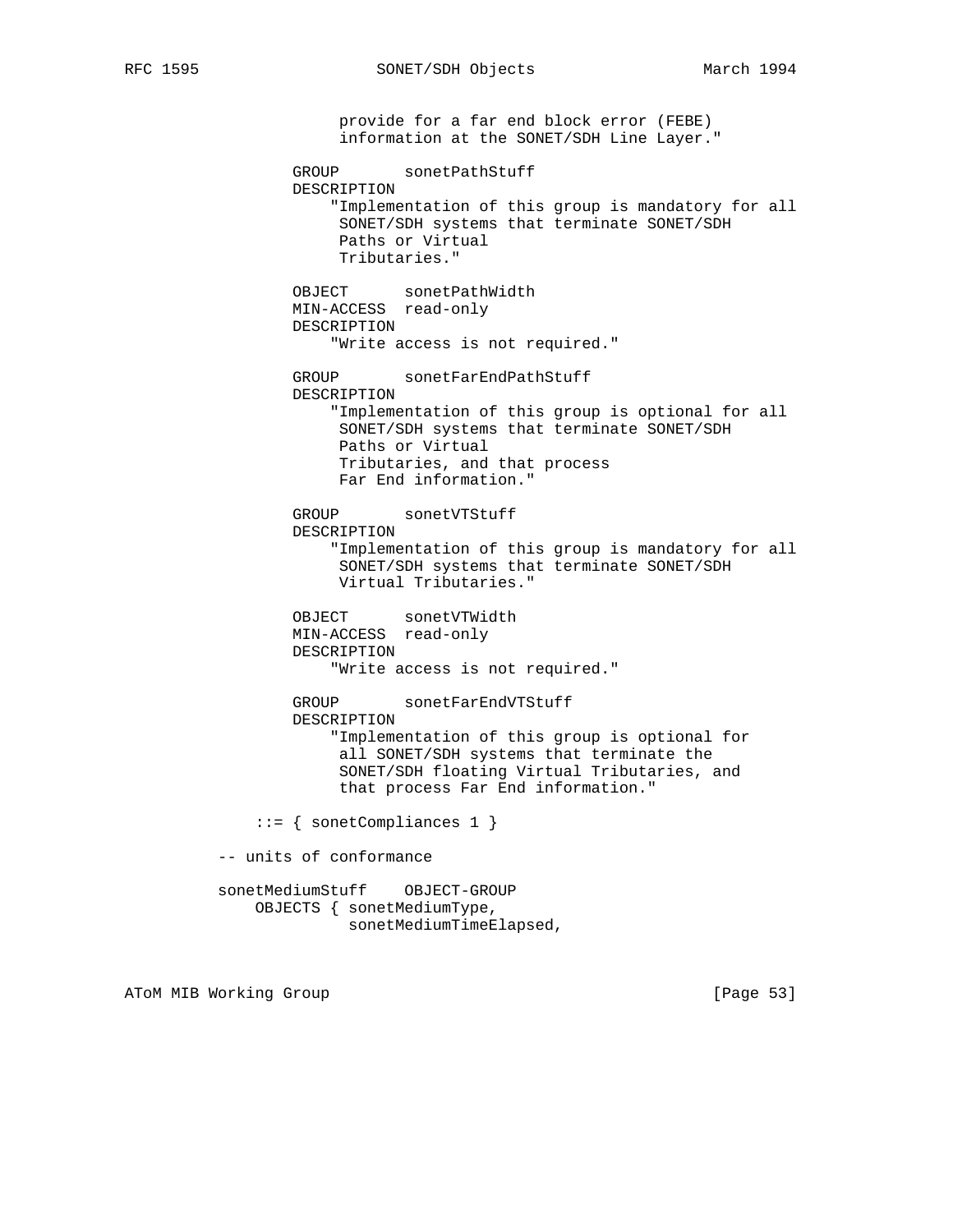```
 sonetMediumValidIntervals,
                         sonetMediumLineCoding,
                         sonetMediumLineType,
                         sonetMediumCircuitIdentifier }
               STATUS current
               DESCRIPTION
                       "A collection of objects providing configuration
                       information applicable to all SONET/SDH
                       interfaces."
              ::= { sonetGroups 1 }
           sonetSectionStuff OBJECT-GROUP
               OBJECTS { sonetSectionCurrentStatus,
                         sonetSectionCurrentESs,
                         sonetSectionCurrentSESs,
                         sonetSectionCurrentSEFSs,
                         sonetSectionCurrentCVs,
                         sonetSectionIntervalESs,
                         sonetSectionIntervalSESs,
                         sonetSectionIntervalSEFSs,
                         sonetSectionIntervalCVs
 }
               STATUS current
               DESCRIPTION
                       "A collection of objects providing information
                       specific to SONET/SDH Section interfaces."
              ::= { sonetGroups 2 }
           sonetLineStuff OBJECT-GROUP
               OBJECTS { sonetLineCurrentStatus,
                         sonetLineCurrentESs,
                         sonetLineCurrentSESs,
                         sonetLineCurrentCVs,
                         sonetLineCurrentUASs,
                         sonetLineIntervalESs,
                         sonetLineIntervalSESs,
                         sonetLineIntervalCVs,
                        sonetLineIntervalUASs }
               STATUS current
               DESCRIPTION
                       "A collection of objects providing information
                       specific to SONET/SDH Line interfaces."
              ::= { sonetGroups 3 }
           sonetFarEndLineStuff OBJECT-GROUP
               OBJECTS { sonetFarEndLineCurrentESs,
                         sonetFarEndLineCurrentSESs,
                         sonetFarEndLineCurrentCVs,
```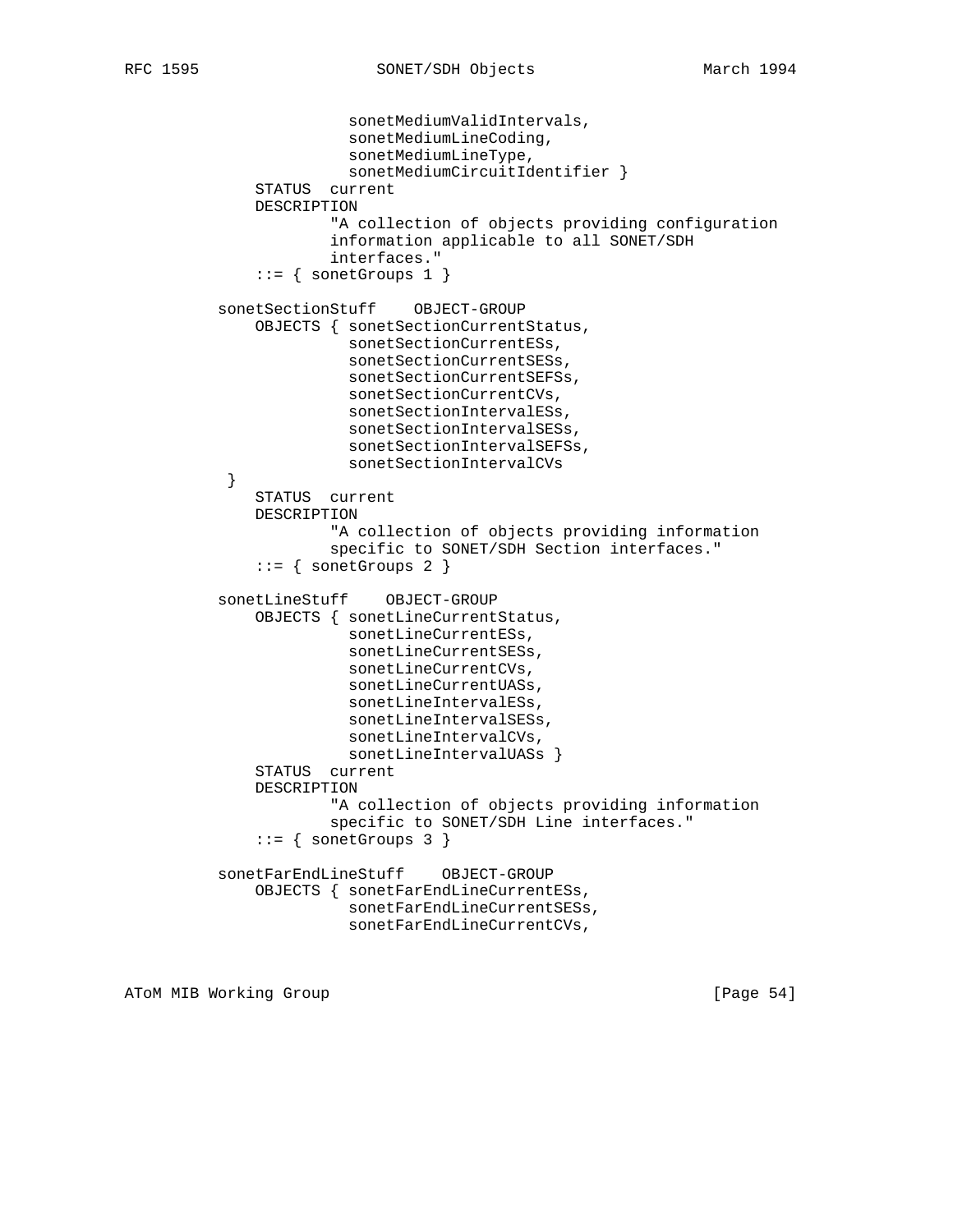```
 sonetFarEndLineCurrentUASs,
               sonetFarEndLineIntervalESs,
               sonetFarEndLineIntervalSESs,
               sonetFarEndLineIntervalCVs,
               sonetFarEndLineIntervalUASs }
     STATUS current
     DESCRIPTION
             "A collection of objects providing information
             specific to SONET/SDH Line interfaces,
             and maintaining Line Far End information."
    ::= { sonetGroups 4 }
 sonetPathStuff OBJECT-GROUP
     OBJECTS { sonetPathCurrentWidth,
               sonetPathCurrentStatus,
               sonetPathCurrentESs,
               sonetPathCurrentSESs,
               sonetPathCurrentCVs,
               sonetPathCurrentUASs,
               sonetPathIntervalESs,
               sonetPathIntervalSESs,
               sonetPathIntervalCVs,
              sonetPathIntervalUASs }
     STATUS current
     DESCRIPTION
             "A collection of objects providing information
             specific to SONET/SDH Path interfaces."
    ::= { sonetGroups 5 }
 sonetFarEndPathStuff OBJECT-GROUP
     OBJECTS { sonetFarEndPathCurrentESs,
               sonetFarEndPathCurrentSESs,
               sonetFarEndPathCurrentCVs,
               sonetFarEndPathCurrentUASs,
               sonetFarEndPathIntervalESs,
               sonetFarEndPathIntervalSESs,
               sonetFarEndPathIntervalCVs,
               sonetFarEndPathIntervalUASs }
     STATUS current
     DESCRIPTION
             "A collection of objects providing information
             specific to SONET/SDH Path interfaces,
             and maintaining Path Far End information."
    ::= { sonetGroups 6 }
 sonetVTStuff OBJECT-GROUP
     OBJECTS { sonetVTCurrentWidth,
               sonetVTCurrentStatus,
```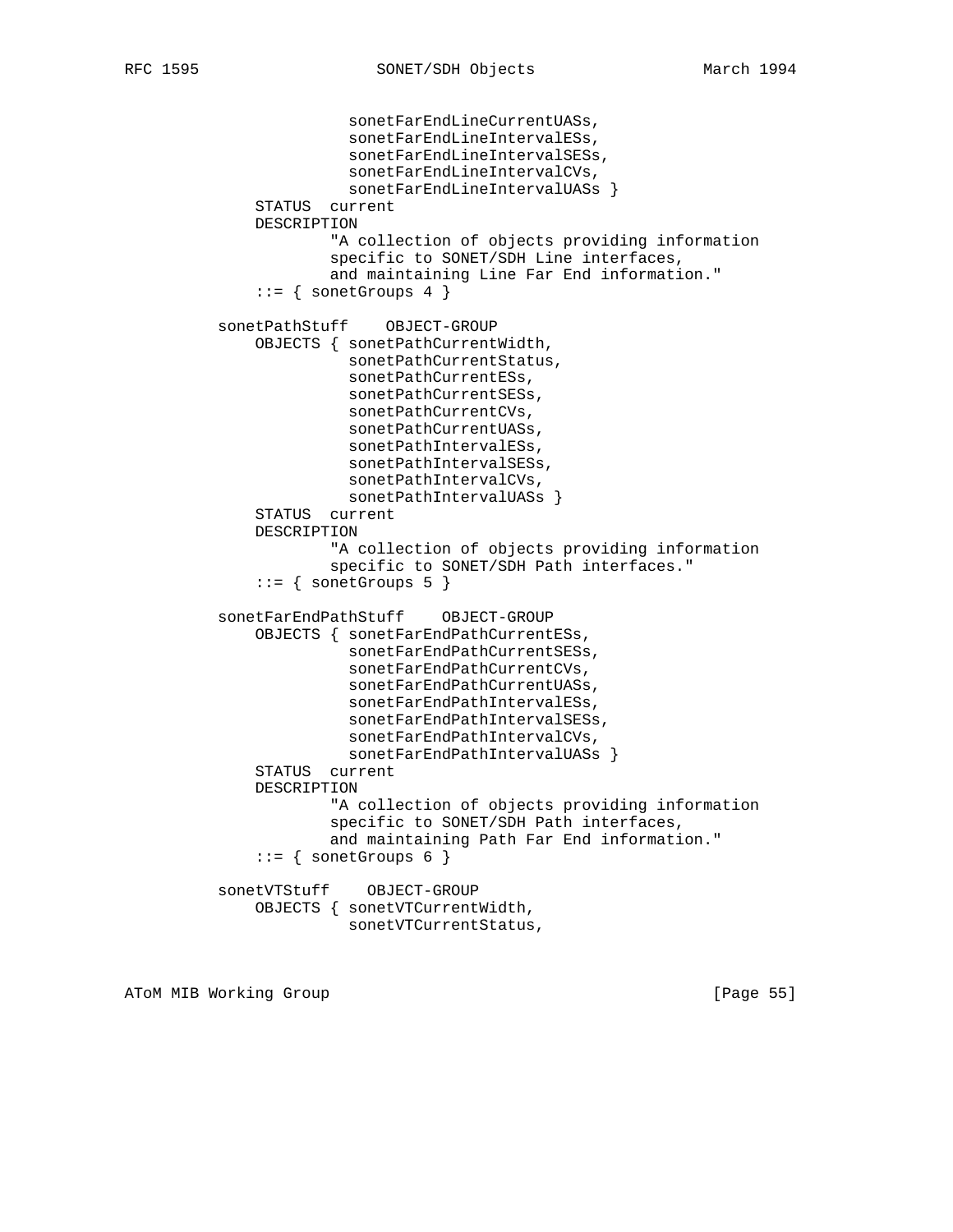```
 sonetVTCurrentESs,
               sonetVTCurrentSESs,
               sonetVTCurrentCVs,
               sonetVTCurrentUASs,
               sonetVTIntervalESs,
               sonetVTIntervalSESs,
               sonetVTIntervalCVs,
              sonetVTIntervalUASs }
     STATUS current
     DESCRIPTION
             "A collection of objects providing information
             specific to SONET/SDH VT interfaces."
     ::= { sonetGroups 7 }
 sonetFarEndVTStuff OBJECT-GROUP
     OBJECTS { sonetFarEndVTCurrentESs,
               sonetFarEndVTCurrentSESs,
               sonetFarEndVTCurrentCVs,
               sonetFarEndVTCurrentUASs,
               sonetFarEndVTIntervalESs,
               sonetFarEndVTIntervalSESs,
               sonetFarEndVTIntervalCVs,
              sonetFarEndVTIntervalUASs }
     STATUS current
     DESCRIPTION
             "A collection of objects providing information
             specific to SONET/SDH VT interfaces,
             and maintaining VT Far End information."
     ::= { sonetGroups 8 }
```
END

5. Acknowledgments

This specification is a product of the AToM MIB Working Group.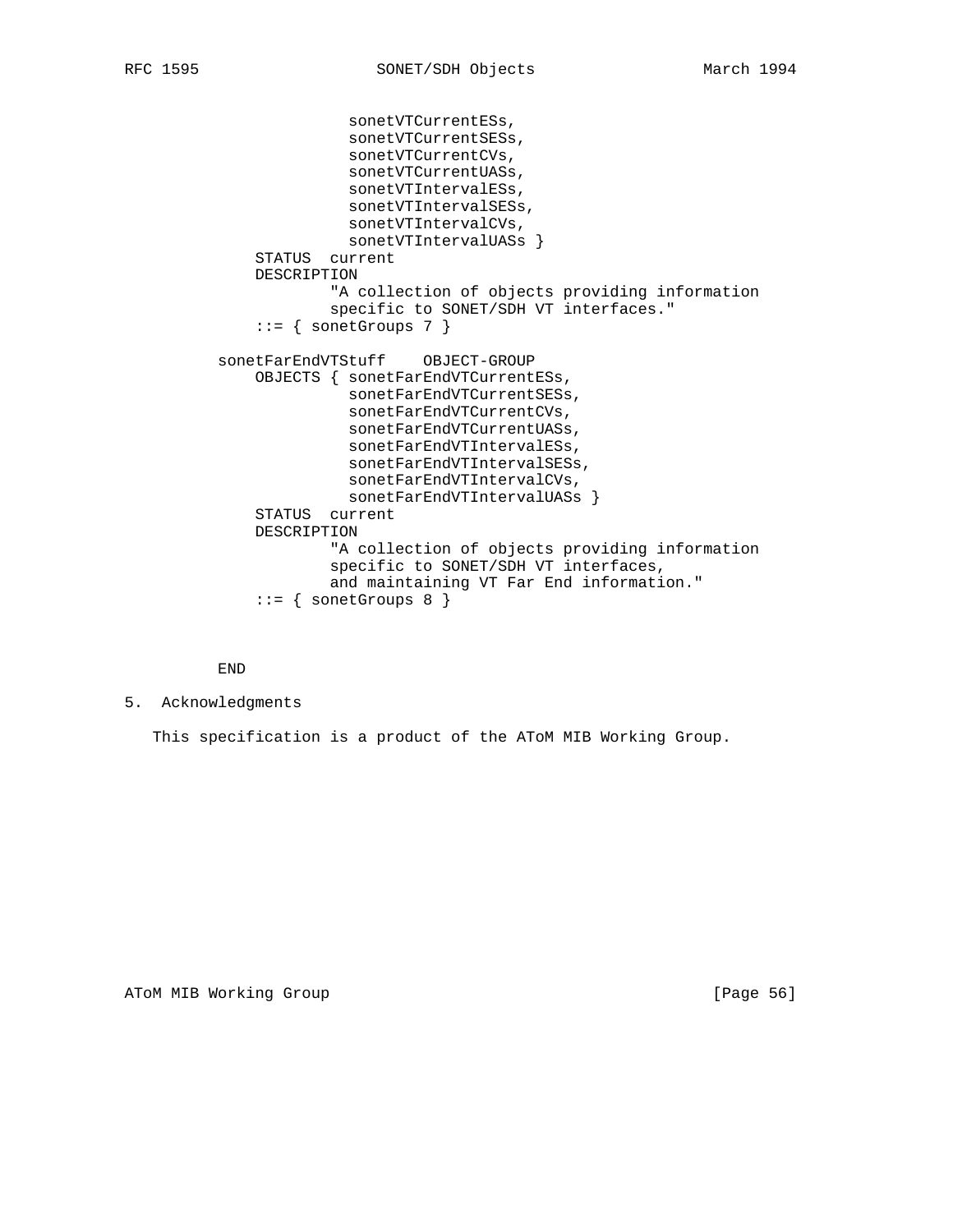## 6. References

- [1] Case, J., McCloghrie, K., Rose, M., and S. Waldbusser, "Structure of Management Information for version 2 of the Simple Network Management Protocol (SNMPv2)", RFC 1442, SNMP Research, Inc., Hughes LAN Systems, Dover Beach Consulting, Inc., Carnegie Mellon University, April 1993.
- [2] Case, J., McCloghrie, K., Rose, M., and S. Waldbusser, "Textual Conventions for version 2 of the the Simple Network Management Protocol (SNMPv2)", RFC 1443, SNMP Research, Inc., Hughes LAN Systems, Dover Beach Consulting, Inc., Carnegie Mellon University, April 1993.
- [3] Case, J., McCloghrie, K., Rose, M., and S. Waldbusser, "Conformance Statements for version 2 of the the Simple Network Management Protocol (SNMPv2)", RFC 1444, SNMP Research, Inc., Hughes LAN Systems, Dover Beach Consulting, Inc., Carnegie Mellon University, April 1993.
- [4] Galvin, J., and K. McCloghrie, "Administrative Model for version 2 of the Simple Network Management Protocol (SNMPv2)", RFC 1445, Trusted Information Systems, Hughes LAN Systems, April 1993.
- [5] Case, J., McCloghrie, K., Rose, M., and S. Waldbusser, "Protocol Operations for version 2 of the Simple Network Management Protocol (SNMPv2)", RFC 1448, SNMP Research, Inc., Hughes LAN Systems, Dover Beach Consulting, Inc., Carnegie Mellon University, April 1993.
- [6] McCloghrie, K., and M. Rose, "Management Information Base for Network Management of TCP/IP-based internets: MIB-II", STD 17, RFC 1213, Hughes LAN Systems, Inc., Performance Systems International, March 1991.
- [7] Information processing systems Open Systems Interconnection Specification of Abstract Syntax Notation One (ASN.1), International Organization for Standardization. International Standard 8824, (December, 1987).
- [8] Information processing systems Open Systems Interconnection Specification of Basic Encoding Rules for Abstract Notation One (ASN.1), International Organization for Standardization. International Standard 8825, (December, 1987).
- [9] American National Standard for Telecommunications Digital Hierarchy - Optical Interface Rates and Formats Specification, ANSI T1.105-1988.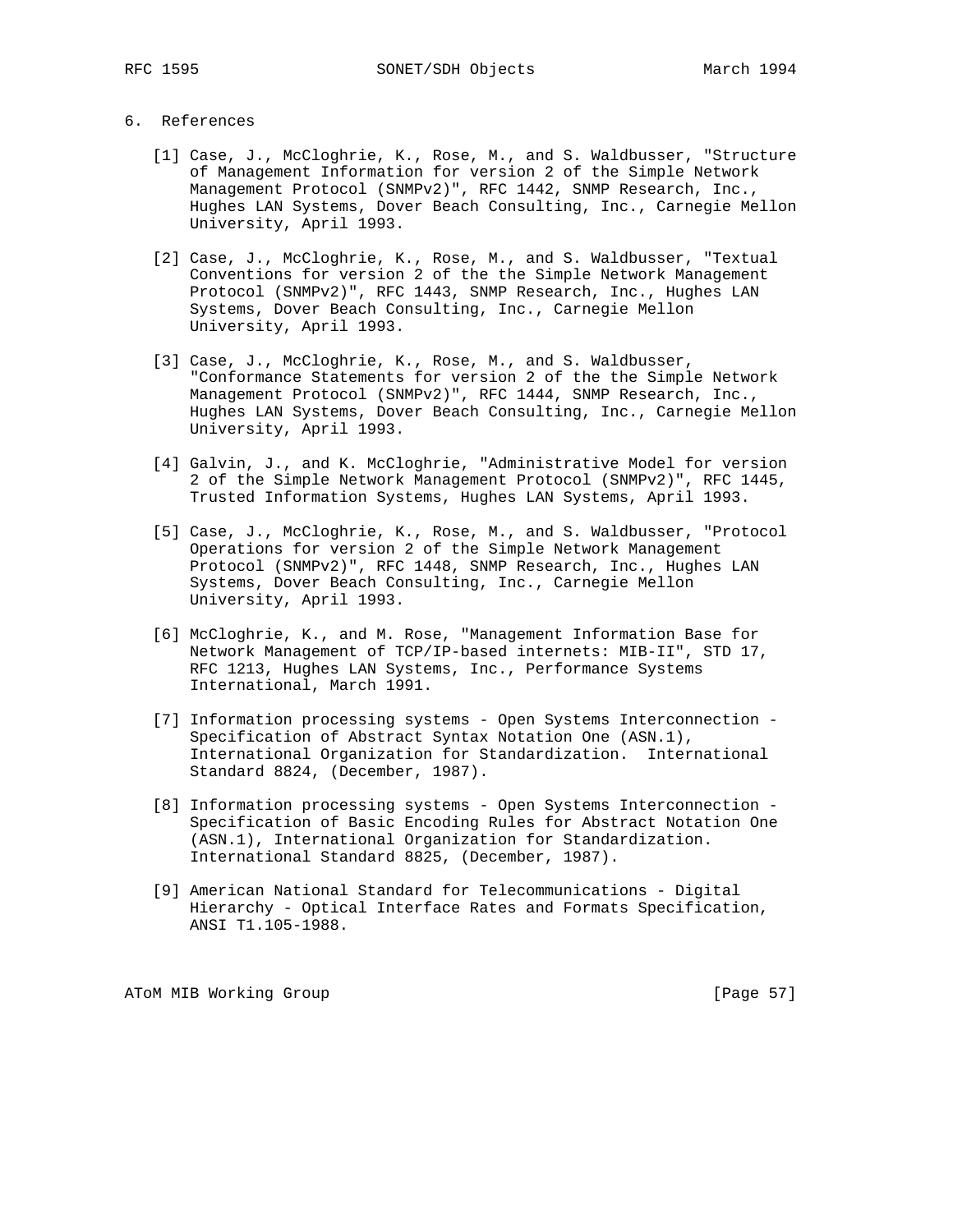- [9a] ANSI T1.105-1991.
- [10] American National Standard for Telecommunications Digital Hierarchy - Optical Interface Specification (Single-Mode), ANSI T1.106-1988.
- [11] American National Standard for Telecommunications -- Layer 1 In- Service Digital Transmission Performance Monitoring T1M1.3/93- 005R2, July 1993.
- [12] McCloghrie, K., and F. Kastenholz, "Evolution of Interfaces Group of MIB-II", RFC 1573, Hughes LAN Systems, FTP Software, January 1994.
- [13] Cox, T., and K. Tesink, Editors, "Definitions of Managed Objects for the DS3/E3 Interface Type", RFC 1407, Bellcore, January 1993.
- [14] Baker, F., and J. Watt, Editors, "Definitions of Managed Objects for the DS1/E1 Interface Type", RFC 1406, Advanced Computer Communications, Newbridge Networks Corporation, January 1993.
- [15] CCITT Recommendation G.707, "Synchronous Digital Hierarchy Bit Rates", June 1992.
- [16] CCITT Recommendation G.708, "Network Node Interface for the Synchronous Digital Hierarchy", June 1992.
- [17] CCITT Recommendation G.709, "Synchronous Multiplexing Structure", June 1992.
- [18] CCITT Recommendation G.783, "Characteristics of Synchronous Digital Hierarchy (SDH) Multiplexing Equipment Functional Blocks", November 1992.